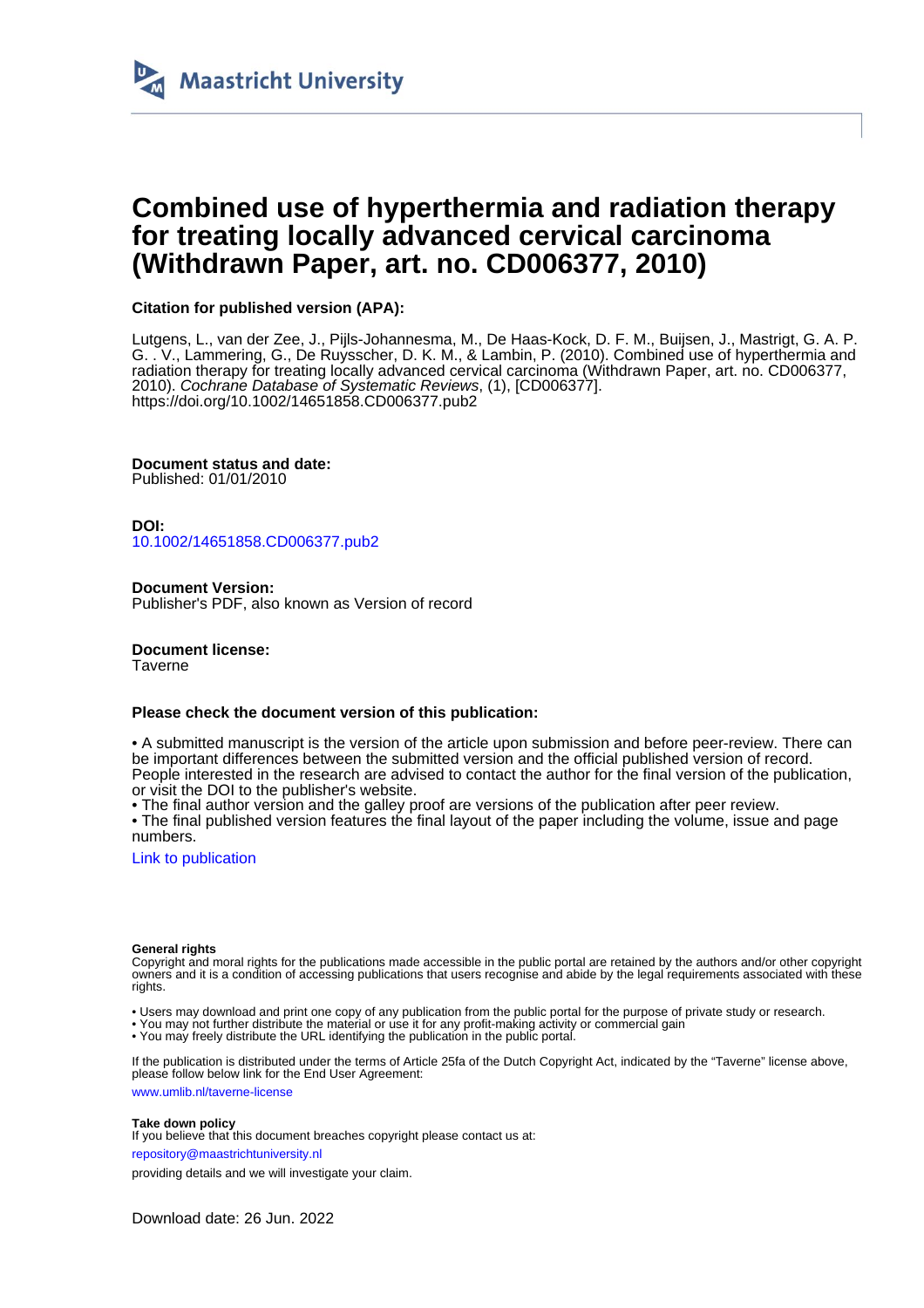

**Cochrane** Database of Systematic Reviews

# **Combined use of hyperthermia and radiation therapy for treating locally advanced cervical carcinoma (Review)**

Lutgens L, van der Zee J, Pijls-Johannesma M, De Haas-Kock DFM, Buijsen J, Mastrigt GAPGV, Lammering G, De Ruysscher DKM, Lambin P

Lutgens L, van der Zee J, Pijls-Johannesma M, De Haas-Kock DFM, Buijsen J, Mastrigt GAPGV, Lammering G, De Ruysscher DKM, Lambin P. Combined use of hyperthermia and radiation therapy for treating locally advanced cervical carcinoma. *Cochrane Database of Systematic Reviews* 2010, Issue 1. Art. No.: CD006377. DOI: [10.1002/14651858.CD006377.pub2.](https://doi.org/10.1002%2F14651858.CD006377.pub2)

### **[www.cochranelibrary.com](https://www.cochranelibrary.com)**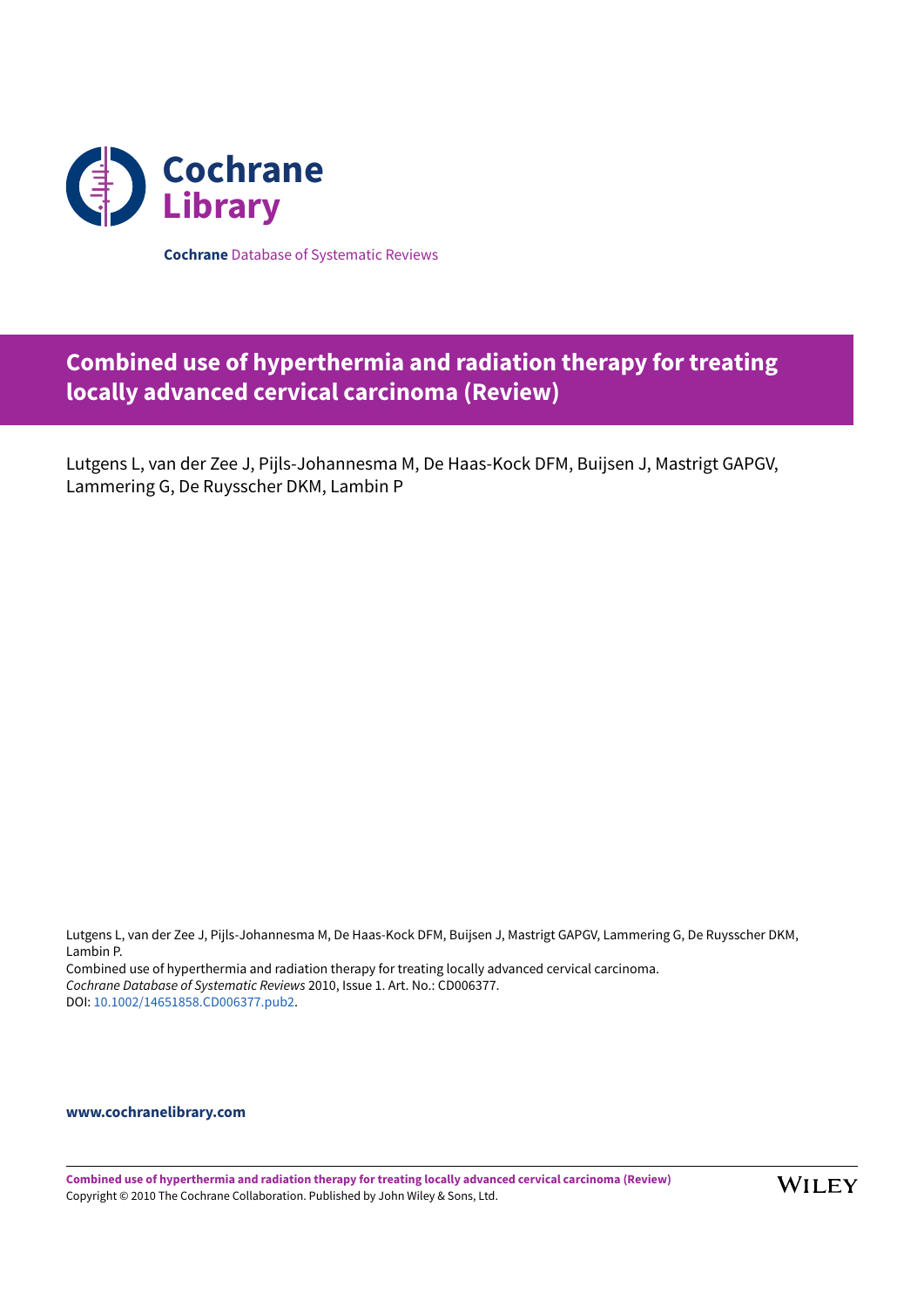

# **TABLE OF CONTENTS**

|                                                                                                                                                                                                                                | 1              |
|--------------------------------------------------------------------------------------------------------------------------------------------------------------------------------------------------------------------------------|----------------|
|                                                                                                                                                                                                                                | 1              |
|                                                                                                                                                                                                                                | $\overline{2}$ |
|                                                                                                                                                                                                                                | 3              |
|                                                                                                                                                                                                                                | 3              |
|                                                                                                                                                                                                                                | 3              |
|                                                                                                                                                                                                                                | 4              |
|                                                                                                                                                                                                                                | 5              |
|                                                                                                                                                                                                                                | 8              |
|                                                                                                                                                                                                                                | 9              |
|                                                                                                                                                                                                                                | 10             |
|                                                                                                                                                                                                                                | 10             |
|                                                                                                                                                                                                                                | 10             |
|                                                                                                                                                                                                                                | 11             |
|                                                                                                                                                                                                                                | 11             |
|                                                                                                                                                                                                                                | 11             |
|                                                                                                                                                                                                                                | 12             |
|                                                                                                                                                                                                                                | 13             |
| CHARACTERISTICS OF STUDIES (and antiquity and antiquity and antiquity and all the studies of the studies of the studies (and the control of the studies of the studies of the studies of the studies of the studies of the stu | 16             |
|                                                                                                                                                                                                                                | 25             |
|                                                                                                                                                                                                                                | 25             |
|                                                                                                                                                                                                                                | 26             |
|                                                                                                                                                                                                                                | 26             |
|                                                                                                                                                                                                                                | 26             |
|                                                                                                                                                                                                                                | 27             |
|                                                                                                                                                                                                                                | 29             |
|                                                                                                                                                                                                                                | 29             |
|                                                                                                                                                                                                                                | 29             |
| SOURCES OF SUPPORT Entertainment and the contract of the contract of the contract of the contract of the contract of the contract of the contract of the contract of the contract of the contract of the contract of the contr | 29             |
|                                                                                                                                                                                                                                | 29             |
|                                                                                                                                                                                                                                | 30             |
|                                                                                                                                                                                                                                | 30             |
|                                                                                                                                                                                                                                |                |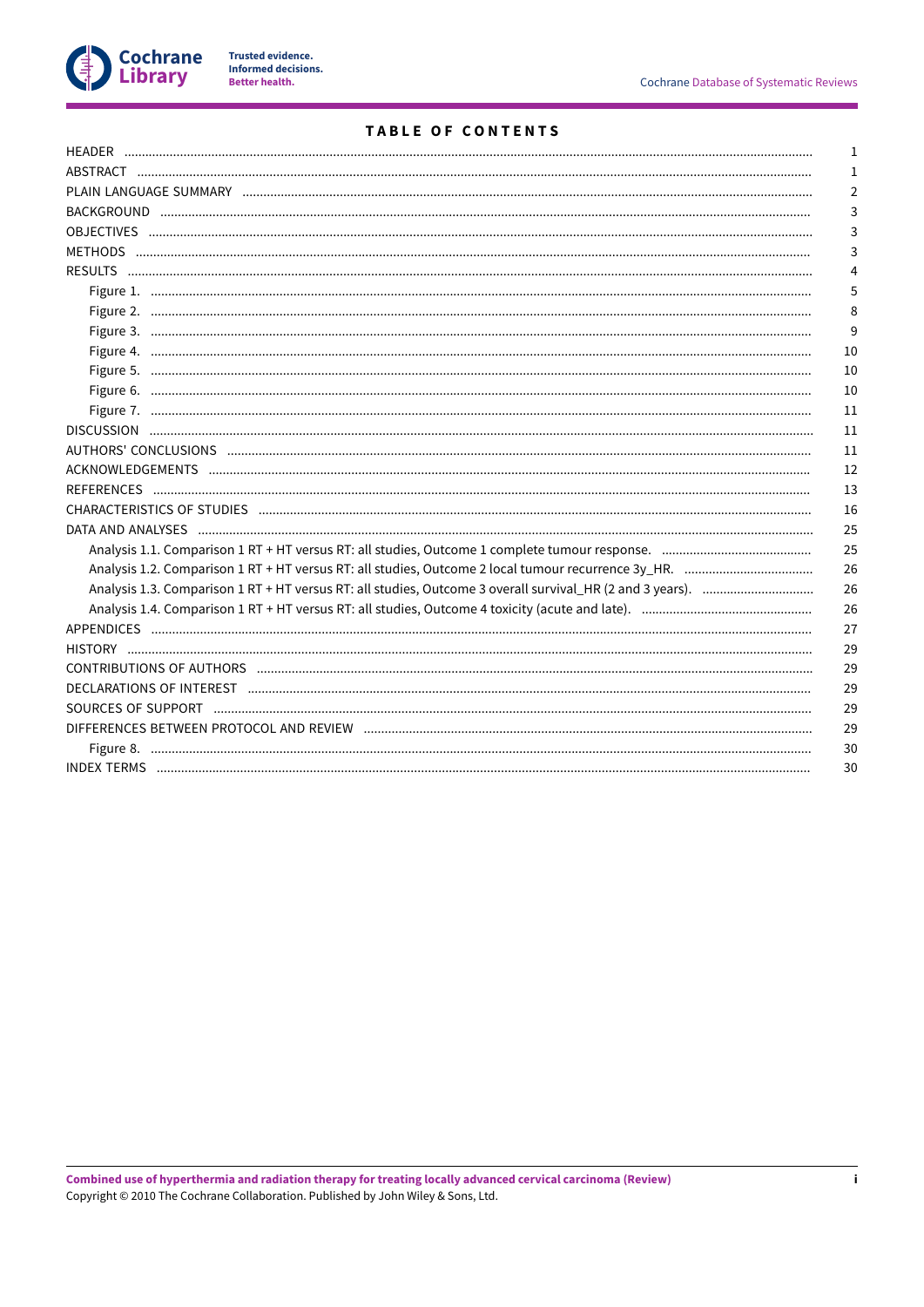### <span id="page-3-0"></span>**[Intervention Review]**

# **Combined use of hyperthermia and radiation therapy for treating locally advanced cervical carcinoma**

Ludy Lutgens 1, Jacoba van der Zee2, Madelon Pijls-Johannesma3, Danielle FM De Haas-Kock4, Jeroen Buijsen4, Ghislaine APG van Mastrigt<sup>1</sup>, Guido Lammering<sup>1</sup>, Dirk K M De Ruysscher<sup>3</sup>, Philippe Lambin<sup>3</sup>

<sup>1</sup>Radiation Oncology, Maastro Clinic, Maastricht, Netherlands. <sup>2</sup>Radiation Oncology, Erasmus Medical Centre, Rotterdam, Netherlands. 3Department of Radiation Oncology (MAASTRO Clinic), GROW Research Institute, Maastricht, Netherlands. 4Department of Radiation Oncology (MAASTRO clinic), GROW Research Institute, University Medical Center, Maastricht, Netherlands

**Contact address:** Ludy Lutgens, Radiation Oncology, Maastro Clinic, Dr. Tanslaan 12, 6229 ET Maastricht, Postbus 5800, Maastricht, 6202 AZ, Netherlands. [ludy.lutgens@maastro.nl.](mailto:ludy.lutgens@maastro.nl)

**Editorial group:** Cochrane Gynaecological, Neuro-oncology and Orphan Cancer Group. **Publication status and date:** New, published in Issue 1, 2010.

**Citation:** Lutgens L, van der Zee J, Pijls-Johannesma M, De Haas-Kock DFM, Buijsen J, Mastrigt GAPGV, Lammering G, De Ruysscher DKM, Lambin P. Combined use of hyperthermia and radiation therapy for treating locally advanced cervical carcinoma. *Cochrane Database of Systematic Reviews* 2010, Issue 1. Art. No.: CD006377. DOI: [10.1002/14651858.CD006377.pub2](https://doi.org/10.1002%2F14651858.CD006377.pub2).

Copyright © 2010 The Cochrane Collaboration. Published by John Wiley & Sons, Ltd.

# **A B S T R A C T**

#### <span id="page-3-1"></span>**Background**

Hyperthermia is a type of cancer treatment in which body tissue is exposed to high temperatures to damage and kill cancer cells. It was introduced into clinical oncology practice several decades ago. Positive clinical results, mostly obtained in single institutions, resulted in clinical implementation albeit in a limited number of cancer centres worldwide. Because large scale randomised clinical trials (RCTs) are lacking, firm conclusions cannot be drawn regarding its definitive role as an adjunct to radiotherapy in the treatment of locally advanced cervical carcinoma (LACC).

#### **Objectives**

To assess whether adding hyperthermia to standard radiotherapy for LACC has an impact on (1) local tumour control, (2) survival and (3) treatment related morbidity.

### **Search methods**

The electronic databases of the Cochrane Central Register of Controlled Trials (CENTRAL), (Issue 1, 2009) and Cochrane Gynaecological Cancer Groups Specialised Register, MEDLINE, EMBASE, online databases for trial registration, handsearching of journals and conference abstracts, reviews, reference lists, and contacts with experts were used to identify potentially eligible trials, published and unpublished until January 2009.

#### **Selection criteria**

RCTs comparing radiotherapy alone (RT) versus combined hyperthermia and radiotherapy (RHT) in patients with LACC.

#### **Data collection and analysis**

Between 1987 and 2009 the results of six RCTs were published, these were used for the current analysis.

### **Main results**

74% of patients had FIGO stage IIIB LACC. Treatment outcome was significantly better for patients receiving the combined treatment (Figures 1 to 3). The pooled data analysis yielded a significantly higher complete response rate (relative risk (RR) 0.56; 95% confidence interval (CI) 0.39 to 0.79; p < 0.001), a significantly reduced local recurrence rate at 3 years (hazard ratio (HR) 0.48; 95% CI 0.37 to 0.63; p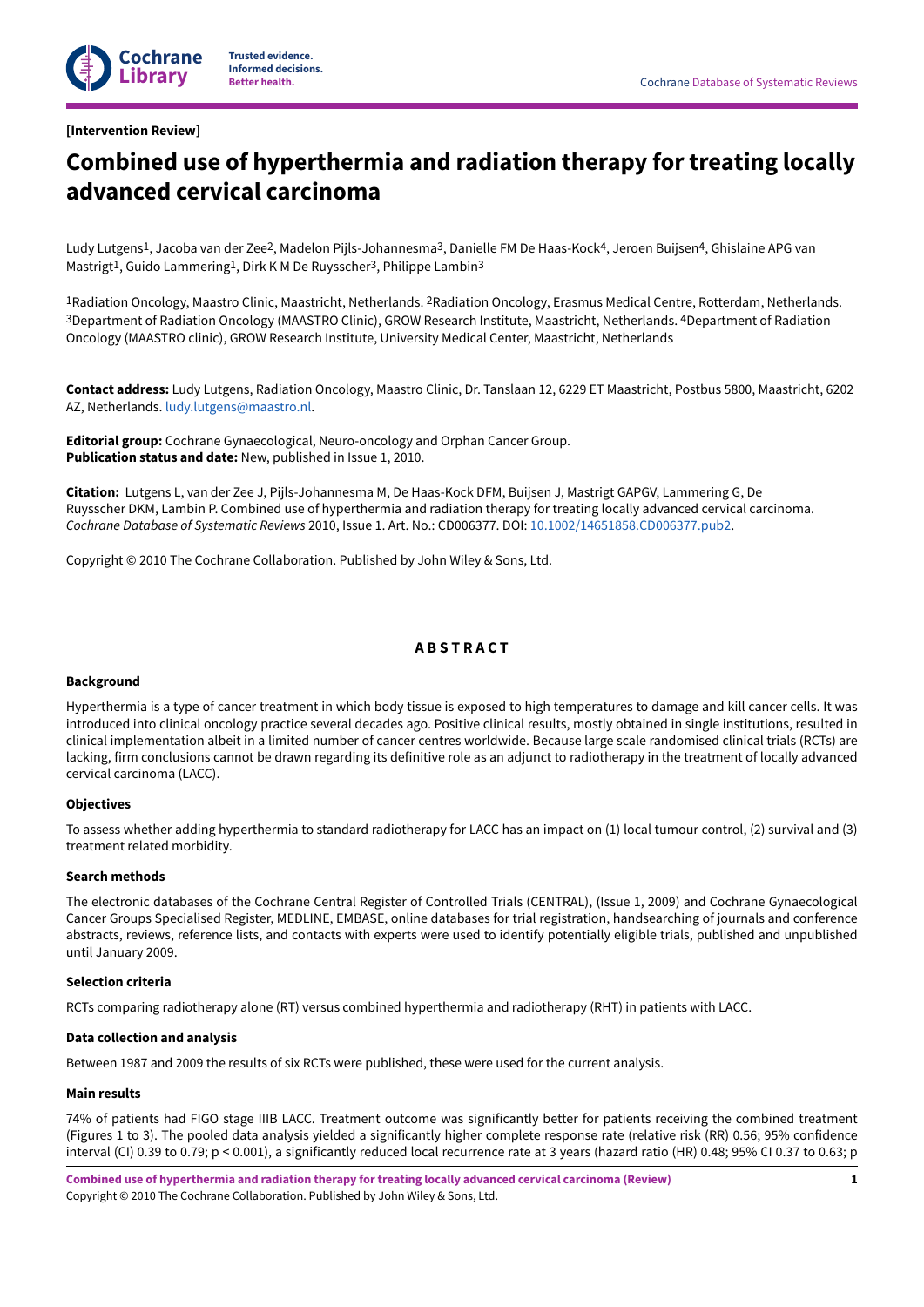

< 0.001) and a significanly better overall survival (OS) at three years following the combined treatment with RHT(HR 0.67; 95% CI 0.45 to 0.99;  $p = 0.05$ ). No significant difference was observed in treatment related acute (RR 0.99; 95% CI 0.30 to 3.31;  $p = 0.99$ ) or late grade 3 to 4 toxicity (RR 1.01; CI 95% 0.44 to 2.30; p = 0.96) between both treatments.

#### **Authors' conclusions**

The limited number of patients available for analysis, methodological flaws and a significant over-representation of patients with FIGO stage IIIB prohibit drawing definite conclusions regarding the impact of adding hyperthermia to standard radiotherapy. However, available data do suggest that the addition of hyperthermia improves local tumour control and overall survival in patients with locally advanced cervical carcinoma without affecting treatment related grade 3 to 4 acute or late toxicity.

# <span id="page-4-0"></span>**P L A I N L A N G U A G E S U M M A R Y**

### **Combined use of hyperthermia and radiation therapy for treating locally advanced cervical carcinoma**

Curative treatment for cervical carcinoma consists of complete surgical removal of the tumour or destruction of the tumour by means of radiation. If the tumour has grown beyond the boundaries of the cervix or has reached a size greater than 4 cm in diameter it is designated as a locally advanced cervical carcinoma. For these tumours surgery alone is considered inappropriate so radiotherapy is also given. Not all tumours are equally sensitive to radiation. Generally speaking, the likliehood that radiation alone is able to cure the tumour decreases with increasing tumour volume. In several clinical studies it was found that the liklehood of curing the tumour at the site of origin was increased by adding hyperthermia to radiotherapy. Hyperthermia is a treatment which kills tumour cells by increasing the normal body temperature (37 degrees celsius) up to around 42 to 43 degrees celcius at the area of the tumour for a one hour period. It is believed that hyperthermia may kill tumour cells that under certain conditions are resistant to radiation or that hyperthermia can turn tumour cells making them more sensitive to radiation. However, the results observed with this treatment are not consistent in subsequent clinical studies. Therefore we analysed the results of all clinical studies published so far comparing the treatment results of radiotherapy alone with those obtained with the combined treatment ofradiotherapy and hyperthermia in patients with locally advanced cervical carcinoma. The results do suggest a better outcome for patients treated with the combination of radiotherapy with hyperthermia. Thus following treatment a complete disappearance of the tumour was observed more regularly, regrowth of the tumour at the site of origin during follow up was observed less frequently and more patients were still alive at three years after treatment. Treatment related side effects were not increased by the addition of hyperthermia to standard radiotherapy. However, the number of patients included in the clinical studies analysed is limited as the majority of patients had stage IIIB disease. The authors therefore conclude that hyperthermia may provide a clinically relevant improvement in treatment outcome for patients with locally advanced cervical carcinoma, in particular patients with stage IIIB disease. Additional clinical data are needed to warrant its use for all patients with locally advanced cervical carcinoma.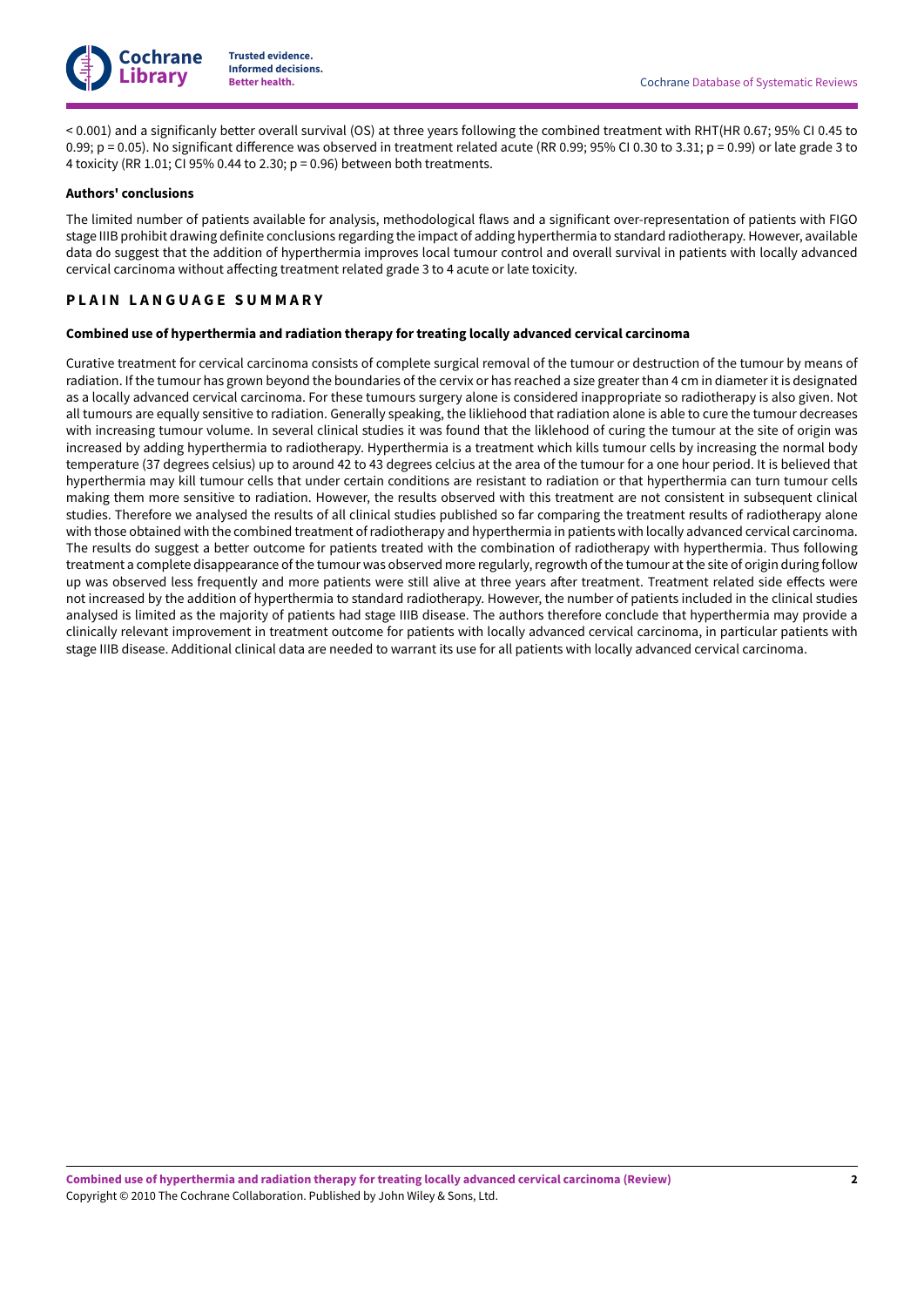

## <span id="page-5-0"></span>**B A C K G R O U N D**

### **Description of the condition**

For many years radiotherapy alone has been the treatment of choice in patients with LACC. Spread to the para-aortic lymph nodes has been recognised as the single mostimportant prognostic factor [\(Fyles](#page-16-0) 1995; [Stehman](#page-17-0) 1991). Nevertheless pelvic tumour control is a pre-requisite for cure [\(Haie 1988;](#page-16-1) [Rotman](#page-17-1) 1995).Perez et alreported overall pelvic recurrences in 14%, 41%, 41% and 72%, whereas distant recurrences only were found in 12%, 18%, 16% and 21% of 1499 patients with FIGO stage I, II, III and IVA disease treated with radiotherapy ([Perez](#page-17-2) 1998). Similarly, Horiot et al reported pelvic recurrences in 6%,17%,43% and 56% of 1383 patients with stage I, II, III and IVA, respectively, treated with radiotherapy ([Horiot](#page-16-2) 1988).

### **Description of the intervention**

Since 1987 the results of six randomised clinical trials (RCTs) have been published concerning the combined treatment of radiotherapy with hyperthermia (RHT) in patients with cervical carcinoma [\(Chen 1997](#page-15-1); [Datta](#page-15-2) 1987; [Harima 2001;](#page-15-3) [Sharma 1991](#page-15-4); van der Zee [2000](#page-15-5); [Vasanthan](#page-15-6) 2005). Local tumour control and overall survival appeared to be improved by the addition of hyperthermia, although clinical observations were not unanimous. Possible explanations for the discrepancy may be found in the patient selection (e.g. with respect to stage or tumour volume ) and other confounding factors such as treatment parameters (e.g. overall treatment time and hyperthermia technique). Therefore, the magnitude of any beneficial effect as well as the proper selection of patients for any combined treatment remains to be demonstrated.

### **How the intervention might work**

In LACC the pelvis is the most common site of failure after treatment with radiotherapy. Several tumour characteristics have been related to the risk of pelvic failure following radiotherapy (Eifel [1994;](#page-16-3) [Fyles](#page-16-0) 1995; [Haensgen](#page-16-4) 2001; [Hockel](#page-16-5) 1993; [Horiot](#page-16-2) 1988; [Lanciano 1991;](#page-17-3) [Mendenhall 1984](#page-17-4); [Perez](#page-17-2) 1998; [Stehman](#page-17-0) 1991; [Stehman](#page-17-5) 1994; [Thomas 2001](#page-17-6); [Tsang](#page-17-7) 1995; [Werner 1995;](#page-17-8) [West](#page-18-1) [1995](#page-18-1)). Probably the single most important of these is tumour volume [\(Fyles](#page-16-0) 1995; [Perez](#page-17-2) 1998; [Tsang](#page-17-7) 1995). Although tumour hypoxia is suggested to be an independent prognostic factor by some [\(Hockel](#page-16-6) 1999; [Vaupel](#page-17-9) 2001) both animal (De [Jaeger](#page-16-7) [1998](#page-16-7); [Khalil 1995;](#page-16-8) [Milross](#page-17-10) 1997) and human data ([Fyles](#page-16-9) 1998) have demonstrated an association between tumour volume and tumour hypoxia. Thus with increasing tumour volume, tumour necrosis increases and as a result oxygenation status worsens (De [Jaeger](#page-16-7) 1998; [Khalil 1995;](#page-16-8) [Milross](#page-17-10) 1997). Metabolic processes will consequently be more anaerobic and tissue pH will decrease. It is under these circumstances that radioresistance increases whereas hyperthermia will be most effective. Hyperthermia is directly cytotoxic for cells that are less radiosensitive under these circumstances whereas tumour oxygenation will improve by increasing blood flow. Consequently the circumstances are then optimal for a therapeutic gain ofthe combination of both treatment modalities . In addition direct radiosensitization is another effect of hyperthermia.

### **Why it is important to do this review**

The potential benefit of combining hyperthermia with radiotherapy in cervical carcinomaswas established several decades ago ([Brady](#page-16-10)

[1976\)](#page-16-10), but RCTs are scarce. Furthermore, the number of patients included in the few available RCTs is small and are inconsistent regarding the beneficial effect of hyperthermia [\(Harima 2001;](#page-15-3) van der Zee [2000](#page-15-5); [Vasanthan](#page-15-6) 2005). Of importance also are the fundamental differences that exist in the heating techniques used, thus prohibiting any firm conclusion regarding the therapeutic benefit. The majority of published data deal with technical developments and do not provide treatment results. Despite these drawbacks, however, overall clinical data on the combined use of radiotherapy and hyperthermia suggest a therapeutic gain as compared to single modality treatment ([Dinges](#page-16-11) 1998; [Harima 2001;](#page-15-3) [Hornback](#page-15-7) 1986;; van der Zee [2000;](#page-15-5) [Vasanthan](#page-15-6) 2005). Therefore a systematic analysis on this treatment modality is required.

### <span id="page-5-1"></span>**O B J E C T I V E S**

This systematic review aims to provide a comprehensive and reliable summary of the effect of hyperthermia on LACC when applied concomitantly with radiotherapy. The specific aim is to review all prospective RCTs (phase II and phase III) which compare the effectiveness of combined hyperthermia and radiotherapy (RHT) with radiotherapy alone (RT) in patients treated for LACC.

# <span id="page-5-2"></span>**M E T H O D S**

### **Criteria for considering studies for this review**

### **Types of studies**

RCTs (phase II or III).

### **Types of participants**

Patients of any age with histologically proven LACC and with a WHO performance status 0 to 2 ([WHO 1979\)](#page-18-2). Cervical cancers with a central diameter equal or larger than 4 cm and/or FIGO stage IIB to IVA are considered locally advanced. Studies with less than 20 patients were excluded.

### **Types of interventions**

Any regimen of radiotherapy for uterine cervical carcinoma consisting of (generally considered) curative doses of external beam radiotherapy (EBRT) with or without brachytherapy (BCT) given concurrently or not with hyperthermia. Only studies which used a minimum temperature of 40° celsius for hyperthermia were included. In case of concomitant use of chemotherapy and radiotherapy studies were included when hyperthermia was the only treatment variable. In that case no further distinction was made between different chemotherapy schedules.

Studies in which it was not possible to separate data on patients receiving combined hyperthermia plus radiotherapy (RHT) versus radiotherapy alone (RT), even after contacting the authors, were excluded.

### <span id="page-5-3"></span>**Types of outcome measures**

The following clinically relevant outcomes were studied:

- Complete tumour response (CR) at two months (that is no evidence of disease as assessed with clinical examination and/ or any imaging technique).In cervical carcinoma a CR following radiotherapy is predictive for a durable pelvic tumour control.
- Local tumour recurrence (LR) at three years after treatment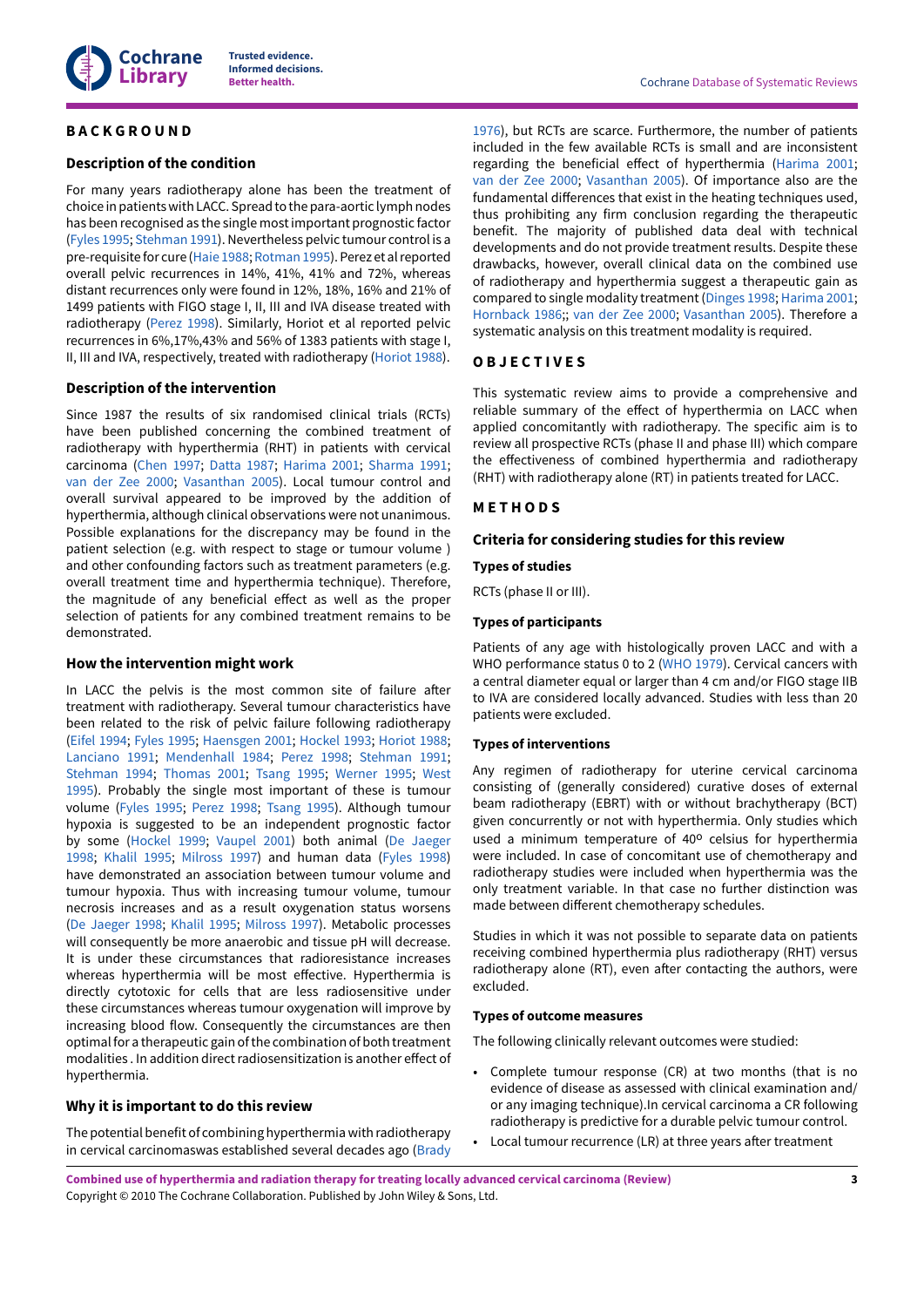

- Overall Survival (OS) at three years
- Grade 3 to 4 acute toxicity (Tox acute; i.e. treatment related toxicity occurring during and/orlasting up to six weeks following treatment) and grade 3 to 4 late toxicity (Tox late; i.e. treatment related toxicity lasting or occurring more than six months after treatment).

# **Search methods for identification of studies**

#### **Electronic searches**

For this review we identified the relevant trials in any language through electronic searches of the following databases:

- Cochrane Central Register of Controlled Trials (CENTRAL) (The Cochrane Library Issue 1, 2009)
- Cochrane Gynaecological Cancer Groups Specialised Register (beginning to present)
- MEDLINE (1966 to present)
- EMBASE (1974 to present)
- CINAHL (1982 to present)

Furthermore, various trial databases were searched for the identification of recent completed and ongoing trials (metaRegister of Controlled Trials, Cancer Research UK, Cancer.gov, The Eastern Cooperative Oncology Group Trials Database). All studies identified until January 2009 were included in the present study.

For search strategies used see [Appendix 1](#page-29-1), [Appendix 2](#page-30-0) and [Appendix 3](#page-30-1)

Search strategies have been developed and executed by the author team.

#### **Searching other resources**

Handsearching was performed in the following journals; International Journal of Radiation, Oncology, Biology and Physics,Radiotherapy and Oncology; Journal of Clinical Oncology; Clinical Oncology and the International Journal of Hyperthermia. In addition, published abstracts of the ASTRO, ESTRO and ESHO conference proceedings of the last three years were screened. We scrutinised reference lists from identified studies and reviews for additional studies. Colleagues, collaborators and other experts in the field were asked to identify missing and unreported trials.

### **Data collection and analysis**

### **Selection of studies**

All titles and abstracts of reports identified by electronic searches or handsearching were assessed to determine if they meet the eligibility criteria by three independent review authors (CVZ, DDH, LL). In a consensus meeting (DDH, GVM, JB, LL) discrepancies were discussed. Furthermore, if necessary the full journal papers were screened to identify study characteristics.

#### **Data extraction and management**

Two review authors (DDH, LL) screened the included studies for methodological quality according to pre-determined criteria [\(Assessment](#page-6-1) of risk of bias in included studies), the treatment characteristics (radiotherapy, hyperthermia, chemotherapy) and the results of outcome measures (Types of outcome [measures\)](#page-5-3). For time to event (OS or local tumour recurrence) data, we extracted

the log of the hazard ratio [log(HR)] and its standard error from trial reports; if these were not reported, we estimated them from other reported statistics using the methods of [Parmar](#page-17-11) 1998. We abstracted site of recurrence, where possible. For dichotomous outcomes (e.g. complete tumour response and adverse events), we extracted the number of patients in each treatment arm who experienced the outcome of interest and the number of patients assessed at endpoint, in order to estimate a risk ratio. We abstracted adverse events by grade of toxicity. The time points at which outcomes were collected and reported were noted.

In addition, the following data were collected from the manuscript: identifiers (authors, title of publication, journal name and citation), tumour characteristics (recurrent, primary, inoperable, metastasis and maximum tumour diameter), baseline characteristics of study population (age, WHO performance status at the time of randomisation, initial disease stage), treatment allocated and number of patients randomised. The results and discrepancies of the data extraction were discussed in different meetings (DDH, GVM, JB, LL). The quality of the hyperthermia treatment of the different studies was determined in a consensus meeting (CVZ, DDH, GVM, JB, LL).

#### <span id="page-6-1"></span>**Assessment of risk of bias in included studies**

The risk of bias was assessed using the tool described in the Cochrane Handbook for Systematic Reviews of interventions [\(Higgins 2008](#page-16-12)) addressing the following six domains:

Sequence generation (1), allocation concealment (2), blinding (3), incomplete outcome data (4), selective reporting of outcomes(5) and other potential threats to validity (6).

#### **Measures of treatment effect**

A weighted estimate of the typical treatment effect across studies was computed for the study outcomes. The risk ratio (RR) was used as the effect measure. For time-to-event outcomes such as survival analysis, the HR was used as effect measure. For these analyses, p-values and total events were used and the randomization ratio was 1:1 ([Tierney](#page-17-12) 2007). [Tierney](#page-17-13) 2004 was used to facilitate the estimation of HRs from published summary statistics or data extracted from Kaplan-Meier curves.

#### **Dealing with missing data**

We did not impute missing outcome data; if only imputed outcome data were reported, we planned to contact trial authors to request data on the outcomes only among participants who were assessed.

### **Assessment of heterogeneity**

Chi-square heterogeneity tests were used to test for statistical heterogeneity among trials. Since we anticipated that the trial results were heterogeneous, all analysis were performed using a random-effects model.

# <span id="page-6-0"></span>**R E S U L T S**

### **Description of studies**

See:Characteristics of [Included](#page-7-1) studies;Characteristics of [Excluded](#page-9-0) [studies.](#page-9-0)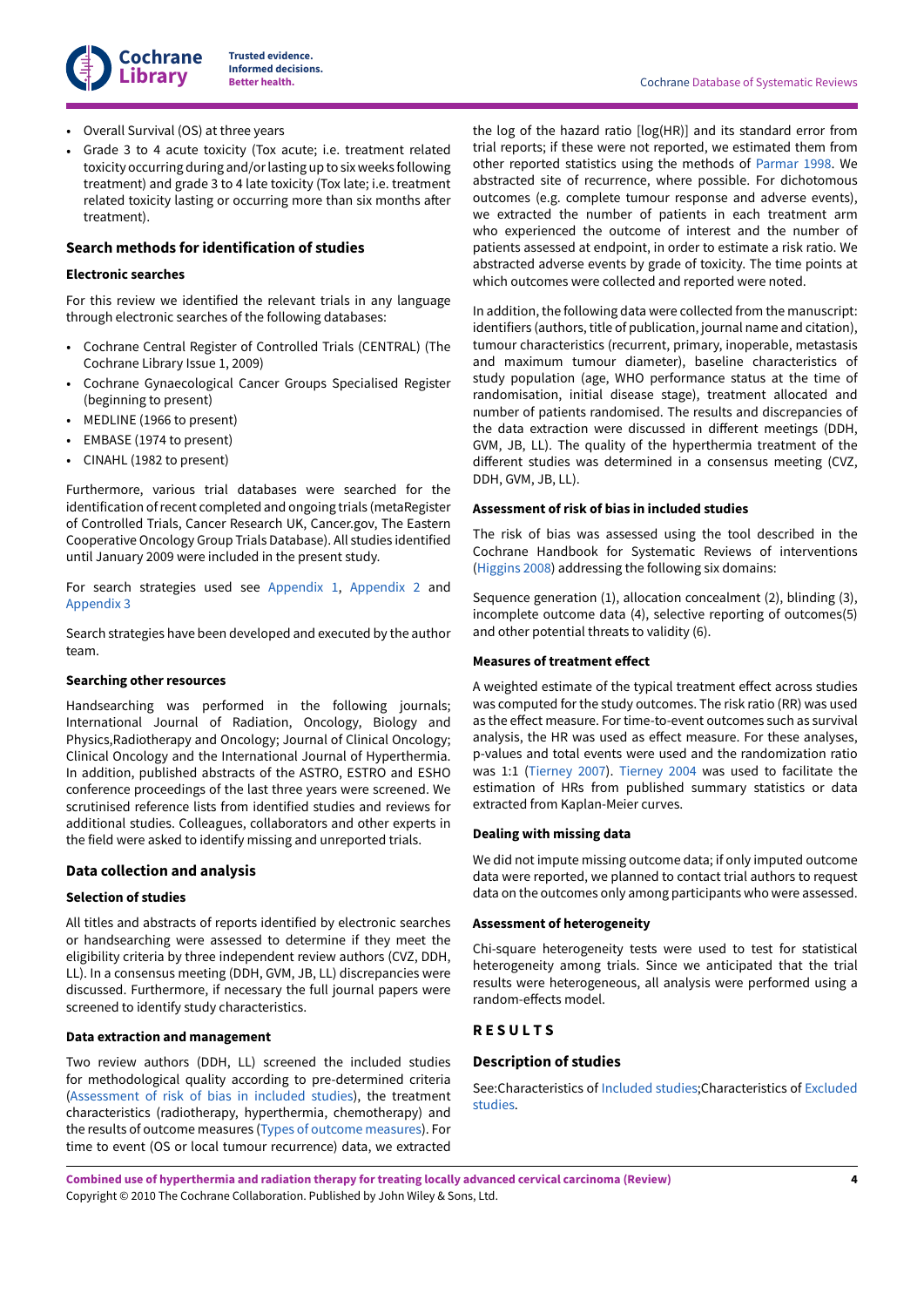

### **Results of the search**

The process of selecting the included studies for this review is summarized in [Figure](#page-7-0) 1 . Of the 143 published abstracts that were selected by the performed search, we excluded 117 abstracts. The studies described in these abstracts did not evaluate the interventions of interest ( $n = 2$ ) or did not contain data of cervical patient characteristics (n = 24). In addition, a total of 91 abstracts were excluded due to the study characteristics presented, i.e. no RCT (n = 52), a review (n = 26) or a phase 1-2 trial (n = 13). Of the remaining 26 abstracts the full journal papers were screened (if available). After screening, 6 studies appeared to be not randomised, 2 were editorial papers and 1 had an unclear design. The remaining 6 different trials (11 published papers: [Franckena](#page-16-13)

### <span id="page-7-0"></span>**Figure 1. Search Flow**

[2008;](#page-16-13) [Chen 1997](#page-15-1); [Datta](#page-15-2) 1987; Harima 2000; [Harima 2001;](#page-15-3) Sharma 1989; [Sharma 1991;](#page-15-4) van der Zee [2000](#page-15-5); van der Zee 2001; van der Zee 2002; [Vasanthan](#page-15-6) 2005) were of RCTs (Phase 2 or 3) reporting radiotherapy together with a hyperthermia treatment (RHT) in one arm and radiotherapy only in the other arm. Of notice, the study of Chen et al included 120 patients with 4 treatment arms of which 2 treatment arms contained concomitant chemotherapy [\(Chen 1997](#page-15-1)). Since this analysis aimed to investigate the additional effect of hyperthermia on standard radiotherapy, we decided not to include the patients treated with concomitant chemotherapy in the pooled data analysis. Four ongoing studies that were identified from abstracts of congresses, online databases for trial registration and contact with experts (see table Characteristics of included studies) are not included in the present analysis.



#### <span id="page-7-1"></span>**Included studies**

In 1987 Datta et al reported their results obtained in 53 patients with squamous cell cervical carcinoma, FIGO stage IIIB [\(Datta](#page-15-2) 1987). 64 Patients were randomly assigned to standard treatment only or combined treatment with local hyperthermia. Eleven patients were either lost to follow-up or received incomplete treatment leaving 53 assessable patients (RT n = 26; RHT n = 27) ). No information concerning actually delivered therapy was provided by the authors. RHT yielded superior treatment results, i.e. 58% (15 out of 26) versus 74% (20 out of 27) CR, 46% (12 out of 26) versus 67% (18 out of 27) pelvic failure free survival and 27% (7 out of 26) versus 59% (16 out of 27) DFS at 2 years. The authors reported no increase of treatment related morbidity although detailed information was not provided.

In 1991 Sharma et al reported their results obtained in 50 patients with cervical carcinoma FIGO stage II-IIIB ([Sharma 1991](#page-15-4)). Fifty patients were randomly assigned to RT or RHT. Two patients in each group were lost to follow-up whereas another 4 patients were not assessable for local tumour control after a minimal followup period of 18 months leaving 42 patients (i.e. 22 RT and 20 RHT group). No information concerning actually delivered therapy was provided by the authors. Strictly local tumour control was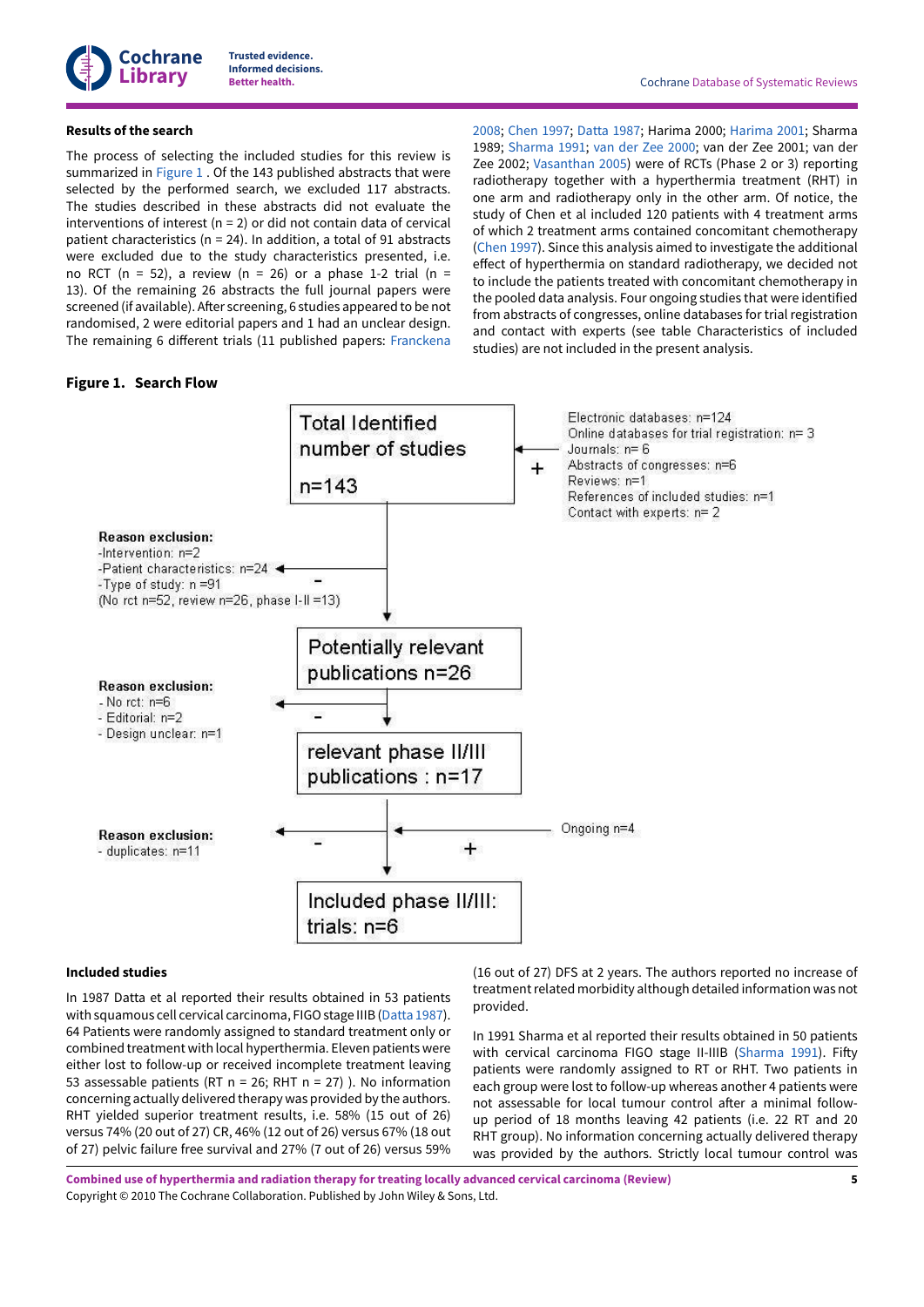evaluated, i.e. any pelvic side wall or distant recurrence was ignored. No details are provided on the duration of follow-up. RHT yielded superior treatment results , i.e. 50% (11 out of 22) versus 30% (6 out of 20) LR at 18 months for patients treated with RT and RHT, respectively. The authors reported no increase of treatment related morbidity although detailed information was not provided for late toxicity.

In 1997 Chen et al reported their results obtained in a study including 120 patients with cervical carcinoma, FIGO stage IIB - IIIB ([Chen 1997\)](#page-15-1). One hundred and twenty patients were randomly assigned to 1 of 4 treatment groups, no detailed information concerning the randomisation procedure was provided. Treatment consisted of RT, RHT, radiotherapy combined with chemotherapy (CRT) and radiotherapy combined with both hyperthermia and chemotherapy (TRIPLE). Vaginal applicators were used for the hyperthermia intervention but no further details were provided regarding the hyperthermia technique. No information concerning actually delivered therapy was provided by the authors. Treatment results were not significantly different, i.e. 46% (14 out of 30) versus 60% (18 out of 30) complete remission for the RT and RHT group. The authors reported no increase of acute treatment related rectal and bladder morbidity between the treatment groups although detailed information about the grade of toxicity was not provided.

In 2000 van der Zee et al reported their results obtained in a multicenter study including 114 patients with cervical carcinoma FIGO stage IIB-IVA (van der Zee [2000](#page-15-5)). Twenty-six patients did not complete radiotherapy treatment as planned because of insufficient tumour regression ( $n = 8$  and  $n = 3$ ), exceeding normal tissue dose constraints ( $n = 1$  and  $n = 2$ ), development of metastatic disease ( $n = 3$  and  $n = 0$ ), inability to access the cervical canal ( $n =$ 1 and  $n = 2$ ), a cervical stump tumour ( $n = 0$  and  $n = 2$ ), intercurrent death (n = 1 and n = 1) and unknown (n = 3) in the control and experimental group, respectively. Median follow up was 43 months. RHT yielded superior treatment results i.e. 57% (32 out of 56) versus 83% (48 out of 58) CR, 41% versus 61% pelvic failure free survival and 27% versus 51% OS at 3 years for patients treated with RT and RHT, respectively. No difference in acute and late grade 3 to 4 treatment related rectal and/or bladder morbidity was observed.

In 2001 Harima et al reported their results obtained in a study including 40 patients with cervical carcinoma FIGO stage IIIB [\(Harima 2001](#page-15-3)). Mean follow-up was 25 (3.5 to 60.1) and 36 (5.9 to 64.3) months for the RT and RHT group, respectively. RHT yielded superior treatment results, i.e. 50% (10 out of 20) versus 80% (16 out of 20) CR; 50% versus 20% pelvic failure rate; 45% versus 64% DFS and 48% versus 58% OS at 3 years for patients treated with RT and RHT, respectively. Toxicity was not significantly different between treatment groups. However, in contrast to the RT group where no acute or late toxicity of any grade was observed, in the RHT group 1 patient had grade 3 acute bowel toxicity (RTOG score, [Rubin 1995\)](#page-17-14) and 2 patients developed grade 3 late bowel toxicity (obstructive colonic ileus and sigmoid-ileum fistula) after 1.5 and 2 years after treatment.

In 2005 Vasanthan et al reported their results obtained in a multicenter study in 110 patients with cervical carcinoma FIGO stage IIB -IVA ([Vasanthan](#page-15-6) 2005). Median follow-up was 15.7 months for all patients and 17.2 months for surviving patients. Treatment results did not differ between RT and RHT groups. A subgroup analysis in 56 patients with stage IIB cervical carcinoma yielded a significantly worse survival forthe RHT group whereas local control

was similar for the 2 treatment groups. No details are provided concerning the cause of death or the location of disease recurrence. No significant difference in acute or late toxicity was observed. Grade 3 acute toxicity was observed only in 1 patient treated with RHT (grade 3 blister). Grade 3 bowel toxicity was equally distributed between treatment groups (n = 2 per group). One grade 4 bowel toxicity was observed in a patient treated with RT.

### *Quality of treatment*

#### **Radiotherapy**

In general, state of the art treatment of LACC requires adequate EBRT combined with brachytherapy. Thus, EBRT doses between 45 to 50 Gy and cumulative doses between 70 to 90 Gy to 'Point A' are considered standard. Reported radiation doses delivered do not provide any information concerning the adequacy of tumour dose delivery. Except for the Datta study ([Datta](#page-15-2) 1987), all standard radiotherapy protocols included combined treatment with EBRT and brachytherapy. To study the beneficial effect of any additional intervention to standard treatment ideally requires strictly standardized treatment protocols. Not surprisingly, taken the life span and geographical distribution of the 6 studies published, standard treatment varies significantly. Moreover, except for one study [\(Harima 2001](#page-15-3)) EBRT was not standardized within each study. Strictly adhering to the predefined quality criteria would mean that only three studies using hyperthermia treatment would qualify as adequate for review analysis. However, standard radiotherapy in these studies varied as well and would result in cancellation of the review. Taking this into account we decided to accept the variation in radiation therapy and hyperthermia techniques as well as the lack of description of the quality criteria in the manuscripts leaving 'randomised clinical study, including at least 20 patients' as major selection criterion. In doing so, we do realize that any outcome based on this analysis can only be suggestive and not conclusive.

#### **Hyperthermia**

The quality of the hyperthermia treatments is difficult to assess from the published information. Dose-effect relationships have been established for several hyperthermia dose parameters derived from the measured temperatures and the duration of heating, and taking into account the temperature distribution. In clinical practice, however, the number of thermometry sites is limited and in cervical cancer the thermometry probes are usually placed near the centre of the tumour. The temperature data are therefore not informative on what the hyperthermia dose has been in the entire tumour volume (van der Zee [2008](#page-17-15)). Other studies indicate that the applied energy distribution in the tumour volume can be used as a quality indicator (van der Zee [2008\)](#page-17-15). The energy distribution can be estimated from the information provided in the publications. In five studies, electromagnetic (EM) radiation was used for heating. Chen et al used an intravaginal applicator with an unspecified source of energy, which may have been electromagnetic radiation as well. EM radiation was applied radiatively or capacitively ([Chen 1997\)](#page-15-1). Van der Zee et al used three different radiative EM systems with similar energy depositions in pelvis-sized phantoms (van der Zee [2000](#page-15-5)).

With EM radiation at a frequency of 70 to 120 MHz, energy input from around the pelvis and the use of interference, the energy is deposited widely in the pelvic region ([Gellermann 2005](#page-16-14); [Sreenivasa](#page-17-16) [2003\)](#page-17-16). In the other studies, capacitive heating systems were used.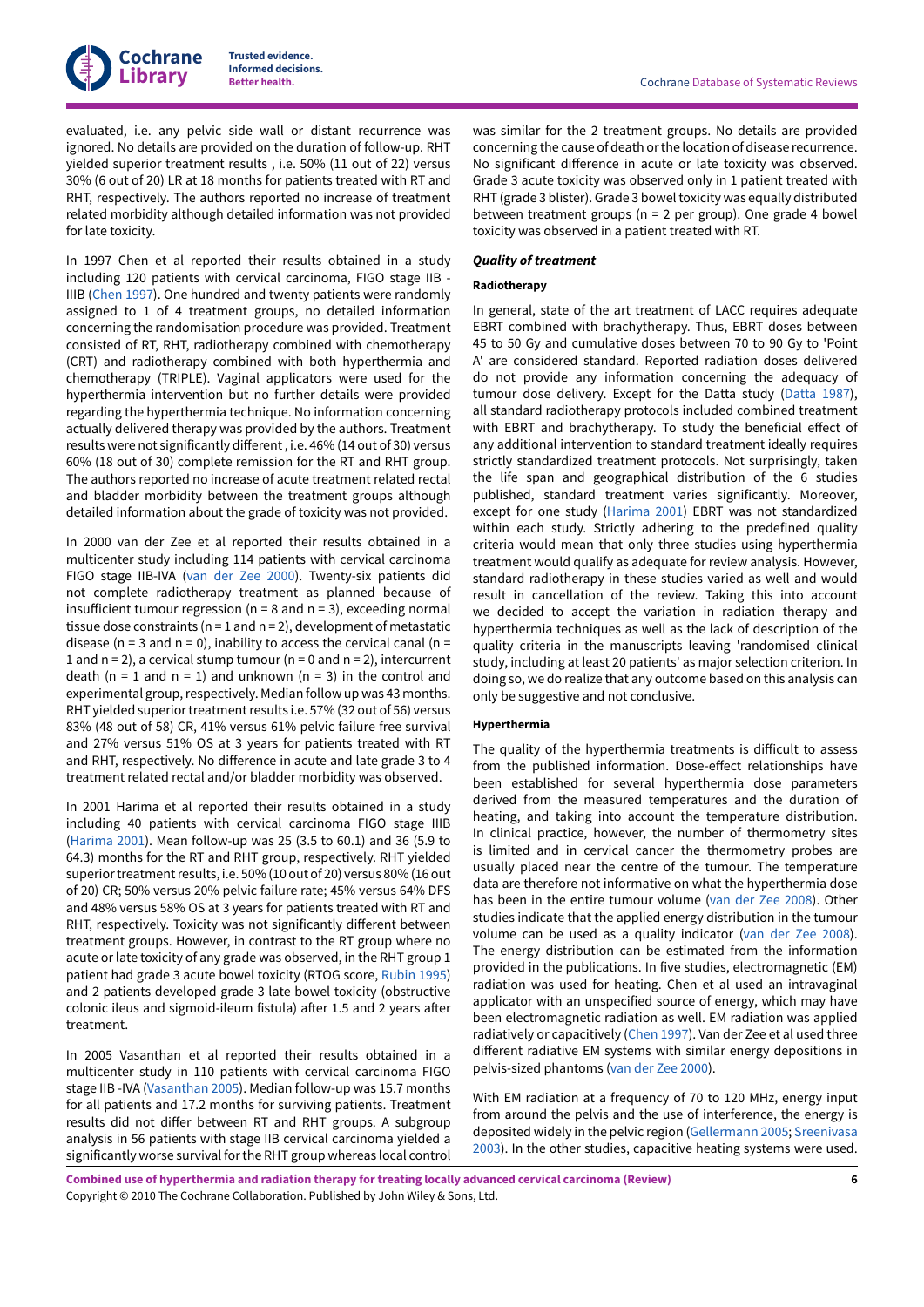

With capacitive heating (8 to 27 MHz) between two large electrodes placed opposite on the patient's skin it is also possible to get energy deposition widely in the pelvic region, provided there is an appropriate patient selection and treatment procedure [\(van](#page-17-17) der Zee [2005](#page-17-17)). Subcutaneous fat tissue is preferentially heated by capacitive heating and must be cooled to allow for sufficient energy input into deeper seated tissues. Superficial skin cooling can limit the temperature increase in subcutaneous fat to an acceptable level to a depth of approximately 2 cm ([Rhee 1991\)](#page-17-18). With thicker subcutaneous fat layers, the high temperature in the deeper subcutaneous fat will limit the total power input. Further more, when a smaller (intravaginal) electrode is used in combination with one or two large external electrode(s) there will be a steep gradient of energy deposition with the maximum around the small electrode. The energy level normalized to maximum will fall below 25% within 1 to 2 cm from the intravaginal electrode [\(Hiraki](#page-16-15) [2000](#page-16-15)). With capacitive heating using an intravaginal electrode, only the central part of the tumour can be expected to be heated to therapeutic temperatures.

#### [Datta](#page-15-2) 1987

Hyperthermia was given twice weekly before radiotherapy. The total number of treatments was not reported, it could have been 12 during 6 weeks of EBRT. The duration per treatment was 15 to 20 minutes after reaching a temperature of approximately 42.5°C, measured in the cervical canal. Hyperthermia was induced by a 27 MHz capacitive system with two external electrodes. The authors do not report subcutaneous fat thickness as an eligibility criterion, nor skin cooling, nor the applied power.

#### [Sharma 1991](#page-15-4)

Hyperthermia was given 3 times per week for a total of 12 treatments of 45 minutes duration, before radiotherapy. A 27 MHz capacitive heating system was used with a large external and an intravaginal electrode. Temperatures were measured by a thermocouple attached to the intravaginal electrode. In most patients, the intravaginal temperature was 43°C for 30 minutes.

#### [Chen 1997](#page-15-1)

Hyperthermia was given twice weekly after radiotherapy for a total of 6 treatments of 45 minutes at a temperature of 42° with an intravaginal technique. Further details of treatment are not reported.

#### van der Zee [2000](#page-15-5)

Hyperthermia was applied by three centres which all used a radiative hyperthermia system. Hyperthermia was given once a week after radiotherapy, for a total of 5 treatments of 60 minutes after reaching 42°C, or maximum 90 minutes. The mean power input and achieved intraluminal (rectal, bladder and vaginal) temperatures were reported by the centre recruiting the most

patients and were reported separately: average 706 Watts and 40.6°C [\(Fatehi](#page-16-16) 2007).

#### [Harima 2001](#page-15-3)

Hyperthermia was given once a week after RT, for a total 3 treatments of 60 minutes duration. Hyperthermia was induced with the Thermotron 8 MHz capacitive system with two external electrodes. Patients with subcutaneous fat layer of less than 4 cm were eligible.The authors do not report to have used pre-cooling. The applied power was 800 to1500 W. Intratumour temperature measurements were done with 4-point thermocouple probes; an average temperature of 40.6°C was achieved.

#### [Vasanthan](#page-15-6) 2005

Five centres participated in this study. Hyperthermia was given once weekly before or after radiotherapy, for a total of 5 treatments of 60 minutes duration.

The description of applied heating techniques is incomplete. All centres used a 8 MHz capacitive heating system with, probably in the majority of patients, an intravaginal electrode [\(van](#page-17-17) der Zee [2005\)](#page-17-17). A subcutaneous fat thickness of up to 3 cm was accepted; pre-cooling of skin was reported by only one centre. The level of power input was reported by only one centre: a mean of 520 W, which is relatively low. Centrally measured average temperatures ranged between 38.1 and 42°C.

The hyperthermia techniques using radiative electromagnetic heating or capacitive heating with external electrodes only can be considered adequate ([Datta](#page-15-2) 1987; [Harima 2001](#page-15-3); van der Zee [2000\)](#page-15-5). In the study of Sharma et al the effect on the central tumour was the main endpoint, for which the used intravaginal heating can be considered adequate ([Sharma 1991](#page-15-4)). In the studies by Chen et al and Vasanthan et al the applied intravaginal heating (in the majority of patients) must be considered inadequate for treatment of the advanced tumours included in their studies ([Chen 1997;](#page-15-1) [Vasanthan](#page-15-6) 2005).

#### <span id="page-9-0"></span>**Excluded studies**

From the retrieved studies, eight studies were excluded for this review mainly because of the used study design (El [Sharouni](#page-15-8) 1997; [Fujiwara](#page-15-9) 1987; [Gupta](#page-15-10) 1999; [Hasegawa](#page-15-11) 1989; [Hornback](#page-15-7) 1986; [Kohno](#page-15-12) [1990\)](#page-15-12). One study was not assessable due to limited data [\(Li 1993](#page-15-13)) and one study could not be included because the trial is still ongoing [\(Prosnitz](#page-15-14) 2002).

### **Risk of bias in included studies**

The methodological quality of the included studies is shown in the table '[Characteristics](#page-18-3) of included studies' and is summarized in [Figure](#page-10-0) 2 and [Figure](#page-11-0) 3.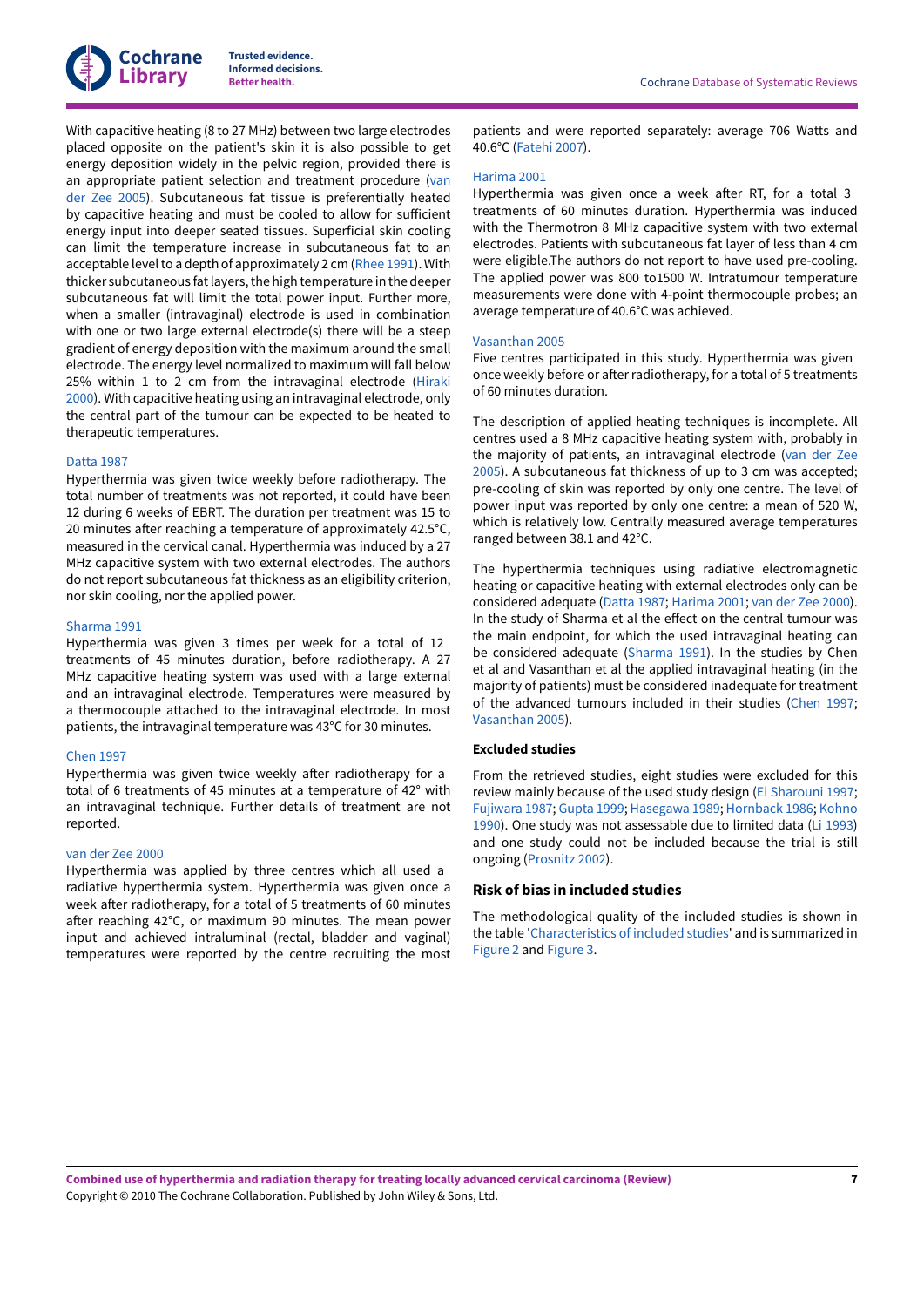

# <span id="page-10-0"></span>**Figure 2. Methodological quality graph: review authors' judgements about each methodological quality item presented as percentages across all included studies.**

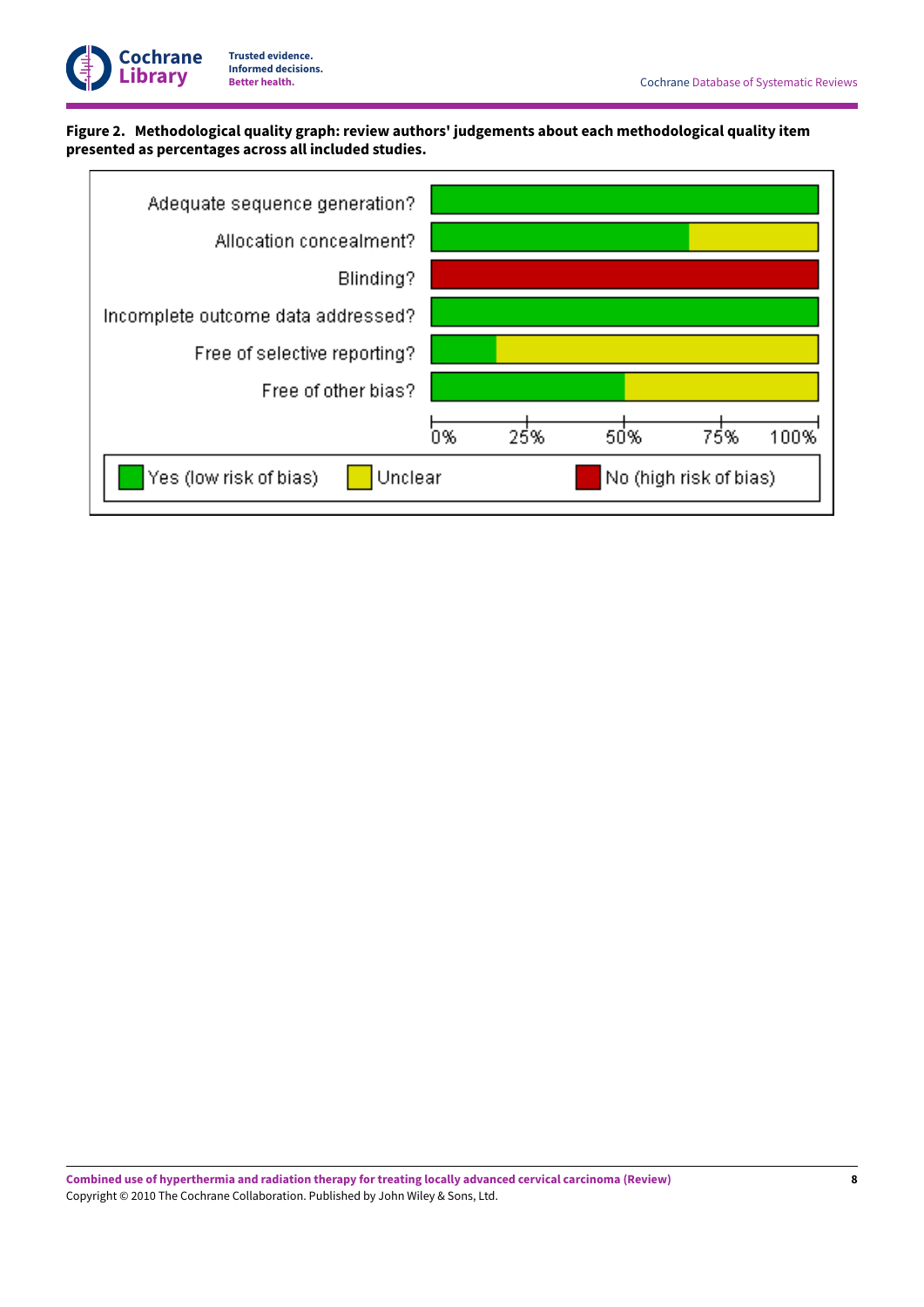

<span id="page-11-0"></span>



All six included studies reported on a randomisation process. In one study [\(Chen 1997\)](#page-15-1) allocation concealment might be questionable. Although there was no blinding in any study, this is unlikely to affect outcome. In four studies there were no missing outcome data ([Chen 1997;](#page-15-1) [Harima 2001;](#page-15-3) van der Zee [2000](#page-15-5); [Vasanthan](#page-15-6) [2005](#page-15-6)) whereas in two studies the number of missing outcome data was limited and equally distributed between intervention groups ([Datta](#page-15-2) 1987; [Sharma 1991\)](#page-15-4). No other problems were detected in any of the six studies that might have introduced a serious risk of bias. However, several other issues have to be considered. Of importance, uniformity in treatment was far from optimal, both for hyperthermia and radiotherapy. For example in hyperthermia the sequencing of radiotherapy and hyperthermia and the interval between radiotherapy and hyperthermia differed between and within [\(Vasanthan](#page-15-6) 2005) the studies. Similarly the radiation technique, the total radiation dose applied and overall treatment time differed between and within the studies ([van](#page-15-5) der Zee [2000;](#page-15-5) [Vasanthan](#page-15-6) 2005). Also the time point chosen forreporting of outcome parameters varies such that for the different outcome measures only three orfour out of six studies can be used for pooled data analysis. Finally, overall the number of patients included in these six studies is small whereas the majority (i.e. 74%) had FIGO stage IIIB LACC.

### **Effects of interventions**

#### **Complete response**

Using complete tumour response at the end of treatment as endpoint in the pooled data analysis including 267 study patients yields a significantly better treatment outcome following RHT (RR 0.56 (95% CI 0.39 to 0.79); p < 0.001; [Figure](#page-12-0) 4; [Analysis 1.1\)](#page-27-1).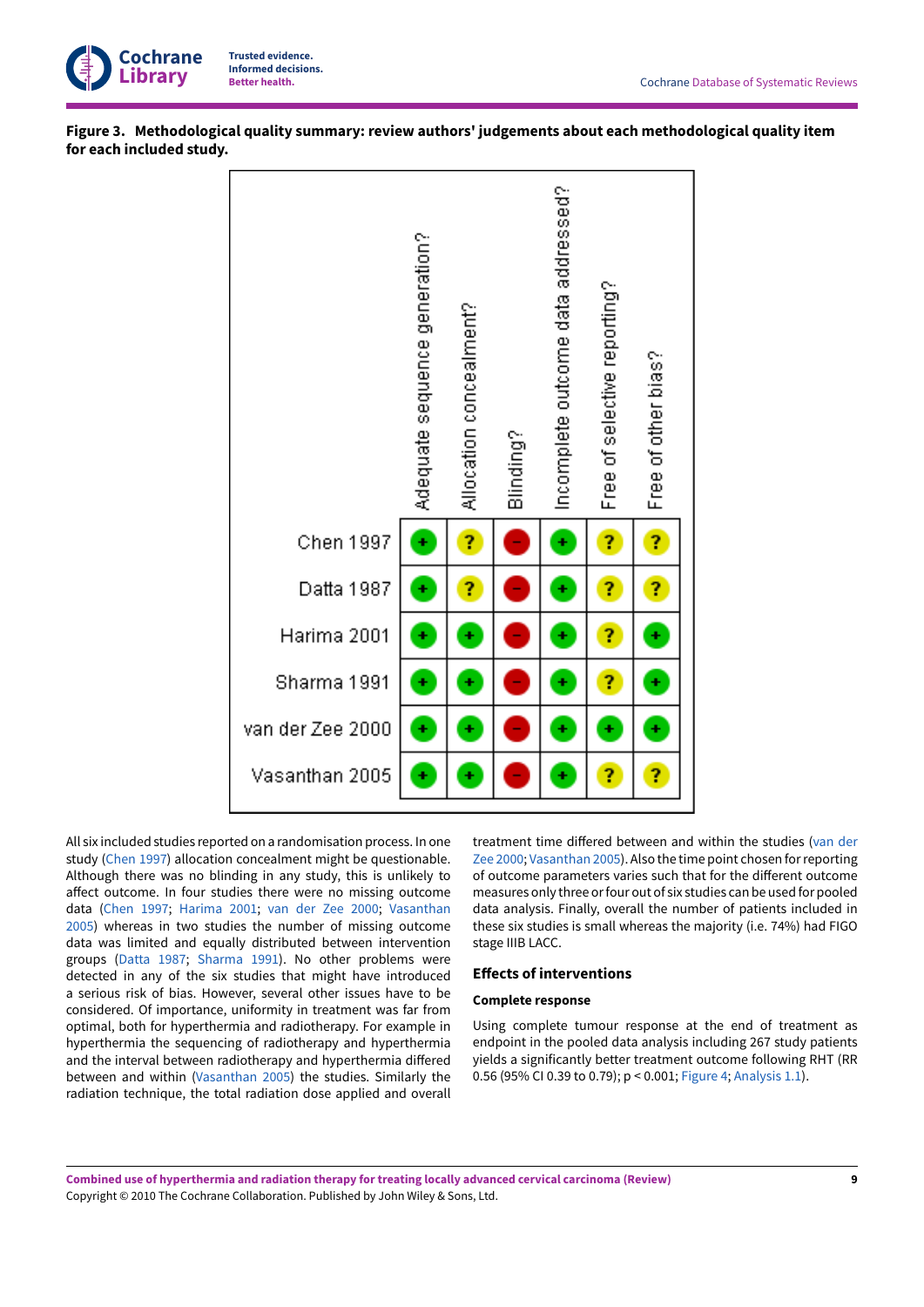### <span id="page-12-0"></span>Figure 4. Forest plot of comparison: 1 RT + HT versus RT: all studies, outcome: 1.1 complete tumour response.

|                                                                                                | <b>RT+HT</b> |       | RT     |     |            | <b>Risk Ratio</b>                | <b>Risk Ratio</b>          |    |
|------------------------------------------------------------------------------------------------|--------------|-------|--------|-----|------------|----------------------------------|----------------------------|----|
| Study or Subgroup                                                                              | Events       | Total | Events |     |            | Total Weight M-H, Random, 95% CI | M-H, Random, 95% CI        |    |
| Chen 1997                                                                                      | 12           | 30    | 16     | 30  | 39.1%      | $0.75$ [0.43, 1.30]              |                            |    |
| Datta 1987                                                                                     |              | 27    | 11     | 26. | 19.5%      | $0.61$ [0.28, 1.34]              |                            |    |
| Harima 2001                                                                                    | 4            | 20    | 10     | 20. | 12.4%      | $0.40$ [0.15, 1.07]              |                            |    |
| van der Zee 2000                                                                               | 10           | 58    | 24     | 56. | 29.0%      | $0.40$ $[0.21, 0.76]$            |                            |    |
| Total (95% CI)                                                                                 |              | 135   |        |     | 132 100.0% | 0.56 [0.39, 0.79]                |                            |    |
| Total events                                                                                   | 33           |       | 61     |     |            |                                  |                            |    |
| Heterogeneity: Tau <sup>2</sup> = 0.00; Chi <sup>2</sup> = 2.68, df = 3 (P = 0.44); $I^2$ = 0% |              |       |        |     |            |                                  | 0.5<br>በ1 በ 2              | 10 |
| Test for overall effect: $Z = 3.33$ (P = 0.0009)                                               |              |       |        |     |            |                                  | Favours RT + HT Favours RT |    |

### **Local recurrence**

Using local recurrence as endpoint in the pooled data analysis including 264 study patients yields a significantly reduced local recurrence rate at 3 years (HR 0.48 (95% CI 0.37 to 0.63); p < 0.001; [Figure](#page-12-1) 5; [Analysis 1.2](#page-28-0)) .

### <span id="page-12-1"></span>Figure 5. Forest plot of comparison: 1 RT + HT versus RT: all studies, outcome: 1.3 local tumour recurrence 3y\_HR.

|                                                                        | <b>RT+HT</b> |       | HТ     |       |             |              |        | Hazard Ratio                  | Hazard Ratio                  |
|------------------------------------------------------------------------|--------------|-------|--------|-------|-------------|--------------|--------|-------------------------------|-------------------------------|
| Study or Subgroup                                                      | Events       | Total | Events | Total |             | O-E Variance | Weiaht | Exp[(O-E) / V], Fixed, 95% Cl | Exp[(O-E) / V], Fixed, 95% Cl |
| Harima 2001                                                            |              | 20    | 10     | 20    | $-37$       | 35           | 61.4%  | $0.35$ [0.25, 0.48]           | -1                            |
| van der Zee 2000                                                       | 23           | 58    | 33     |       | $56 - 2.89$ | 14           | 24.6%  | 0.81 [0.48, 1.37]             |                               |
| Vasanthan 2005                                                         | 16.          | 55    | 16     | 55.   | $-1.57$     | 8            | 14.0%  | $0.82$ [0.41, 1.64]           |                               |
| Total (95% CI)                                                         |              | 133   |        | 131   |             |              | 100.0% | $0.48$ [0.37, 0.63]           |                               |
| Total events                                                           | 43           |       | 59     |       |             |              |        |                               |                               |
| Heterogeneity: Chi <sup>2</sup> = 9.86, df = 2 (P = 0.007); $P = 80\%$ |              |       |        |       |             |              |        |                               | ກາກລ<br>0.5<br>10             |
| Test for overall effect: $Z = 5.49$ (P $\leq 0.00001$ ).               |              |       |        |       |             |              |        |                               | Favours RT+HT<br>Favours RT   |

### **Overall survival**

Using overall survival at three years as endpoint in the pooled data analysis including 264 study patients yielded a significantly better

survival for the combined treatment group (RHT) (HR 0.67; 95% CI 0.45 to 0.99; p = 0.05; [Figure](#page-12-2) 6; [Analysis 1.3\)](#page-28-1).

### <span id="page-12-2"></span>Figure 6. Forest plot of comparison: 1 RT + HT versus RT: all studies, outcome: 1.5 overall survival\_HR (2 and 3 **years).**

|                                                                                      | Experimental |     | Control                   |     |          |       |        | <b>Hazard Ratio</b>                               | <b>Hazard Ratio</b>           |
|--------------------------------------------------------------------------------------|--------------|-----|---------------------------|-----|----------|-------|--------|---------------------------------------------------|-------------------------------|
| <b>Study or Subgroup</b>                                                             | Events       |     | <b>Total Events Total</b> |     |          |       |        | O-E Variance Weight Exp[(O-E) / V], Fixed, 95% CI | Exp[(O-E) / V], Fixed, 95% Cl |
| 1.3.1 overall survival 2 years (death within 2 years)                                |              |     |                           |     |          |       |        |                                                   |                               |
| Harima 2001                                                                          | 4            | 20  | 9                         | 20  | $-1.87$  | 3.25  | 15.7%  | $0.56$ [0.19, 1.67]                               |                               |
| van der Zee 2000                                                                     | 22           | 58  | 33                        | 56  | $-9.69$  | 13.75 | 66.3%  | $0.49$ [0.29, 0.84]                               |                               |
| Vasanthan 2005                                                                       | 9            | 55  | ĥ                         | 55  | 2.54     | 3.75  | 18.1%  | 1.97 [0.72, 5.42]                                 |                               |
| Subtotal (95% CI)                                                                    |              | 133 |                           | 131 |          |       | 100.0% | 0.65 [0.42, 1.00]                                 |                               |
| Total events                                                                         | 35           |     | 48                        |     |          |       |        |                                                   |                               |
| Heterogeneity: Chi <sup>2</sup> = 5.70, df = 2 (P = 0.06); $P = 65\%$                |              |     |                           |     |          |       |        |                                                   |                               |
| Test for overall effect: $Z = 1.98$ (P = 0.05)                                       |              |     |                           |     |          |       |        |                                                   |                               |
|                                                                                      |              |     |                           |     |          |       |        |                                                   |                               |
| 1.3.2 overall survival 3 years (death within 3 years)                                |              |     |                           |     |          |       |        |                                                   |                               |
| Harima 2001                                                                          | 6            | 20  | 10                        | 20  | $-2.07$  | 4     | 16.3%  | $0.60$ [0.22, 1.59]                               |                               |
| van der Zee 2000                                                                     | 27           | 58  | 38                        | 56. | $-10.53$ | 16.25 | 66.3%  | $0.52$ [0.32, 0.85]                               |                               |
| Vasanthan 2005                                                                       | 11           | 55  | 6                         | 55  | 2.71     | 4.25  | 17.3%  | 1.89 [0.73, 4.90]                                 |                               |
| Subtotal (95% CI)                                                                    |              | 133 |                           | 131 |          |       | 100.0% | $0.67$ [0.45, 0.99]                               |                               |
| Total events                                                                         | 44           |     | 54                        |     |          |       |        |                                                   |                               |
| Heterogeneity: Chi <sup>2</sup> = 5.63, df = 2 (P = 0.06); $P = 64\%$                |              |     |                           |     |          |       |        |                                                   |                               |
| Test for overall effect: $Z = 2.00$ (P = 0.05)                                       |              |     |                           |     |          |       |        |                                                   |                               |
|                                                                                      |              |     |                           |     |          |       |        |                                                   |                               |
|                                                                                      |              |     |                           |     |          |       |        |                                                   | 10<br>0.5<br>$0.1\,0.2$       |
|                                                                                      |              |     |                           |     |          |       |        |                                                   | Favours RT+HT Favours RT      |
| Test for subgroup differences: Chi <sup>2</sup> = 0.01, df = 1 (P = 0.92), $P = 0\%$ |              |     |                           |     |          |       |        |                                                   |                               |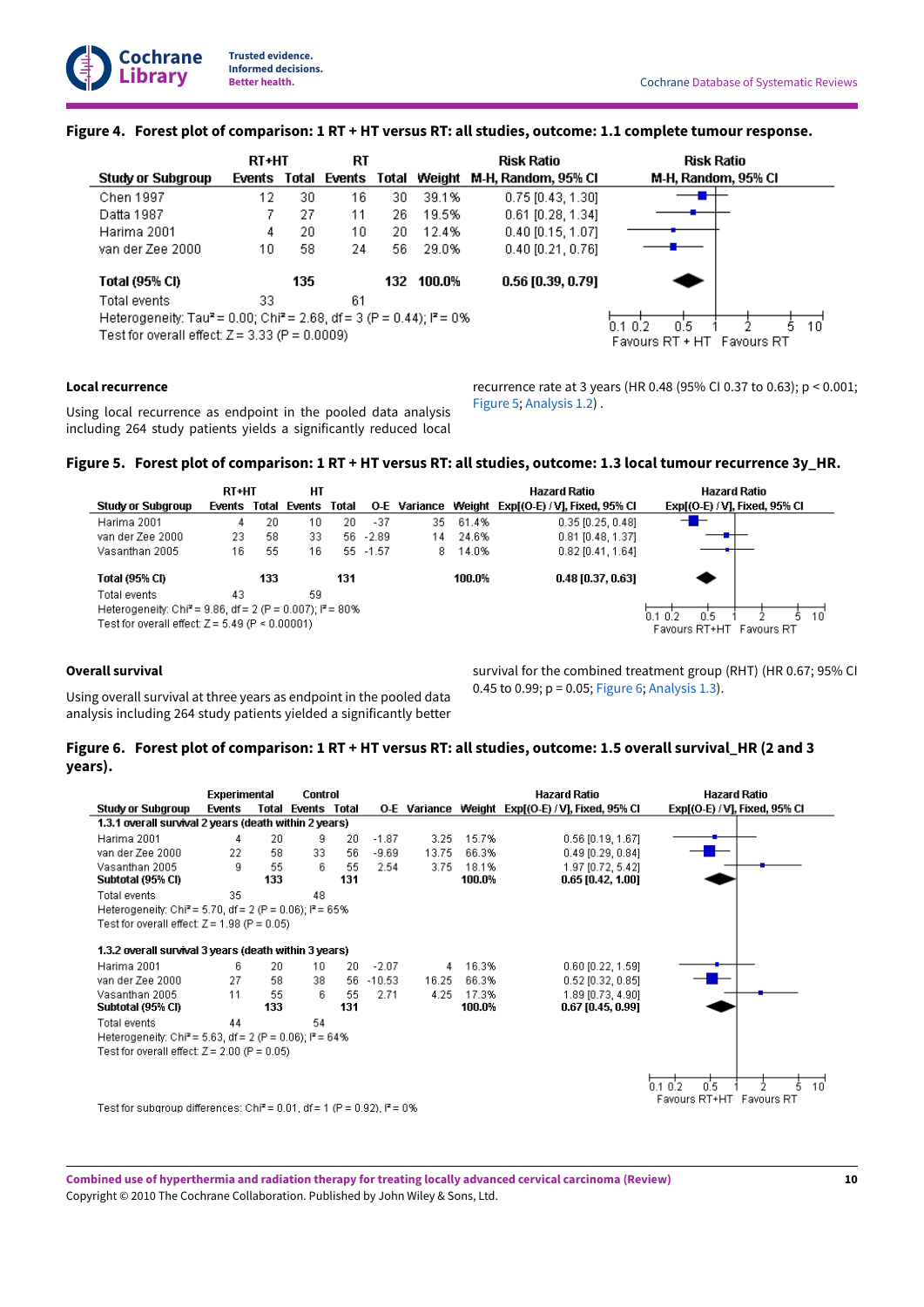### **Toxicity**

Using acute toxicity as endpoint in the pooled data analysis including 310 study patients yielded no difference in acute treatment related toxicity between both treatment groups (RR 0.99

(95% CI 0.30 to 3.31);  $p = 0.99$ ; [Figure](#page-13-0) 7; [Analysis 1.4](#page-28-2)). Similarly, the pooled data analysis using late toxicity as endpoint including 264 study patients yielded no difference in late toxicity between both treatment groups (RR 1.01 (CI 95% 0.44 to 2.30); p = 0.98.

<span id="page-13-0"></span>Figure 7. Forest plot of comparison: 1 RT + HT versus RT: all studies, outcome: 1.7 toxicity (acute and late).

|                                                                                                         | <b>RT+HT</b> |           | RT |           |                 | <b>Risk Ratio</b>                                    | <b>Risk Ratio</b>                               |                      |
|---------------------------------------------------------------------------------------------------------|--------------|-----------|----|-----------|-----------------|------------------------------------------------------|-------------------------------------------------|----------------------|
| <b>Study or Subgroup</b>                                                                                |              |           |    |           |                 | Events Total Events Total Weight M-H, Random, 95% CI | M-H, Random, 95% CI                             |                      |
| 1.4.1 acute toxicity $($ < 3 months)                                                                    |              |           |    |           |                 |                                                      |                                                 |                      |
| Harima 2001                                                                                             |              | 20        | 0  | 20        | 14.8%           | $3.00$ [0.13, 69.52]                                 |                                                 |                      |
| Sharma 1991                                                                                             | 2            | 23        | 2  | 23        | 41.6%           | 1.00 [0.15, 6.51]                                    |                                                 |                      |
| van der Zee 2000                                                                                        |              | 58        | 3  | 56        | 29.2%           | $0.32$ [0.03, 3.00]                                  |                                                 |                      |
| Vasanthan 2005<br>Subtotal (95% CI)                                                                     |              | 55<br>156 | 0  | 55<br>154 | 14.4%<br>100.0% | 3.00 [0.12, 72.08]<br>$0.99$ [0.30, 3.31]            |                                                 |                      |
| Total events                                                                                            | 5            |           | 5  |           |                 |                                                      |                                                 |                      |
| Heterogeneity: Tau <sup>2</sup> = 0.00; Chi <sup>2</sup> = 1.92, df = 3 (P = 0.59); l <sup>2</sup> = 0% |              |           |    |           |                 |                                                      |                                                 |                      |
| Test for overall effect: $Z = 0.02$ (P = 0.99)                                                          |              |           |    |           |                 |                                                      |                                                 |                      |
| 1.4.2 late toxicity                                                                                     |              |           |    |           |                 |                                                      |                                                 |                      |
| Harima 2001                                                                                             | 2            | 20        | 0  | 20        | 7.6%            | 5.00 [0.26, 98.00]                                   |                                                 |                      |
| van der Zee 2000                                                                                        | 7            | 58        | 7  | 56        | 70.3%           | $0.97$ [0.36, 2.58]                                  |                                                 |                      |
| Vasanthan 2005                                                                                          | 2            | 55        | 3  | 55        | 22.1%           | 0.67 [0.12, 3.84]                                    |                                                 |                      |
| Subtotal (95% CI)                                                                                       |              | 133       |    | 131       | 100.0%          | 1.01 [0.44, 2.30]                                    |                                                 |                      |
| Total events                                                                                            | 11           |           | 10 |           |                 |                                                      |                                                 |                      |
| Heterogeneity: Tau <sup>2</sup> = 0.00; Chi <sup>2</sup> = 1.36, df = 2 (P = 0.51); i <sup>2</sup> = 0% |              |           |    |           |                 |                                                      |                                                 |                      |
| Test for overall effect: $Z = 0.02$ (P = 0.98)                                                          |              |           |    |           |                 |                                                      |                                                 |                      |
|                                                                                                         |              |           |    |           |                 |                                                      | 0.5<br>$0.1\,0.2$<br>Favours RT + HT Favours RT | $10^{\degree}$<br>6. |

# <span id="page-13-1"></span>**D I S C U S S I O N**

The results of the present analysis with respect to the endpoints studied, i.e. complete response rate following treatment, local recurrence, OS and treatment related toxicity grade 3 to 4 indicates a significant improvement of local (pelvic) tumour control and overall survival at three years following the combined treatment modality (RHT) whereas acute and late toxicity was not significantly different between both treatment groups. In four of six studies [\(Datta](#page-15-2) 1987; [Harima 2001](#page-15-3); [Sharma 1991](#page-15-4); van der Zee [2000](#page-15-5)) a significantly improved treatment outcome was observed by adding hyperthermia to standard radiotherapy, whereas in two studies no significant difference between both treatments was observed [\(Chen 1997](#page-15-1); [Vasanthan](#page-15-6) 2005).

In contrast, in one study ([Vasanthan](#page-15-6) 2005) an inferior survival was observed in a subgroup of patients with FIGO stage IIB treated with RHT, although no further information is provided on the cause of death, whereas local tumour control was similar for both treatment groups. Sharma et al report on an increased rate of distant metastases in the RHTgroup although the difference is not significant and no survival data are provided ([Sharma 1991\)](#page-15-4). Of interest, the patient population differed significantly between these studies as the percentage of patients with FIGO stage IIIB disease varied between 38 to 77 % [\(Chen 1997;](#page-15-1) [Vasanthan](#page-15-6) 2005) and between 70 to 100% ([Datta](#page-15-2) 1987; [Harima 2001](#page-15-3); [Sharma 1991](#page-15-4); [van](#page-15-5) der Zee [2000\)](#page-15-5) in the two studies showing no difference and the four studies showing a beneficial effect of hyperthermia.

Regarding treatment related toxicity, all but one study [\(Chen](#page-15-1) [1997\)](#page-15-1) did report treatment related toxicity. Two studies [\(Datta](#page-15-2) [1987;](#page-15-2) [Sharma 1991](#page-15-4)) found no effect on normal tissue toxicity, although no further details were provided. Two trials (van der [Zee](#page-15-5) [2000;](#page-15-5)[Vasanthan](#page-15-6) 2005) reported no increased toxicity of any kind. One trial ([Harima 2001\)](#page-15-3) observed an increased late bowel toxicity in 2 out of 20 patients treated with RHT as compared to 0 out of 20 patients treated with RT.

### <span id="page-13-2"></span>**A U T H O R S ' C O N C L U S I O N S**

### **Implications for practice**

Taken the limited number of patients available for this analysis, the over-representation of FIGO stage IIIB disease and the methodological flaws as discussed, it is not possible to draw definite conclusions regarding the beneficial effect of hyperthermia added to standard radiotherapy. Treatment related severe toxicity, i.e. grade 3 to 4 seems not to be affected by the addition of hyperthermia to standard radiotherapy treatment. However, the available data do suggest that superior local tumour control rates and overall survival can be achieved in patients with LACC by adding hyperthermia to standard radiotherapy. Although the available data mainly apply for patients presenting with FIGO stage IIIB disease, radiobiological considerations suggest a possible benefit for its use in other locally advanced stages as well. Based on the results of several recent RCTs investigating the role of adding chemotherapy to radiotherapy this treatment combination is currently considered standard in LACC. Considering the results of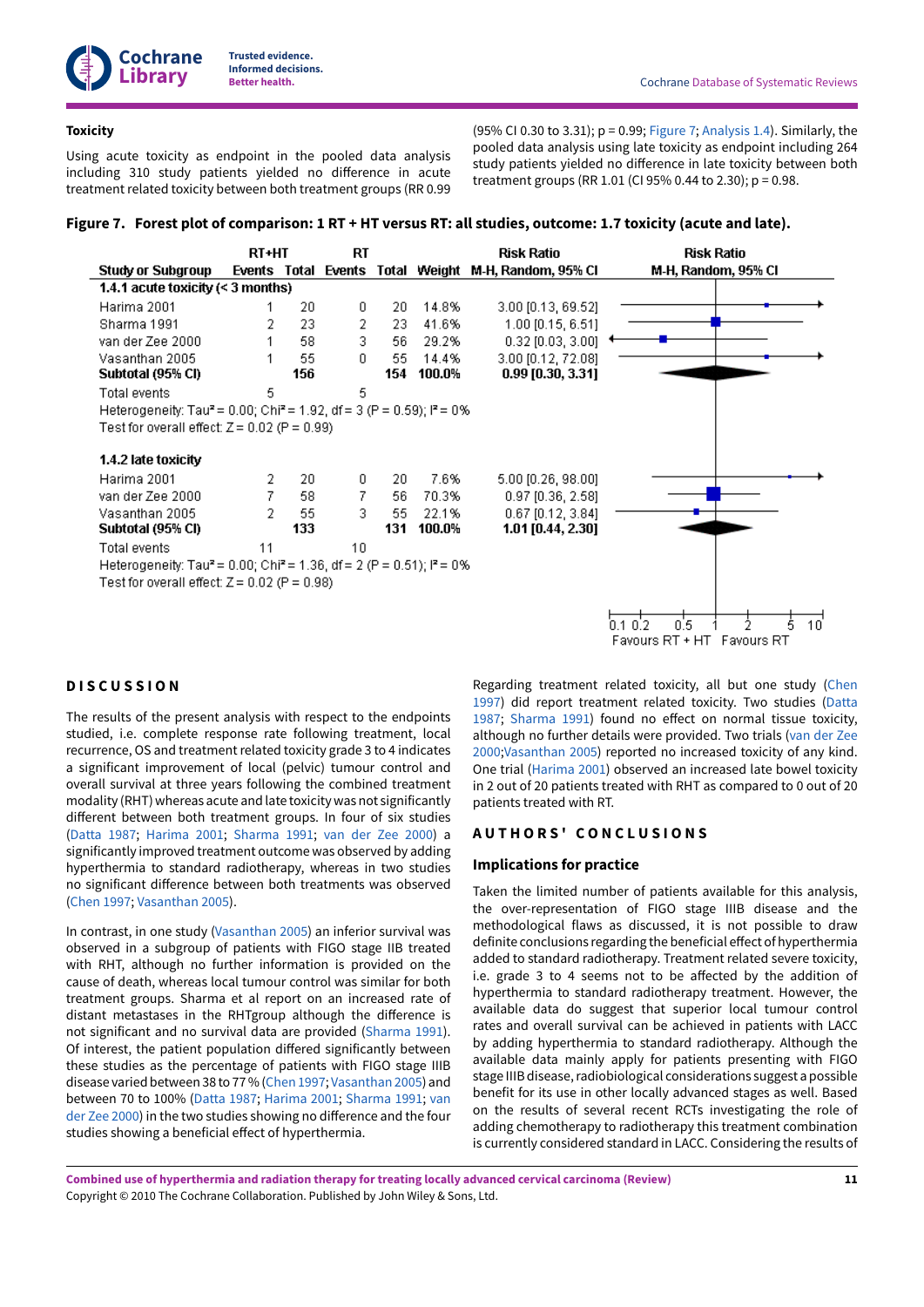

this analysis and the finding that the effect of adding chemotherapy to radiotherapy on survival seems to decrease with increasing tumour stage hyperthermia should be considered as an alternative in case chemotherapy is contra-indicated, especially in higher tumour stages.

### **Implications for research**

Taken the therapeutic benefit obtained, that is almost doubling of a durable local control with an associated increase in overall survival, without affecting treatment associated toxicity and the

relatively low costs per patient, a limited number of clinical restrictions for its application, further investigation of the role of hyperthermia in a large scaled randomised trial is warranted. In case of a substantiated therapeutic gain this treatment modality should become available to all patients with this life threatening but potentially curable disease.

# <span id="page-14-0"></span>**A C K N O W L E D G E M E N T S**

We would like to thank Ruud Houben for his contribution on statistics.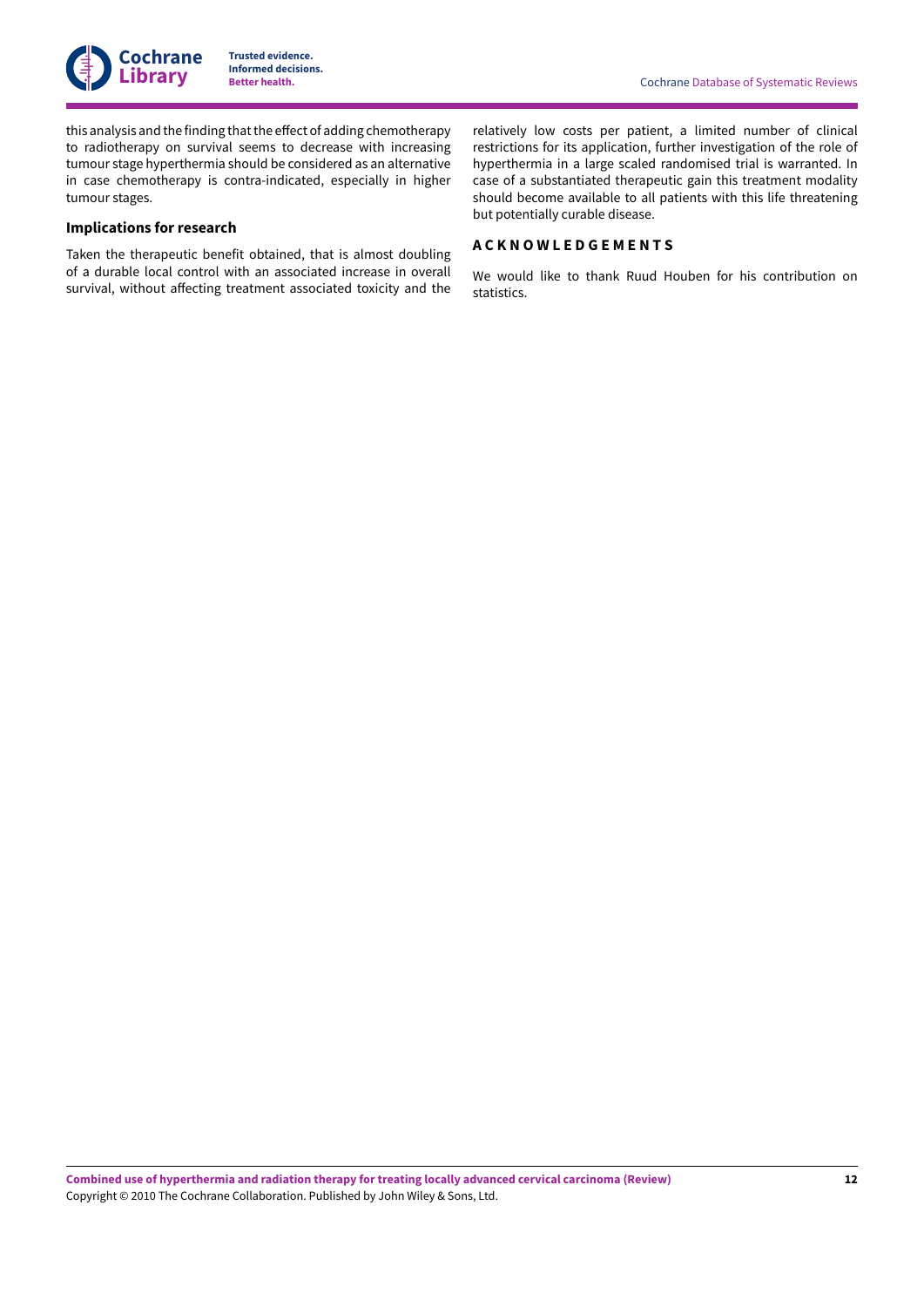

# **REFERENCES**

#### <span id="page-15-0"></span>**References to studies included in this review**

#### <span id="page-15-1"></span>**Chen 1997** *{published data only}*

[\\*](#page-18-4)  Chen HW, Fan JJ, Luo W. A randomized trial of hyperthermoradiochemotherapy for uterine cervix cancer. *Chinese Journal of Clinical Oncology* 1997;**24**(4):249-51.

#### <span id="page-15-2"></span>**Datta 1987** *{published data only}*

[\\*](#page-18-4)  NR Datta, AK Bose, HK Kapoor. Thermoradiotherapy in the management of Carcinoma Cervix (Stage IIIB): A controlled Clinical Study. *Indian Medical Gazette* 1987;**121**:68-71.

#### <span id="page-15-3"></span>**Harima 2001** *{published data only}*

Harima Y, Nagata K, Harima K, Ostapenko VV, Tanaka Y, Sawada S. A randomized clinical trial of radiation therapy versus thermoradiotherapy in stage IIIB cervical carcinoma. *International Journal of Hyperthermia the O%icial Journal of European Society for Hyperthermic Oncology, North American Hyperthermia Group* 2001;**17**(2):97-105. [MEDLINE: Index-Medicus]

#### <span id="page-15-4"></span>**Sharma 1991** *{published data only}*

[\\*](#page-18-4)  Sharma S, Singhal S, Sandhu AP, Ghoshal S, Gupta BD, Yadav NS. Local thermo-radiotherapy in carcinoma cervix: improved local control versus increased incidence of distant metastasis. *Asia Oceania Journal of Obstetrics and Gynaecology AOFOG* 1991;**17**(1):5-12.

#### <span id="page-15-5"></span>**van der Zee 2000** *{published data only}*

[\\*](#page-18-4)  Van der Zee J, Gonzalez-Gonzales D, Van RGC, Van DJDP, Van PWLJ, Hart AAM. Comparison of radiotherapy alone with radiotherapy plus hyperthermia in locally advanced pelvic tumours: A prospective, randomised, multicentre trial. *Lancet* 2000;**355**(9210):1119-25.

#### <span id="page-15-6"></span>**Vasanthan 2005** *{published data only}*

[\\*](#page-18-4)  Vasanthan A, Mitsumori M, Park JH, Zhi Fan Z, Yu Bin Z, Oliynychenko P, et al. Regional hyperthermia combined with radiotherapy for uterine cervical cancers: A multi-institutional prospective randomized trial of the international atomic energy agency. *International Journal of Radiation Oncology, Biology, Physics* 2005;**61**(1):145-53.

#### **References to studies excluded from this review**

#### <span id="page-15-8"></span>**El Sharouni 1997** *{published data only}*

El Sharouni SY, Warlam Rodenhuis CC, De LAAC, Bouma P, Heintz APM. Radiotherapy in combination with regional hyperthermia in treating cervical cancer patients. *International Journal of Gynecological Cancer* 1997;**7**(Suppl 2):38.

#### <span id="page-15-9"></span>**Fujiwara 1987** *{published data only}*

Fujiwara K, Kohno I, Sekiba K. Therapeutic effect of hyperthermia combined with chemotherapy on vulvar and vaginal carcinoma. *Acta Medica Okayama* 1987;**41**(2):55-62. [MEDLINE: Index-Medicus]

#### <span id="page-15-10"></span>**Gupta 1999** *{published data only}*

Gupta AK, Vicini FA, Frazier AJ, Barth Jones DC, Edmundson GK, Mele E, et al. Iridium-192 transperineal interstitial brachytherapy for locally advanced or recurrent gynecological malignancies. *International Journal of Radiation Oncology, Biology and Physics* 1999;**43**(5):1055-60. [MEDLINE: Index-Medicus]

### <span id="page-15-11"></span>**Hasegawa 1989** *{published data only}*

Hasegawa K, Kinugasa M, Nishino R, Kimura A, Yukimura N, Ohtsu F, et al. Cytological and histological effects of regional hyperthermia and radiation in cancer of the uterine cervix. *Journal of Japan Society for Cancer Therapy* 1989;**24**(8):1526-38. [MEDLINE: Index-Medicus]

#### <span id="page-15-7"></span>**Hornback 1986** *{published data only}*

Hornback NB, Shupe RE, Shidnia H, Marshall CU, Lauer T. Advanced stage IIIB cancer of the cervix treatment by hyperthermia and radiation. *Gynecologic Oncology* 1986;**23**(2):160-7. [MEDLINE: Index-Medicus]

#### <span id="page-15-12"></span>**Kohno 1990** *{published data only}*

Kohno I, Kobashi Y, Hasegawa T, Fujiwra K, Hayase R, Sekiba K. Combines effect of hyperthermia with radiation for uterine cervical cancer. *Strahlentherapie und Onkologie* 1990;**166**(5):348. [MEDLINE: Cn-00427136]

#### <span id="page-15-13"></span>**Li 1993** *{published data only}*

Li RY. Intracavitary microwave hyperthermia combined with external irradiation in the treatment of cervical carcinoma. *Chinese Journal of Clinical Oncology* 1993;**20**(1):32-5.

#### <span id="page-15-14"></span>**Prosnitz 2002** *{published data only}*

Prosnitz L. A new phase III trial for treatment of carcinoma of the cervix. *International Journal of Hyperthermia* 2002;**18**(1):31-2.

### **References to ongoing studies**

#### <span id="page-15-15"></span>**Harima** *{published data only}*

Multicenter trial (6 centres). Ongoing study unknown.

#### <span id="page-15-16"></span>**Piotrkowicz** *{published data only}*

Ongoing study 01-11-06.

#### <span id="page-15-17"></span>**Prosnitz** *{published data only}*

Cisplatin and Radiation Therapy With or Without Hyperthermia Therapy in Treating Patients With Cervical Cancer. Ongoing study 01-06-04.

#### <span id="page-15-18"></span>**RADCHOC** *{unpublished data only}*

RADCHOC. Ongoing study 24-11-03.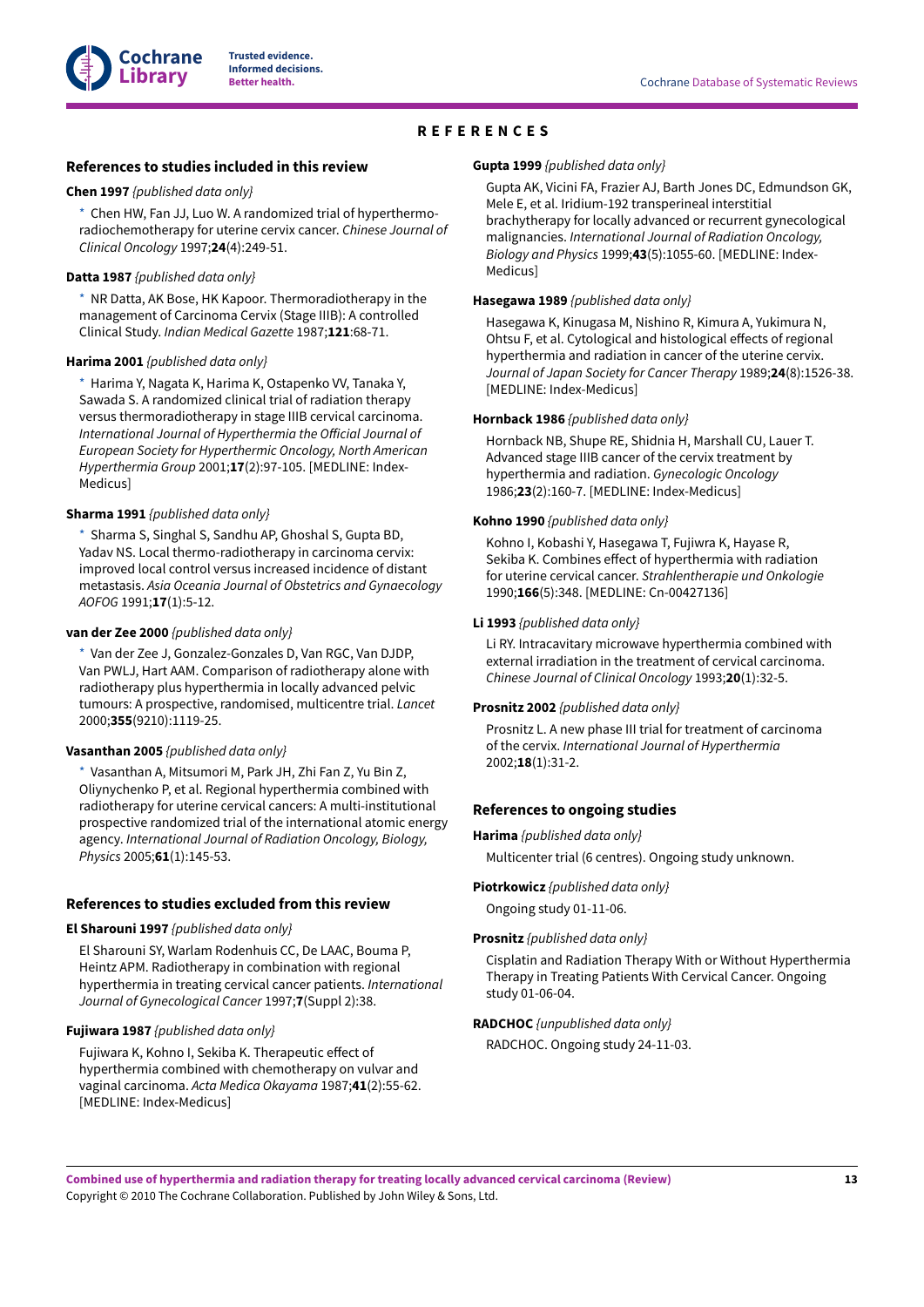

### **Additional references**

### <span id="page-16-10"></span>**Brady 1976**

Brady LW. Future prospects of radiotherapy in gynecologic oncology. *Cancer* 1976;**38**(Suppl 1):553-65. [MEDLINE: Abridged-Index-Medicus; Index-Medicus]

### <span id="page-16-7"></span>**De Jaeger 1998**

De Jaeger K, Merlo FM, Kavanagh MC, Fyles AW, Hedley D, et al. Heterogeneity of tumor oxygenation: relationship to tumor necrosis, tumor size, and metastasis. *International Journal of Radiation Oncology, Biology, Physics* 1998;**42**(4):717-21. [MEDLINE: Index-Medicus]

### <span id="page-16-11"></span>**Dinges 1998**

Dinges S, Harder C, Wurm R, Buchali A, Blohmer J, Gellermann J, et al. Combined treatment of inoperable carcinomas of the uterine cervix with radiotherapy and regional hyperthermia. Results of a phase II trial. *Strahlentherapie und Onkologie : Organ der Deutschen Rontgengesellscha1 [et al]* 1998;**174**(10):517-21. [MEDLINE: Index-Medicus]

### <span id="page-16-3"></span>**Eifel 1994**

Eifel PJ, Morris M, Wharton JT, Oswald MJ. The influence of tumor size and morphology on the outcome of patients with FIGO stage IB squamous cell carcinoma of the uterine cervix. *International Journal of Radiation Oncology, Biology, Physics* 1994;**29**(1):9-16. [MEDLINE: Index-Medicus]

### <span id="page-16-16"></span>**Fatehi 2007**

Fatehi D, Van der Zee J, De Bruijne M, Franckena M, Van Rhoon GC. RF-power and temperature data analysis of 444 patients with primary cervical cancer: deep hyperthermia using the Sigma-60 applicator is reproducible. *International Journal of Hyperthermia* 2007;**23**:623-43.

### <span id="page-16-13"></span>**Franckena 2008**

Franckena M, Stalpers L J, Koper P C, Wiggenraad R G, Hoogenraad W J, van Dijk J D, et al. Long-term improvement in treatment outcome after radiotherapy and hyperthermia in locoregionally advanced cervix cancer: an update of the Dutch Deep Hyperthermia Trial. *International Journal of Radiation Oncology, Biology, Physics* 2008;**70**(4):1176-82.

### <span id="page-16-0"></span>**Fyles 1995**

Fyles AW, Pintilie M, Kirkbride P, Levin W, Manchul LA, Rawlings GA. Prognostic factors in patients with cervix cancer treated by radiation therapy: results of a multiple regression analysis. *Radiotherapy and Oncology Journal of the European Society for Therapeutic Radiology and Oncology* 1995;**35**(2):107-17. [MEDLINE: Index-Medicus]

### <span id="page-16-9"></span>**Fyles 1998**

Fyles AW, Milosevic M, Wong R, Kavanagh MC, Pintilie M, Sun A, et al. Oxygenation predicts radiation response and survival in patients with cervix cancer. *Radiotherapy and Oncology Journal of the European Society for Therapeutic Radiology and Oncology* 1998;**48**(2):149-56. [MEDLINE: Index-Medicus]

### <span id="page-16-14"></span>**Gellermann 2005**

Gellermann J, Wlodarczyk W, Ganter H, Nadobny J, Fähling H, Seebass M, et al. A practical approach to perform the thermography in a hyperthermia/MR hybrid system - validation in an anthropomorphous phantom. *International Journal of Radiation Oncology, Biology, Physics* 2005;**61**:267-77.

### <span id="page-16-4"></span>**Haensgen 2001**

Haensgen G, Krause U, Becker A, Stadler P, Lautenschlaeger C, Wohlrab W, et al. Tumor hypoxia, p53, and prognosis in cervical cancers. *International Journal of Radiation Oncology, Biology, Physics* 2001;**50**(4):865-72. [MEDLINE: Index-Medicus]

### <span id="page-16-1"></span>**Haie 1988**

Haie C, Pejovic MH, Gerbaulet A, Horiot JC, Pourquier H, Delouche J, et al. Is prophylactic para-aortic irradiation worthwhile in the treatment of advanced cervical carcinoma? Results of a controlled clinical trial of the EORTC radiotherapy group. *Radiotherapy and Oncology Journal of the European Society for Therapeutic Radiology and Oncology* 1988;**11**(2):101-12. [MEDLINE: Index-Medicus]

### <span id="page-16-12"></span>**Higgins 2008**

Higgins JPT, Green S (editors). Cochrane Handbook for Systematic Reviews of interventions Version 5.0.1 [updated September 2008]. The Cochrane Collaboration, 2008. Available from www.cochrane-handbook.org.

# <span id="page-16-15"></span>**Hiraki 2000**

Hiraki Y, Nakajo M, Takeshita T, Churei H. The size and distance of the opposite flat applicator change the SAR and thermal distributions of RF capacitive intracavitary hyperthermia.. *International Journal of Hyperthermia* 2000;**16**:205-18.

### <span id="page-16-5"></span>**Hockel 1993**

Hockel M, Knoop C, Schlenger K, Vorndran B, Baussmann E, Mitze M, et al. Intratumoral pO2 predicts survival in advanced cancer of the uterine cervix. *Radiotherapy and Oncology Journal of the European Society for Therapeutic Radiology and Oncology* 1993;**26**(1):45-50. [MEDLINE: Index-Medicus]

### <span id="page-16-6"></span>**Hockel 1999**

Hockel M, Schlenger K, Hockel S, Vaupel P. Hypoxic cervical cancers with low apoptotic index are highly aggressive. *Cancer Research* 1999;**59**(18):4525-8. [MEDLINE: Index-Medicus]

### <span id="page-16-2"></span>**Horiot 1988**

Horiot JC, Pigneux J, Pourquier H, Schraub S, Achille E, Keiling R, et al. Radiotherapy alone in carcinoma of the intact uterine cervix according to G. H. Fletcher guidelines: a French cooperative study of 1383 cases. *International Journal of Radiation Oncology, Biology, Physics* 1988;**14**(4):605-11. [MEDLINE: Index-Medicus]

### <span id="page-16-8"></span>**Khalil 1995**

Khalil AA, Horsman MR, Overgaard J. The importance of determining necrotic fraction when studying the effect of tumour volume on tissue oxygenation. *Acta Oncologica Stockholm (Stockholm, Sweden)* 1995;**34**(3):297-300. [MEDLINE: Index-Medicus]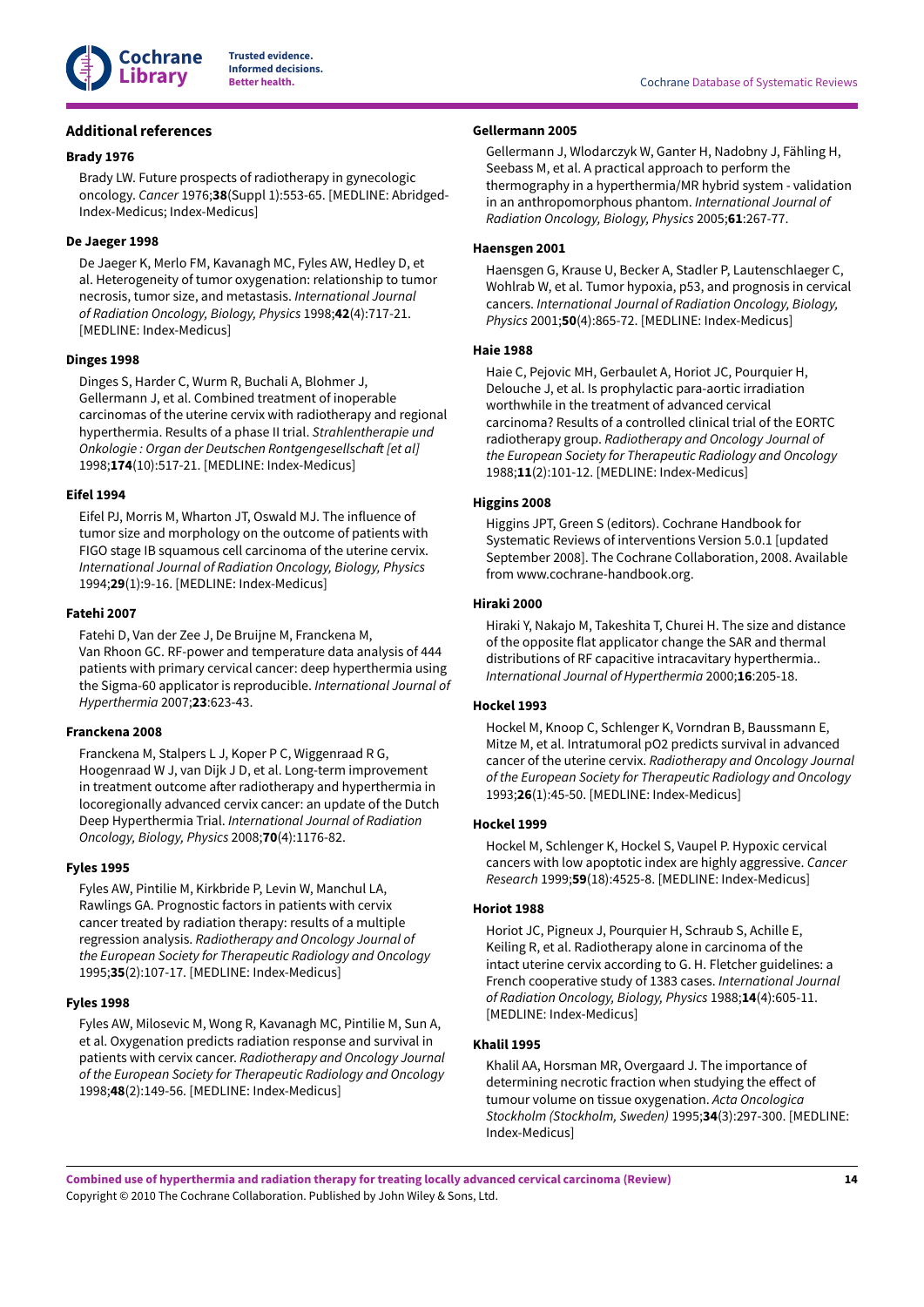

### <span id="page-17-3"></span>**Lanciano 1991**

Lanciano RM, Won M, Coia LR, Hanks GE. Pretreatment and treatment factors associated with improved outcome in squamous cell carcinoma of the uterine cervix: a final report of the 1973 and 1978 patterns of care studies. *International Journal of Radiation Oncology, Biology, Physics* 1991;**20**(4):667-76. [MEDLINE: Ca15978canci; cm87275cmnci]

### <span id="page-17-4"></span>**Mendenhall 1984**

Mendenhall WM, Thar TL, Bova FJ, Marcus RB, Jr, Morgan LS, Million RR. Prognostic and treatment factors affecting pelvic control of Stage IB and IIA-B carcinoma of the intact uterine cervix treated with radiation therapy alone. *Cancer* 1984;**53**(12):2649-54. [MEDLINE: Abridged-Index-Medicus; Index-Medicus]

### <span id="page-17-10"></span>**Milross 1997**

Milross CG, Tucker SL, Mason KA, Hunter NR, Peters LJ, Milas L. The effect of tumor size on necrosis and polarographically measured pO2. *Acta Oncologica Stockholm, Sweden* 1997;**36**(2):183-9. [MEDLINE: Ca06294canci]

### <span id="page-17-11"></span>**Parmar 1998**

Parmar M K, Torri V, Stewart L. Extracting summary statistics to perform meta-analyses of the published literature for survival endpoints. *Statistics in Medicine* 1998;**17**(24):2815-34.

#### <span id="page-17-2"></span>**Perez 1998**

Perez CA, Grigsby PW, Chao KS, Mutch DG, Lockett MA. Tumor size, irradiation dose, and long-term outcome of carcinoma of uterine cervix. *International Journal of Radiation Oncology, Biology, Physics* 1998;**41**(2):307-17. [MEDLINE: Index-Medicus]

#### <span id="page-17-18"></span>**Rhee 1991**

Rhee JG, Lee CKK, Osborn J, Levitt SH, Song CW. Precooling prevents overheating of subcutaneous fat in the use of RF capacitive heating. *International Journal of Radiation Oncology, Biology, Physics* 1991;**20**:1009-15.

### <span id="page-17-1"></span>**Rotman 1995**

Rotman M, Pajak TF, Choi K, Clery M, Marcial V, Grigsby PW, et al. Prophylactic extended-field irradiation of para-aortic lymph nodes in stages IIB and bulky IB and IIA cervical carcinomas. Ten-year treatment results of RTOG 79-20. *JAMA* 1995;**274**(5):387-93.

#### <span id="page-17-14"></span>**Rubin 1995**

Rubin P, Constine LS, Fajardo LF. RTOG Late Effects Working Group. Overview. Late Effects of Normal Tissues (LENT) scoring system. *International Journal of Radiation Oncology, Biology, Physics* 1995;**31**:1041-2.

### <span id="page-17-16"></span>**Sreenivasa 2003**

Sreenivasa G, Gellermann J, Rau R, Nadobny J, Schlag P, Deuflhard P, et al. Clinical application of the hyperthermia treatment planning system HyperPlan - comparison of algorithms and clinical observables . *International Journal of Radiation Oncology, Biology, Physics* 2003;**55**:407-419.

### <span id="page-17-0"></span>**Stehman 1991**

Stehman FB, Bundy BN, DiSaia PJ, Keys HM, Larson JE, Fowler WC. Carcinoma of the cervix treated with radiation therapy. I. A multi-variate analysis of prognostic variables in the Gynecologic Oncology Group. *Cancer* 1991;**67**(11):2776-85. [MEDLINE: Ca12534canci; ca27816canci; ca12484canci]

### <span id="page-17-5"></span>**Stehman 1994**

Stehman FB, Thomas GM. Prognostic factors in locally advanced carcinoma of the cervix treated with radiation therapy. *Seminars in Oncology* 1994;**21**(1):25-9. [MEDLINE: Index-Medicus]

#### <span id="page-17-6"></span>**Thomas 2001**

Thomas G. The effect of hemoglobin level on radiotherapy outcomes: the Canadian experience. *Seminars in Oncology* 2001;**28**(2 Suppl 8):60-5. [MEDLINE: Index-Medicus]

### <span id="page-17-13"></span>**Tierney 2004**

Tierney JF, Sydes MR. HR calculations spreadsheet. http://www.biomedcentral.com/content/ supplementary/1745-6215-8-16-S1.xls 2004.

#### <span id="page-17-12"></span>**Tierney 2007**

Tierney JF, Stewart LA, Ghersi D, Burdett S, Sydes MR. Practical methods for incorporating summary time-to-event data into meta-analysis. *Trials* 2007;**8**(16):1-16.

### <span id="page-17-7"></span>**Tsang 1995**

Tsang RW, Fyles AW, Kirkbride P, Levin W, Manchul LA, Milosevic MF, et al. Proliferation measurements with flow cytometry Tpot in cancer of the uterine cervix: correlation between two laboratories and preliminary clinical results. *International Journal of Radiation Oncology, Biology, Physics* 1995;**32**(5):1319-29. [MEDLINE: Index-Medicus]

### <span id="page-17-17"></span>**van der Zee 2005**

Van der Zee J, Van Rhoon GC, Wust P. Letter to the editor. In regard to dr. Vasanthan et al. International Journal of Radiation Oncology, Biology, Physics 2005; Vol. 62, issue 940-41.

#### <span id="page-17-15"></span>**van der Zee 2008**

Van der Zee J, Vujaskovic Z, Kondo M, Sugahara T. The Kadota Fund International Forum 2004 - Clinical group consensus. *International Journal of Hyperthermia* 2008;**24**:111-22.

### <span id="page-17-9"></span>**Vaupel 2001**

Vaupel P, Kelleher DK, Hockel M. Oxygen status of malignant tumors: pathogenesis of hypoxia and significance for tumor therapy. *Seminars in Oncology* 2001;**28**(2 Suppl 8):29-35. [MEDLINE: Index-Medicus]

#### <span id="page-17-8"></span>**Werner 1995**

Werner WM, Schmid CH, Bornstein L, Ball HG, Smith DM, Madoc Jones H. Prognostic factors for local and distant recurrence in stage I and II cervical carcinoma. *International Journal of Radiation Oncology, Biology, Physics* 1995;**32**(5):1309-17. [MEDLINE: Index-Medicus]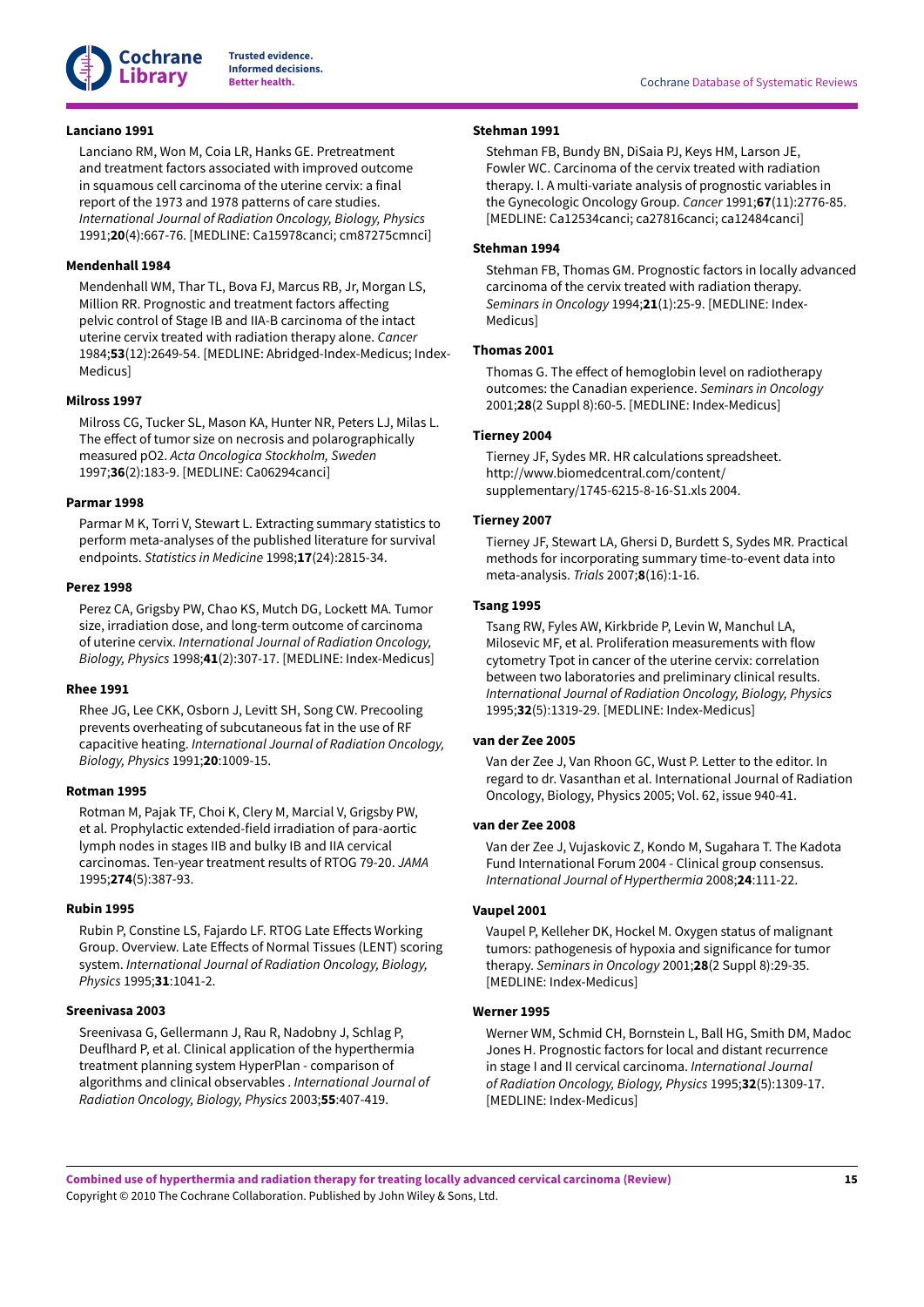

### <span id="page-18-1"></span>**West 1995**

West CM, Davidson SE, Burt PA, Hunter RD. The intrinsic radiosensitivity of cervical carcinoma: correlations with clinical data. *International Journal of Radiation Oncology, Biology, Physics* 1995;**31**(4):841-6. [MEDLINE: Index-Medicus]

### <span id="page-18-0"></span>**C H A R A C T E R I S T I C S O F S T U D I E S**

### <span id="page-18-3"></span>**Characteristics of included studies** *[ordered by study ID]*

WHO. The WHO handbook for reporting results of cancer treatment. Geneva: WHO, 1979 .

<span id="page-18-4"></span>\* Indicates the major publication for the study

<span id="page-18-2"></span>**WHO 1979**

| <b>Chen 1997</b>                                      |                                                                                   |                                                                                                                                                                                                                                                                                                                                                                                                                                                                                                                                                                             |  |  |  |  |  |  |
|-------------------------------------------------------|-----------------------------------------------------------------------------------|-----------------------------------------------------------------------------------------------------------------------------------------------------------------------------------------------------------------------------------------------------------------------------------------------------------------------------------------------------------------------------------------------------------------------------------------------------------------------------------------------------------------------------------------------------------------------------|--|--|--|--|--|--|
| Methods                                               |                                                                                   | Single centre RCT (arms = 4)<br>randomisation procedure: adequate, ITT: unknown, baseline characteristics similar: unknown, eligibil-<br>ity criteria specified: yes, losses to follow up fully accounted for: unknown, bias due withdrawal/drop-<br>out rate: unknown, co-interventions influenced results: no                                                                                                                                                                                                                                                             |  |  |  |  |  |  |
| Participants                                          | WHO performance:0-1                                                               | Cervical cancer patients: E: 30, C: 30.<br>FIGO stage: IIB (E:7, C:7);IIIB (E:23, C: 23)<br>Age: E: unknown (32-70), C: unknown (32-70)                                                                                                                                                                                                                                                                                                                                                                                                                                     |  |  |  |  |  |  |
| Interventions                                         | Gy in 10 fractions with a central block.<br>Frequency: weekly. Total number: 5-6. | HT: Vaginal applicators. Timing: from the second week of EBRT. Duration: 45 minutes. Sequence: 1 hour<br>after EBRT. Frequency:twice weekly with 48 to 72 hour interval. Total number: 6.<br>RT: Standard EBRT: linear accelerator or telecobalt. Two parallel opposed fields. Primary tumour and<br>pelvic draining lymphatics. A total dose of 20 Gy in 10 fractions in 2 weeks and an additional dose of 20<br>Brachytherapy: Co-60. Timing: From the second week of EBRT. Dose per fraction: 5 to 10 Gy to 'Point A'.<br>CT: yes (groups were not included in analysis) |  |  |  |  |  |  |
| Outcomes                                              | CR (end of treatment)                                                             |                                                                                                                                                                                                                                                                                                                                                                                                                                                                                                                                                                             |  |  |  |  |  |  |
| <b>Notes</b>                                          | 2 arms ( $n = 60$ ) with CT were not included in review                           |                                                                                                                                                                                                                                                                                                                                                                                                                                                                                                                                                                             |  |  |  |  |  |  |
| <b>Risk of bias</b>                                   |                                                                                   |                                                                                                                                                                                                                                                                                                                                                                                                                                                                                                                                                                             |  |  |  |  |  |  |
| <b>Bias</b>                                           | Authors' judgement                                                                | <b>Support for judgement</b>                                                                                                                                                                                                                                                                                                                                                                                                                                                                                                                                                |  |  |  |  |  |  |
| Adequate sequence gener-<br>ation?                    | Low risk                                                                          | Quote: "A randomised Trial".                                                                                                                                                                                                                                                                                                                                                                                                                                                                                                                                                |  |  |  |  |  |  |
| Allocation concealment?                               | Unclear risk                                                                      | Quote: "The patients were orderly grouped according to clinical stages". Taken<br>the fact that it is a randomised trial this probably refers to a stratification pro-<br>cedure although this is not clear from the text.                                                                                                                                                                                                                                                                                                                                                  |  |  |  |  |  |  |
| Blinding?<br>All outcomes                             | High risk                                                                         | No blinding. However, the outcome measurements are not likely to be influ-<br>enced.                                                                                                                                                                                                                                                                                                                                                                                                                                                                                        |  |  |  |  |  |  |
| Incomplete outcome data<br>addressed?<br>All outcomes | Low risk                                                                          | There were no missing outcome data.                                                                                                                                                                                                                                                                                                                                                                                                                                                                                                                                         |  |  |  |  |  |  |
| Free of selective report-<br>ing?                     | Unclear risk                                                                      | No protocol available. An expected outcome measure was reported.                                                                                                                                                                                                                                                                                                                                                                                                                                                                                                            |  |  |  |  |  |  |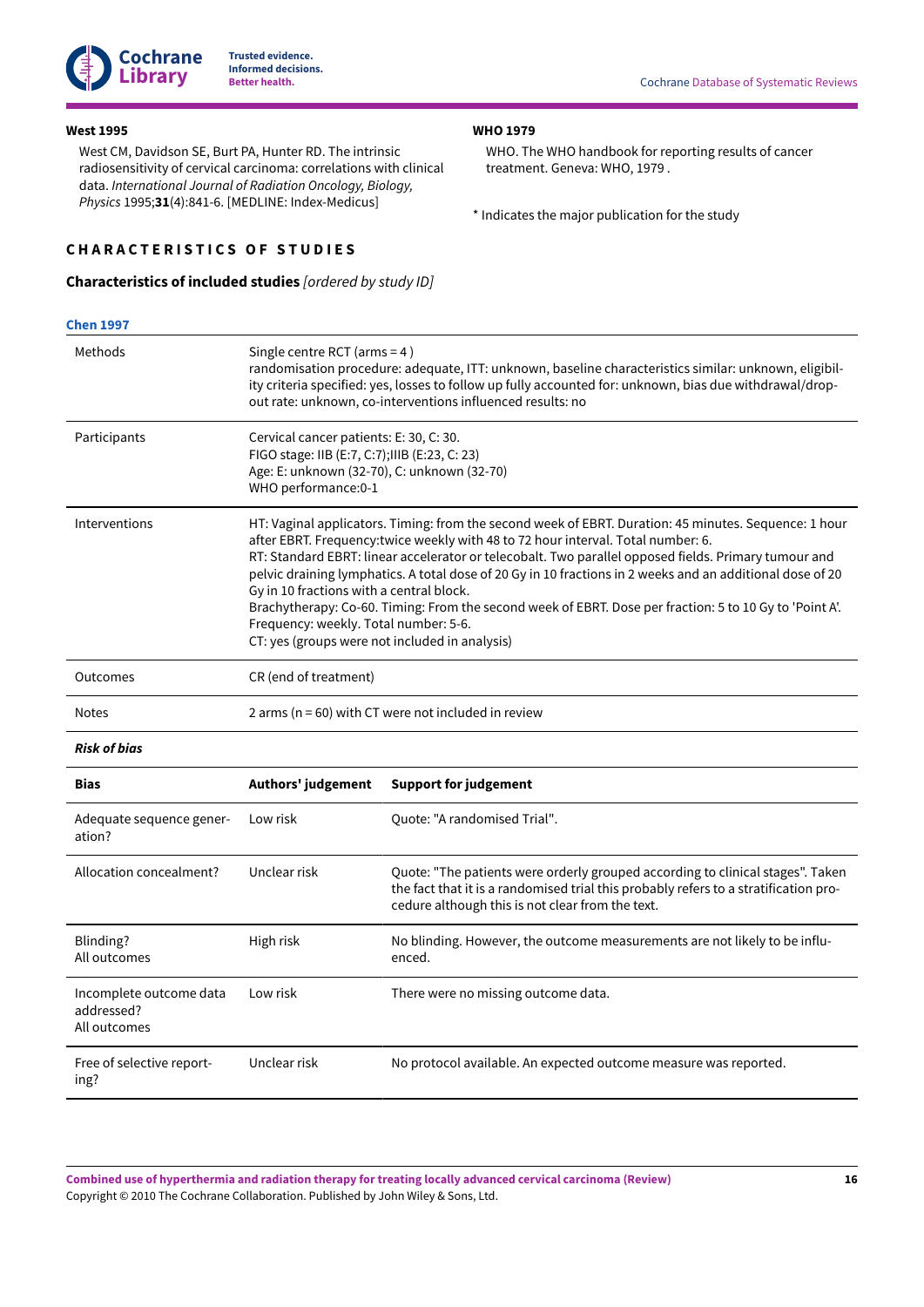### **[Chen 1997](#page-15-1)**  *(Continued)*

Free of other bias? Unclear risk The study is published in a Chinese Journal. The English language used for reporting the material & method and result section is rather poor. Consequently important details may be missing.

| <b>Datta 1987</b>                                     |                                                            |                                                                                                                                                                                                                                                                                                                                                                                                                                                                                                                           |  |  |  |  |  |  |
|-------------------------------------------------------|------------------------------------------------------------|---------------------------------------------------------------------------------------------------------------------------------------------------------------------------------------------------------------------------------------------------------------------------------------------------------------------------------------------------------------------------------------------------------------------------------------------------------------------------------------------------------------------------|--|--|--|--|--|--|
| Methods                                               | Total quality score: 2                                     | Multi centre RCT (arms = 2, centre = $3$ )<br>randomisation procedure: unknown, ITT:no, baseline characteristics similar: unknown, eligibility cri-<br>teria specified: yes, losses to follow up fully accounted for: yes, bias due with-drawal/drop-out rate: no,<br>co-interventions influenced results: no                                                                                                                                                                                                             |  |  |  |  |  |  |
| Participants                                          |                                                            | Cervical cancer patients: E: 33, C: 31.<br>FIGO stage IIIB. Histology: squamous cell carcinoma: 64.<br>Age: E: unknown (33-67), C: unknown (28-74)<br>WHO performance:unknown                                                                                                                                                                                                                                                                                                                                             |  |  |  |  |  |  |
| Interventions                                         | Brachytherapy: no<br>CT: no                                | HT: Capacitative applicators consisting of 2 plates. Duration: 15-20 minutes. Sequence: immediately<br>preceding EBRT. Frequency: twice weekly with 72 hour interval. Total number: unknown.<br>RT: Standard EBRT: telecobalt. Four field box-technique. Primary tumour and pelvic draining lymphat-<br>ics. Total dose of 50 to 55 Gy in 25 to 28 fractions in 5 to 51/2 weeks. An additional dose to the local tu-<br>mour using antero-posterior opposed fields delivering a 10-15 Gy in 5-8 fractions in 1-11/2 week. |  |  |  |  |  |  |
| Outcomes                                              | CR (4 weeks after treatment)<br>LR (2Y)<br><b>DFS (2Y)</b> |                                                                                                                                                                                                                                                                                                                                                                                                                                                                                                                           |  |  |  |  |  |  |
| <b>Notes</b>                                          | No details on statistical analysis.                        |                                                                                                                                                                                                                                                                                                                                                                                                                                                                                                                           |  |  |  |  |  |  |
| <b>Risk of bias</b>                                   |                                                            |                                                                                                                                                                                                                                                                                                                                                                                                                                                                                                                           |  |  |  |  |  |  |
| <b>Bias</b>                                           | Authors' judgement                                         | <b>Support for judgement</b>                                                                                                                                                                                                                                                                                                                                                                                                                                                                                              |  |  |  |  |  |  |
| Adequate sequence gener-<br>ation?                    | Low risk                                                   | Quote: "All cases were randomised and divided into two groups".                                                                                                                                                                                                                                                                                                                                                                                                                                                           |  |  |  |  |  |  |
| Allocation concealment?                               | Unclear risk                                               | Insufficiently described.                                                                                                                                                                                                                                                                                                                                                                                                                                                                                                 |  |  |  |  |  |  |
| Blinding?<br>All outcomes                             | High risk                                                  | No blinding. However, the outcome measurements are not likely to be influ-<br>enced.                                                                                                                                                                                                                                                                                                                                                                                                                                      |  |  |  |  |  |  |
| Incomplete outcome data<br>addressed?<br>All outcomes | Low risk                                                   | The number of missing outcome data is equally distributed across the inter-<br>vention groups with similar reasons for missing.                                                                                                                                                                                                                                                                                                                                                                                           |  |  |  |  |  |  |
| Free of selective report-<br>ing?                     | Unclear risk                                               | No protocol available. Expected outcome measurements are reported.                                                                                                                                                                                                                                                                                                                                                                                                                                                        |  |  |  |  |  |  |
| Free of other bias?                                   | Unclear risk                                               | 11 patients were not included in the analysis due to 1) lost to follow-up or 2) in-<br>complete treatment. It is not stated how many patients per treatment group<br>are due to either reason. Consequently exclusions for reasons related to the in-<br>terventions cannot be ruled out.                                                                                                                                                                                                                                 |  |  |  |  |  |  |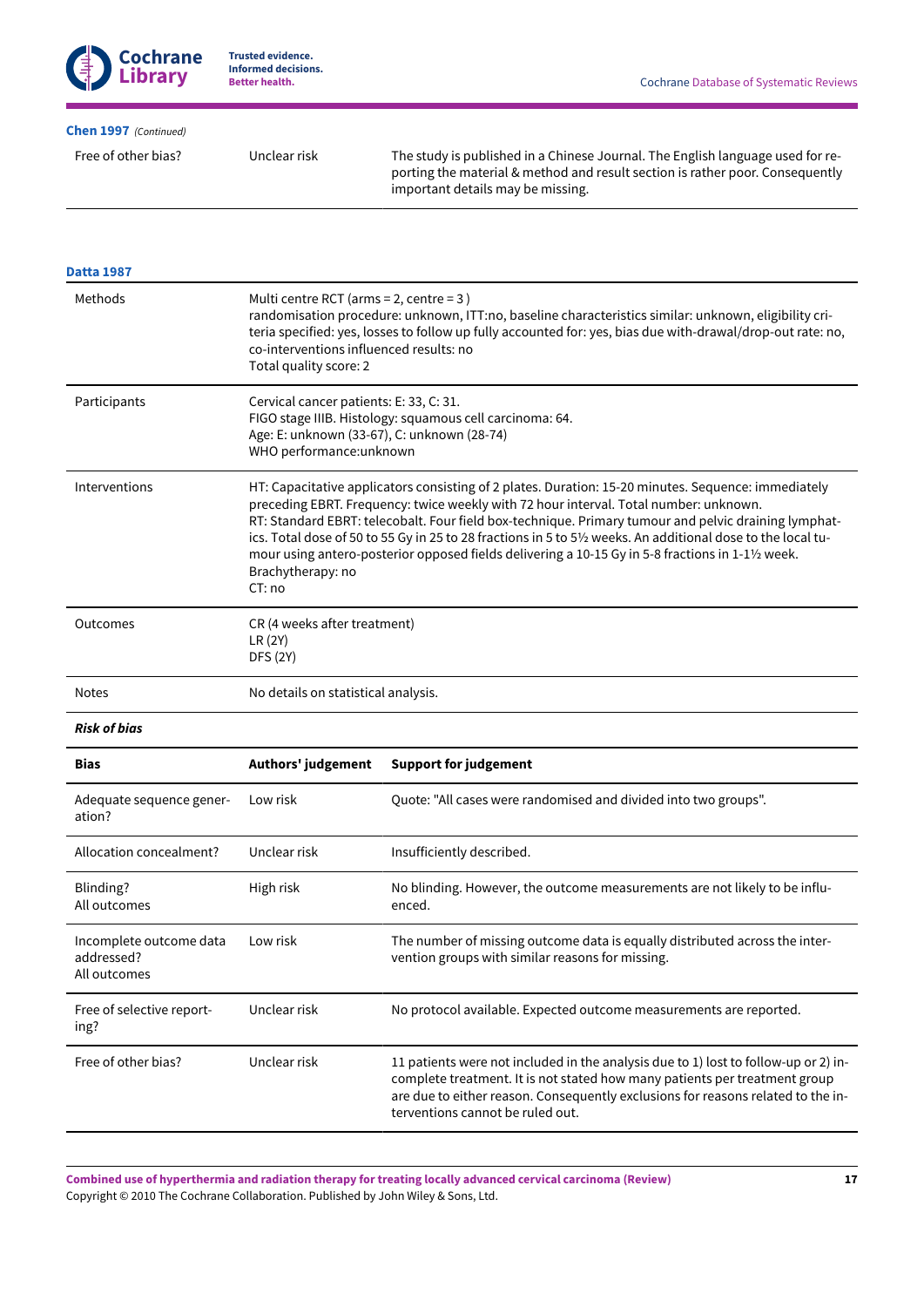

## **[Harima 2001](#page-15-3)**

| Methods                            | single centre RCT ( $arms = 2$ )<br>co-interventions influenced results: no<br>Total quality score:4                                                                                                                                                                                                                                                                                                                                                                                                                                                                                                                                                                                                                                                                              | randomisation procedure: adequate, ITT: unknown, baseline characteristics similar: yes, eligibility cri-<br>teria specified: yes, losses to follow up fully accounted for: yes, bias due withdrawal/drop-out rate: no, |  |  |  |  |  |
|------------------------------------|-----------------------------------------------------------------------------------------------------------------------------------------------------------------------------------------------------------------------------------------------------------------------------------------------------------------------------------------------------------------------------------------------------------------------------------------------------------------------------------------------------------------------------------------------------------------------------------------------------------------------------------------------------------------------------------------------------------------------------------------------------------------------------------|------------------------------------------------------------------------------------------------------------------------------------------------------------------------------------------------------------------------|--|--|--|--|--|
| Participants                       | Cervical cancer patients: E: 20, C: 20<br>FIGO stage IIIB (n=40)                                                                                                                                                                                                                                                                                                                                                                                                                                                                                                                                                                                                                                                                                                                  | Histology: Squamous cell carcinoma (n=35); Adenocarcinoma (n=5).                                                                                                                                                       |  |  |  |  |  |
|                                    |                                                                                                                                                                                                                                                                                                                                                                                                                                                                                                                                                                                                                                                                                                                                                                                   | Tumour diameter (mean): E 5.9 (+/- 2.2), C; 6.1 (+/- 1.8)                                                                                                                                                              |  |  |  |  |  |
|                                    | Age: E: 64.9 (unknown), C: 61.6 (unknown)<br>WHO performance: unknown                                                                                                                                                                                                                                                                                                                                                                                                                                                                                                                                                                                                                                                                                                             |                                                                                                                                                                                                                        |  |  |  |  |  |
| Interventions                      | HT: Capacitative applicators with 2 plates. Timing: after 3rd of 4th fraction of EBRT. Duration: 60 min-<br>utes. Sequence: within 30 minutes after EBRT. Frequency: once weekly. Total number: 3.<br>RT: Standard EBRT: 6 MV linear accelerator. No details provided concerning radiation technique. Pri-<br>mary tumour and pelvic draining lymphatics. Total dose of 30.6 Gy in 17 fractions of 1.8 Gy, 5 times a<br>week, with an additional dose of 52.2 Gy to the parametria with central shielding. EBRT to primary tu-<br>mour and lymphatics 30.6 Gy/ 17 f, additional dose central block 52.2 Gy<br>Brachytherapy: Ir-192 (High Dose Rate). Timing: unknown. Dose per fraction: 7.5 Gy to 'Point A'. Fre-<br>quency: once weekly during EBRT. Total number: 4.<br>CT:no |                                                                                                                                                                                                                        |  |  |  |  |  |
| Outcomes                           | CR (at least 1 month after treatment)                                                                                                                                                                                                                                                                                                                                                                                                                                                                                                                                                                                                                                                                                                                                             |                                                                                                                                                                                                                        |  |  |  |  |  |
|                                    | LR(3Y)<br><b>DFS (3Y)</b>                                                                                                                                                                                                                                                                                                                                                                                                                                                                                                                                                                                                                                                                                                                                                         |                                                                                                                                                                                                                        |  |  |  |  |  |
|                                    | OS (3Y)<br>TOX acute and late                                                                                                                                                                                                                                                                                                                                                                                                                                                                                                                                                                                                                                                                                                                                                     |                                                                                                                                                                                                                        |  |  |  |  |  |
| <b>Notes</b>                       |                                                                                                                                                                                                                                                                                                                                                                                                                                                                                                                                                                                                                                                                                                                                                                                   |                                                                                                                                                                                                                        |  |  |  |  |  |
| <b>Risk of bias</b>                |                                                                                                                                                                                                                                                                                                                                                                                                                                                                                                                                                                                                                                                                                                                                                                                   |                                                                                                                                                                                                                        |  |  |  |  |  |
| <b>Bias</b>                        | Authors' judgement                                                                                                                                                                                                                                                                                                                                                                                                                                                                                                                                                                                                                                                                                                                                                                | <b>Support for judgement</b>                                                                                                                                                                                           |  |  |  |  |  |
| Adequate sequence gener-<br>ation? | Low risk                                                                                                                                                                                                                                                                                                                                                                                                                                                                                                                                                                                                                                                                                                                                                                          | Quote: "Randomization to treatment groups".                                                                                                                                                                            |  |  |  |  |  |
| Allocation concealment?            | Low risk                                                                                                                                                                                                                                                                                                                                                                                                                                                                                                                                                                                                                                                                                                                                                                          | Quote: "Randomization was performed by a computer generated random<br>number list before the start of treatment".                                                                                                      |  |  |  |  |  |

| Blinding?<br>All outcomes                             | High risk    | No blinding. However, the outcome measurements are not likely to be influ-<br>enced. |
|-------------------------------------------------------|--------------|--------------------------------------------------------------------------------------|
| Incomplete outcome data<br>addressed?<br>All outcomes | Low risk     | There were no missing outcome data.                                                  |
| Free of selective report-<br>ing?                     | Unclear risk | No protocol available. Expected outcome measures are reported.                       |
| Free of other bias?                                   | Low risk     |                                                                                      |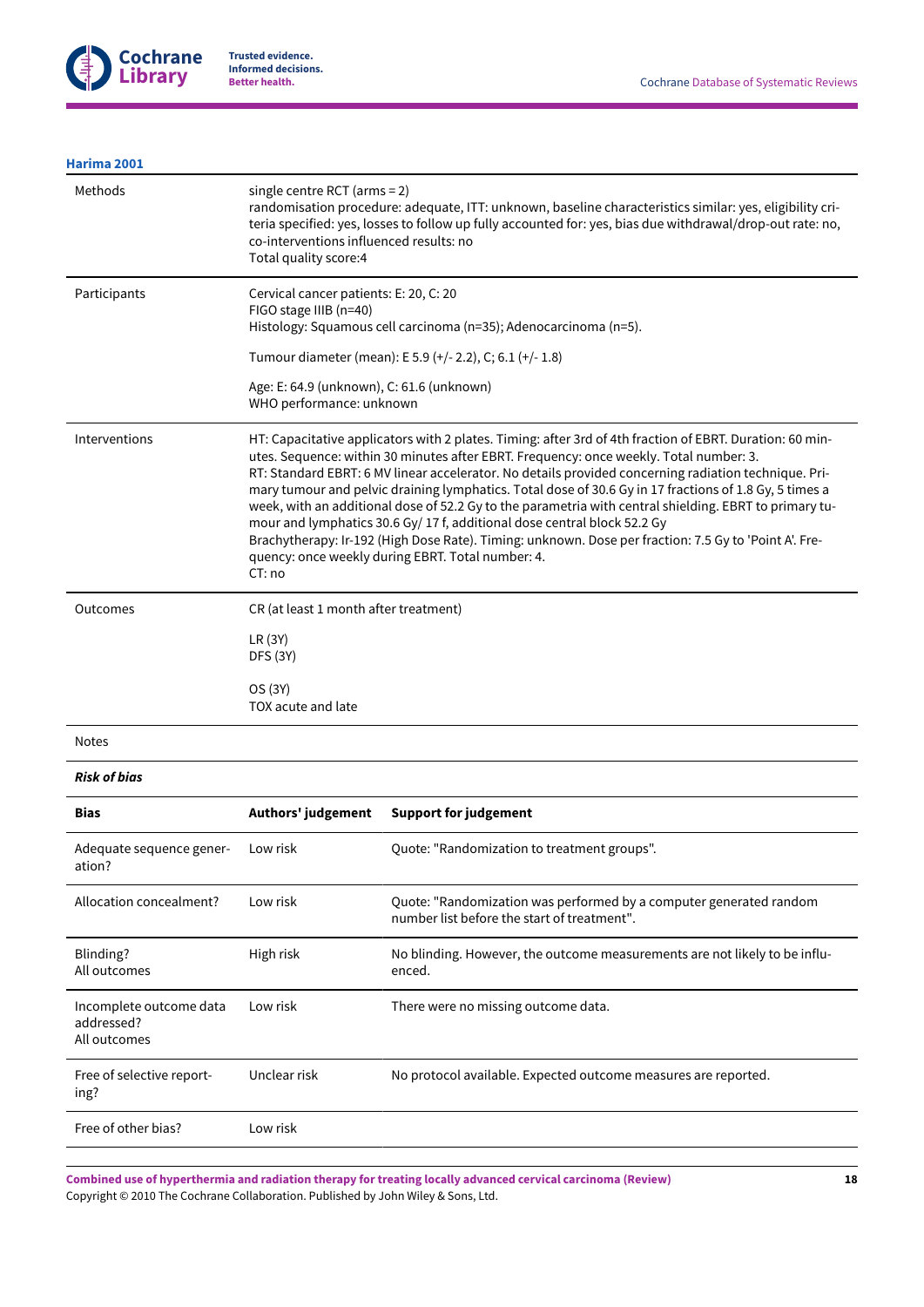### **[Sharma 1991](#page-15-4)**

| Methods       | single centre RCT (arms = $2$ )<br>randomisation procedure: adequate, ITT: no, baseline characteristics similar: yes, eligibility criteria<br>specified: yes, losses to follow up fully accounted for: yes, bias due withdrawal/drop-out rate: no,<br>co-interventions influenced results: no<br>Total quality score: 4                                                                                                                                                                                                                                                                                                                                                                                                                                                                 |
|---------------|-----------------------------------------------------------------------------------------------------------------------------------------------------------------------------------------------------------------------------------------------------------------------------------------------------------------------------------------------------------------------------------------------------------------------------------------------------------------------------------------------------------------------------------------------------------------------------------------------------------------------------------------------------------------------------------------------------------------------------------------------------------------------------------------|
| Participants  | Cervical cancer patients: E: 25, C: 25<br>FIGO stage IIA ( $n=3$ ); IIB ( $n=4$ ) and IIIB ( $n=43$ )<br>Histology: squamous cell carcinoma (n=50)                                                                                                                                                                                                                                                                                                                                                                                                                                                                                                                                                                                                                                      |
|               | Tumour diameter: 2-4 cm (E: 7; C 6); >4 cm (E: 18; C 19)                                                                                                                                                                                                                                                                                                                                                                                                                                                                                                                                                                                                                                                                                                                                |
|               | Age: E: 50 (unknown), C: 48 (unknown)<br>Karnofsky > 60                                                                                                                                                                                                                                                                                                                                                                                                                                                                                                                                                                                                                                                                                                                                 |
| Interventions | HT: Specially designed capacitative intraluminal radiofrequency heating system, consisting of a small<br>intravaginal applicator and a large extracorporeal electrode. Timing: from start of EBRT. Duration: 30<br>minutes. Sequence: within 30 minutes preceding EBRT. Frequency: on alternate days 3 times per week.<br>Total number: 12.<br>RT: Standard EBRT: linear accelerator or telecobalt. Two parallel opposed fields. Primary tumour and<br>pelvic draining lymphatics. Total dose 45 Gy in 20 fractions in 4 weeks. If brachytherapy not feasible an<br>additional EBRT dose of 20 Gy in 10 fractions using same fields.<br>Brachytherapy: if feasible. Cs-137 (Low Dose Rate). Timing: following EBRT. Dose per fraction: 35 Gy to<br>'Point A', Total number: 1.<br>CT:no |
| Outcomes      | LR (18 MO)                                                                                                                                                                                                                                                                                                                                                                                                                                                                                                                                                                                                                                                                                                                                                                              |
|               | DFS (18 MO)                                                                                                                                                                                                                                                                                                                                                                                                                                                                                                                                                                                                                                                                                                                                                                             |
|               | OS (18 MO)<br>TOX acute and late                                                                                                                                                                                                                                                                                                                                                                                                                                                                                                                                                                                                                                                                                                                                                        |

#### Notes

*Risk of bias*

| <b>Bias</b>                                           | Authors' judgement | <b>Support for judgement</b>                                                                                                    |
|-------------------------------------------------------|--------------------|---------------------------------------------------------------------------------------------------------------------------------|
| Adequate sequence gener-<br>ation?                    | Low risk           | Ouote: "The patients were randomised blindly into 2 groups of 25 each".                                                         |
| Allocation concealment?                               | Low risk           | For randomisation the sealed envelope technique was used.                                                                       |
| Blinding?<br>All outcomes                             | High risk          | No blinding. However, the outcome measurements are not likely to be influ-<br>enced.                                            |
| Incomplete outcome data<br>addressed?<br>All outcomes | Low risk           | The number of missing outcome data is equally distributed across the inter-<br>vention groups with similar reasons for missing. |
| Free of selective report-<br>ing?                     | Unclear risk       | No protocol available. Expected outcome measurements are reported.                                                              |
| Free of other bias?                                   | Low risk           |                                                                                                                                 |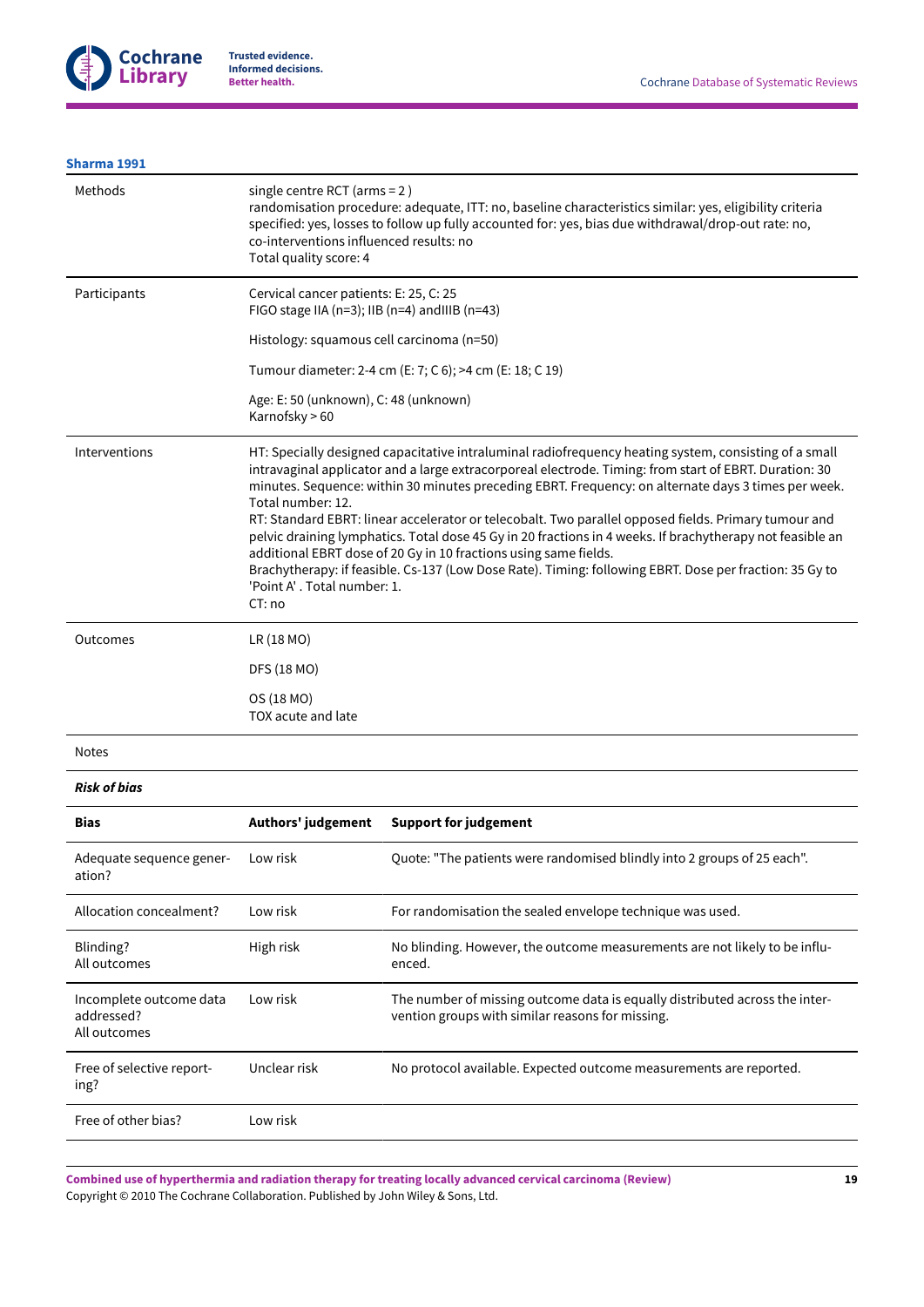

### **van der Zee [2000](#page-15-5)**

| Methods       | Multi centre RCT (arms = $2$ , centre = $9$ )<br>randomisation procedure: adequate, ITT: yes, baseline characteristics similar: yes, eligibility criteria<br>specified: yes, losses to follow up fully accounted for: yes, bias due withdrawal/drop-out rate: no, co-in-<br>terventions influenced results: no<br>Total quality score: 5                                                                                                                                                                                                                                                                                                                                                                                                                                                                                                                                                                                                                                                                                                                                                                                                                       |
|---------------|----------------------------------------------------------------------------------------------------------------------------------------------------------------------------------------------------------------------------------------------------------------------------------------------------------------------------------------------------------------------------------------------------------------------------------------------------------------------------------------------------------------------------------------------------------------------------------------------------------------------------------------------------------------------------------------------------------------------------------------------------------------------------------------------------------------------------------------------------------------------------------------------------------------------------------------------------------------------------------------------------------------------------------------------------------------------------------------------------------------------------------------------------------------|
| Participants  | Cervical cancer patients: E: 58, C: 56<br>FIGO stage IIB (n=22); IIIA (n=1); IIIB (n=80) and IVA (n=11).                                                                                                                                                                                                                                                                                                                                                                                                                                                                                                                                                                                                                                                                                                                                                                                                                                                                                                                                                                                                                                                       |
|               | Histology: squamous cell carcinoma (n=97); adenocarcinoma (n=11); other (n=6)                                                                                                                                                                                                                                                                                                                                                                                                                                                                                                                                                                                                                                                                                                                                                                                                                                                                                                                                                                                                                                                                                  |
|               | Tumour diameter: < 6cm (E 13; C 12); 6-8 cm (E 26; C 27); > 8 cm (E 19; C 13); unknown (E 0; C 4).<br>Age: E: 51 (26-75), C: 50 (30-82)<br>WHO performance: < 2                                                                                                                                                                                                                                                                                                                                                                                                                                                                                                                                                                                                                                                                                                                                                                                                                                                                                                                                                                                                |
| Interventions | HT: Regional (deep) hyperthermia was applied in 3 different centres using the BSD-2000 system, the 4-<br>waveguide applicator system and the coaxial TEM applicator, respectively. Timing: from the first week<br>of EBRT on. Frequency: once weekly. Duration: 60-90 minutes. Sequence: 1-4 hours after EBRT. Total<br>number: 0 (n=7);1-3 (n=11) and 4-6 (n=40).<br>RT: Standard EBRT: linear accelerator. No details concerning radiation technique. Primary tumour and<br>pelvic draining lymphatics with or without the para-aortic lymph nodes. Total dose 46-50.4 Gy in 23-28<br>fractions. An additional dose to the pelvic sidewall was delivered in case of residual parametric tumour.<br>If brachytherapy was not feasible an additional dose with EBRT was delivered to the tumour region.<br>EBRT to primary tumour and lymphatics 46-50.4 Gy/ 23-28 f<br>Brachytherapy: if feasible.(1) Ir-192 (High Dose Rate; n=38); Timing: following EBRT. Dose per fraction:<br>8.5 Gy to 'Point A'. Frequency: weekly. Total number: 2. (2) Cs-137 (Low Dose Rate; n=53); Timing: fol-<br>lowing EBRT. Dose per fraction: 20-30 Gy to 'Point A'.<br>CT:no |
| Outcomes      | CR (at least 1 month after treatment)                                                                                                                                                                                                                                                                                                                                                                                                                                                                                                                                                                                                                                                                                                                                                                                                                                                                                                                                                                                                                                                                                                                          |
|               | LR(3Y)                                                                                                                                                                                                                                                                                                                                                                                                                                                                                                                                                                                                                                                                                                                                                                                                                                                                                                                                                                                                                                                                                                                                                         |
|               | OS (3Y)<br>TOX acute and late                                                                                                                                                                                                                                                                                                                                                                                                                                                                                                                                                                                                                                                                                                                                                                                                                                                                                                                                                                                                                                                                                                                                  |

Notes

*Risk of bias*

| <b>Bias</b>                                           | Authors' judgement | <b>Support for judgement</b>                                                                                                        |
|-------------------------------------------------------|--------------------|-------------------------------------------------------------------------------------------------------------------------------------|
| Adequate sequence gener-<br>ation?                    | Low risk           | Quote: "Patients were randomly assigned treatment".                                                                                 |
| Allocation concealment?                               | Low risk           | Quote: "Randomisation was done centrally by telephone and stratified by cen-<br>tre, tumour site and stage in variable block size". |
| Blinding?<br>All outcomes                             | High risk          | No blinding. However, the outcome measurements are not likely to be influ-<br>enced.                                                |
| Incomplete outcome data<br>addressed?<br>All outcomes | Low risk           | There were no missing outcome data.                                                                                                 |
| Free of selective report-<br>ing?                     | Low risk           | The study protocol is available. All of the study's pre-specified outcome mea-<br>sures were reported.                              |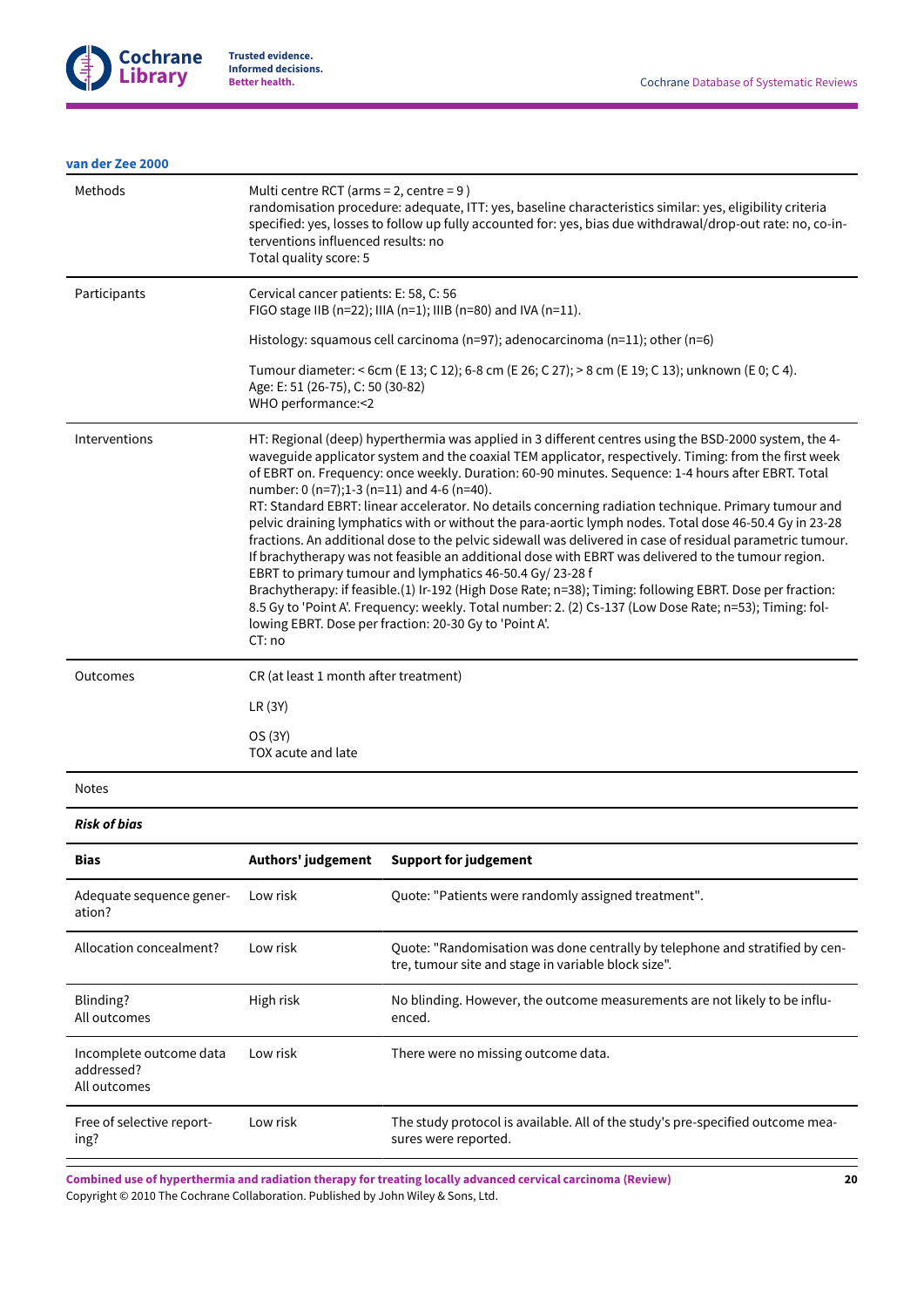

**Better health.** Cochrane Database of Systematic Reviews

**van der Zee [2000](#page-15-5)**  *(Continued)*

Free of other bias? Low risk

| <b>Vasanthan 2005</b> |                                                                                                                                                                                                                                                                                                                                                                                                                             |  |  |  |  |  |  |  |
|-----------------------|-----------------------------------------------------------------------------------------------------------------------------------------------------------------------------------------------------------------------------------------------------------------------------------------------------------------------------------------------------------------------------------------------------------------------------|--|--|--|--|--|--|--|
| Methods               | Multi centre RCT (arms = 2, centre = $5$ )<br>randomisation procedure: adequate, ITT: yes, baseline characteristics similar: yes, eligibility criteria<br>specified: yes, losses to follow up fully accounted for: yes, bias due withdrawal/drop-out rate: no<br>co-interventions influenced results: no<br>Total quality score: 5                                                                                          |  |  |  |  |  |  |  |
| Participants          | Cervical cancer patients: E: 55, C: 55<br>Figo stage IIB (n=56); IIIA (n=9); IIIB (n=42) and IVA (n=3).                                                                                                                                                                                                                                                                                                                     |  |  |  |  |  |  |  |
|                       | Histology: squamous cell carcinoma ( $n=103$ ); adenocarcinoma ( $n=4$ ); other ( $n=3$ ).                                                                                                                                                                                                                                                                                                                                  |  |  |  |  |  |  |  |
|                       | Tumour volume (median): E: 60 cm <sup>3</sup> ; C 50 cm <sup>3.</sup><br>Age: E: 45 (27-72), C: 50 (22-71)<br>WHO performance: < 2                                                                                                                                                                                                                                                                                          |  |  |  |  |  |  |  |
| Interventions         | HT: Capacitative applicators with 2 plates were used for generating local hyperthermia. In at least half<br>of the patients this was combined with an intravaginal electrode. Protocols varied per centre. Timing:<br>not available. Frequency: once weekly. Duration: 60 minutes. Sequence: immediately after EBRT (three<br>centres); immediately before EBRT (one centre) Not available (one centre). Total number: 3-6. |  |  |  |  |  |  |  |
|                       | RT: Standard EBRT: 6-18 MV linear accelerator or telecobalt. Primary tumour and pelvic lymphatics.                                                                                                                                                                                                                                                                                                                          |  |  |  |  |  |  |  |
|                       | $(n = 54)$                                                                                                                                                                                                                                                                                                                                                                                                                  |  |  |  |  |  |  |  |
|                       | A total EBRT dose of 50 Gy in 2 Gy fractions in 5 weeks. Four field box technique. Two patients received<br>an additional EBRT dose of 20 Gy instead of brachytherapy. Brachytherapy: Low Dose Rate. Timing: fol-<br>lowing EBRT. Dose per fraction: 20-22 Gy to 'Point A'. Total number: 1.                                                                                                                                |  |  |  |  |  |  |  |
|                       | $(n = 28)$                                                                                                                                                                                                                                                                                                                                                                                                                  |  |  |  |  |  |  |  |
|                       | A total EBRT dose of 14-18 Gy in 2 Gy fractions followed by an additional dose of 24-32 Gy using central<br>shielding. Parallel opposed fields. Brachytherapy: High Dose Rate. Timing: unavailable. Dose per frac-<br>tion: 5 Gy to 'Point A'. Frequency: unknown. Total number: 10.                                                                                                                                        |  |  |  |  |  |  |  |
|                       | $(n = 18)$                                                                                                                                                                                                                                                                                                                                                                                                                  |  |  |  |  |  |  |  |
|                       | A total EBRT dose of 50.4 Gy in 1.8 to 2 Gy fractions, in 5 to 6 weeks. Four field box technique. An addi-<br>tional parametrial boost of 5.4 Gy in 3 fractions with central shielding. Brachytherapy: Co-60 (High Dose<br>Rate). Timing: following EBRT dose of 50.4 Gy. Dose per fraction: 3 Gy to 'Point A'. Frequency: 3 times<br>weekly. Total number: 7-13.                                                           |  |  |  |  |  |  |  |
|                       | $(n = 9)$                                                                                                                                                                                                                                                                                                                                                                                                                   |  |  |  |  |  |  |  |
|                       | A total EBRT dose of 30 Gy in 2 Gy fractions, 5 times a week followed by an additional dose of 20 Gy with<br>central shielding. Four field box or parallel opposed fields. Brachytherapy: High Dose Rate. Timing: con-<br>comitantly with EBRT. Dose per fraction: 6 Gy to 'point A'.                                                                                                                                       |  |  |  |  |  |  |  |
|                       | $(n = 1)$ EBRT to primary tumour and lymphatics 30 Gy/wk, Brachytherapy:                                                                                                                                                                                                                                                                                                                                                    |  |  |  |  |  |  |  |
|                       | A total EBRT dose of 30 Gy in 2 Gy fractions. Brachytherapy: High Dose Rate. Timing: unavailable. Dose<br>per fraction: 6 Gy to 'point A'. Frequency: twice weekly. Total number: 4.                                                                                                                                                                                                                                        |  |  |  |  |  |  |  |
|                       | CT: no                                                                                                                                                                                                                                                                                                                                                                                                                      |  |  |  |  |  |  |  |
| Outcomes              | LR (3Y)<br>OS (3Y)                                                                                                                                                                                                                                                                                                                                                                                                          |  |  |  |  |  |  |  |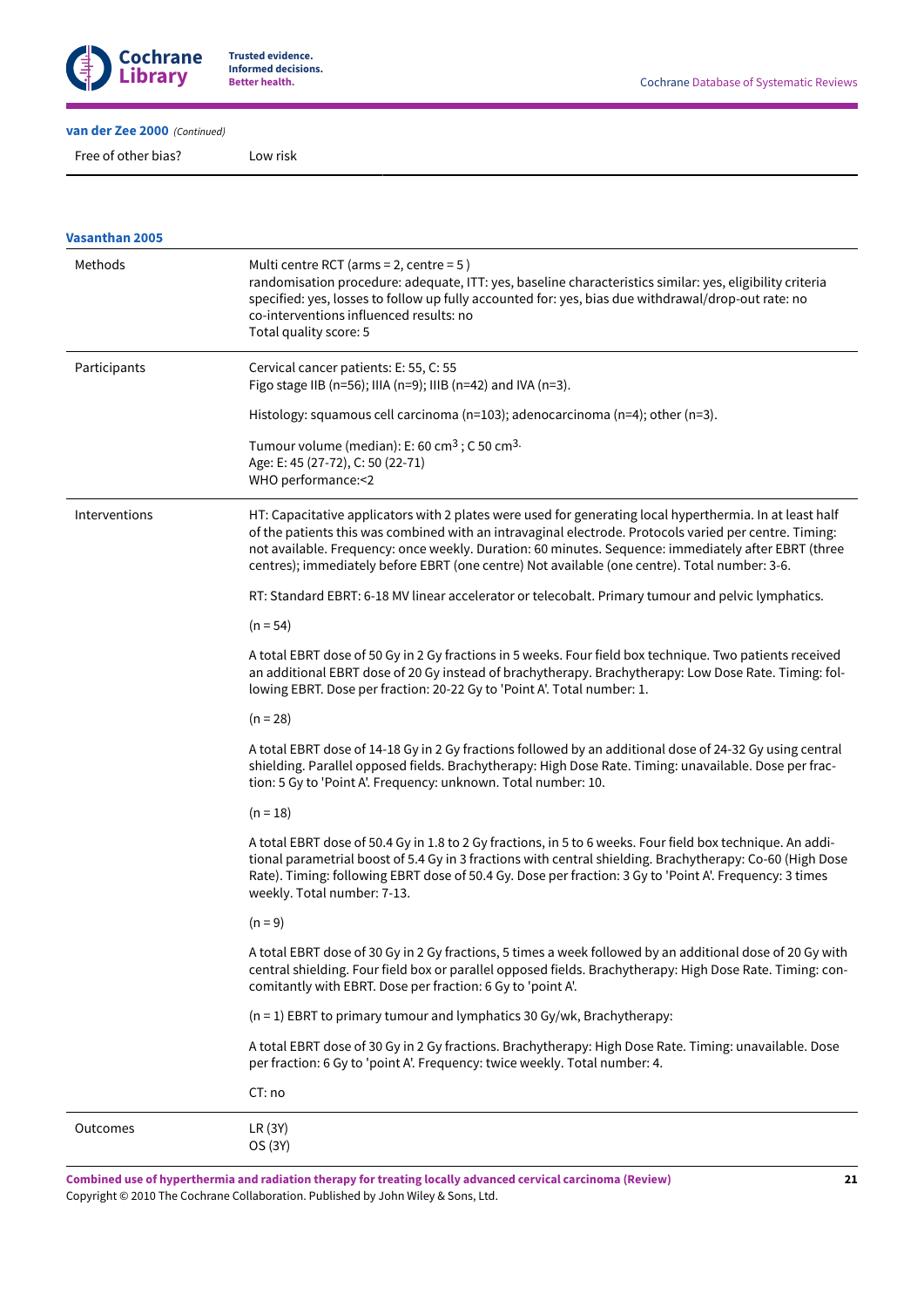

# **[Vasanthan](#page-15-6) 2005**  *(Continued)*

### TOX acute and late

| NOT<br>r |
|----------|
|----------|

# *Risk of bias*

| <b>Bias</b>                                           | Authors' judgement | <b>Support for judgement</b>                                                                                                                                                                                                           |
|-------------------------------------------------------|--------------------|----------------------------------------------------------------------------------------------------------------------------------------------------------------------------------------------------------------------------------------|
| Adequate sequence gener-<br>ation?                    | Low risk           | Quote: "Patients were registered and randomized".                                                                                                                                                                                      |
| Allocation concealment?                               | Low risk           | Probably central allocation since (quote) "patients were stratified by institu-<br>tion".                                                                                                                                              |
| Blinding?<br>All outcomes                             | High risk          | No blinding. However, the outcome measurements are not likely to be influ-<br>enced.                                                                                                                                                   |
| Incomplete outcome data<br>addressed?<br>All outcomes | Low risk           | There were no missing outcome data.                                                                                                                                                                                                    |
| Free of selective report-<br>ing?                     | Unclear risk       | No protocol available. Not all expected outcome measures are reported.                                                                                                                                                                 |
| Free of other bias?                                   | Unclear risk       | The study was terminated after including 110 patients instead of 258 patients<br>originally planned due to 1) the results of a preliminary analysis showing no<br>difference between both treatment arms and 2) the slow accrual rate. |

### [Figure](#page-32-0) 8

# **Characteristics of excluded studies** *[ordered by study ID]*

| <b>Study</b>      | <b>Reason for exclusion</b> |
|-------------------|-----------------------------|
| El Sharouni 1997  | no RCT                      |
| Fujiwara 1987     | no RCT                      |
| Gupta 1999        | no RCT                      |
| Hasegawa 1989     | no RCT                      |
| Hornback 1986     | no RCT                      |
| <b>Kohno 1990</b> | no RCT                      |
| Li 1993           | not able to contact author  |
| Prosnitz 2002     | RCT, ongoing                |

## RCT = Randomized clinical trial

# **Characteristics of ongoing studies** *[ordered by study ID]*

**Combined use of hyperthermia and radiation therapy for treating locally advanced cervical carcinoma (Review)** Copyright © 2010 The Cochrane Collaboration. Published by John Wiley & Sons, Ltd.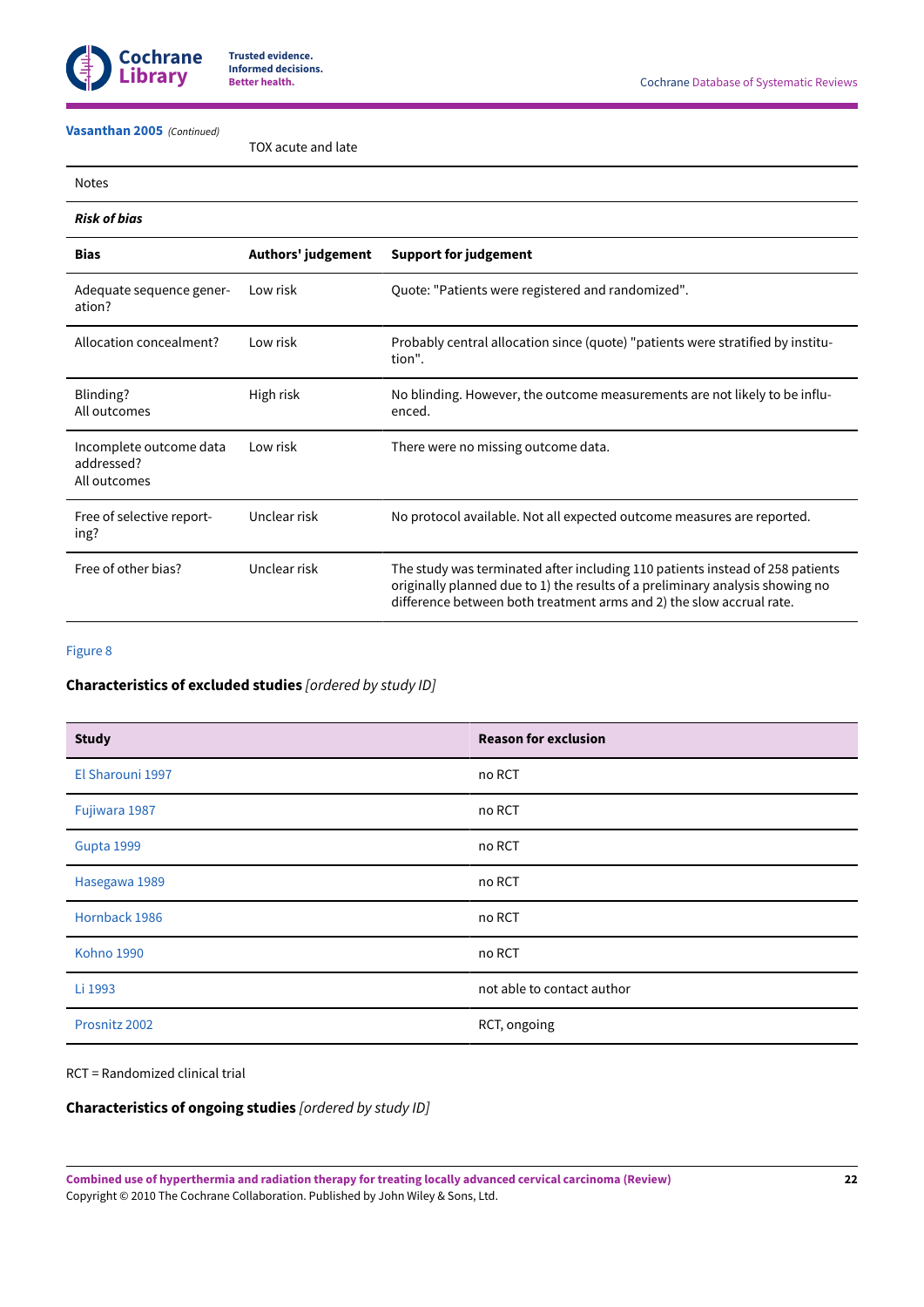

#### **[Harima](#page-15-15)**

| Trial name or title | Multicenter trial (6 centres)                                                                                                                               |
|---------------------|-------------------------------------------------------------------------------------------------------------------------------------------------------------|
| Methods             |                                                                                                                                                             |
| Participants        | Cervical cancer                                                                                                                                             |
| Interventions       | RT+HT<br>$RT+CT$<br>RT+HT+CT                                                                                                                                |
| Outcomes            | unknown                                                                                                                                                     |
| Starting date       | unknown                                                                                                                                                     |
| Contact information | Department of Radiology, Kansai Medical University, Moriguchi, Osaka 570-8507, Japan.<br>Y. Harima, principal investigator<br>Email: harima@takii.kmu.ac.jp |
| <b>Notes</b>        | closed after inclusion 62 pts,                                                                                                                              |

#### **[Piotrkowicz](#page-15-16)**

| Trial name or title |                                                                                                                              |
|---------------------|------------------------------------------------------------------------------------------------------------------------------|
| Methods             |                                                                                                                              |
| Participants        | Cervical cancer                                                                                                              |
| Interventions       | <b>RT</b><br>$RT + HT$ (Int)                                                                                                 |
| Outcomes            | side effects                                                                                                                 |
| Starting date       | $01-11-06$                                                                                                                   |
| Contact information | Brachytherapy dept.<br>N. Piotrkowicz, principal investigator<br>Center Oncology M.S.C. Memorial Institute<br>Warsaw, Poland |
| <b>Notes</b>        |                                                                                                                              |

| <b>Prosnitz</b>     |                                                                                                                   |
|---------------------|-------------------------------------------------------------------------------------------------------------------|
| Trial name or title | Cisplatin and Radiation Therapy With or Without Hyperthermia Therapy in Treating Patients With<br>Cervical Cancer |
| Methods             |                                                                                                                   |
| Participants        | Cervical cancer ( $n = 400$ )<br>Figo Stage IIB-IVA                                                               |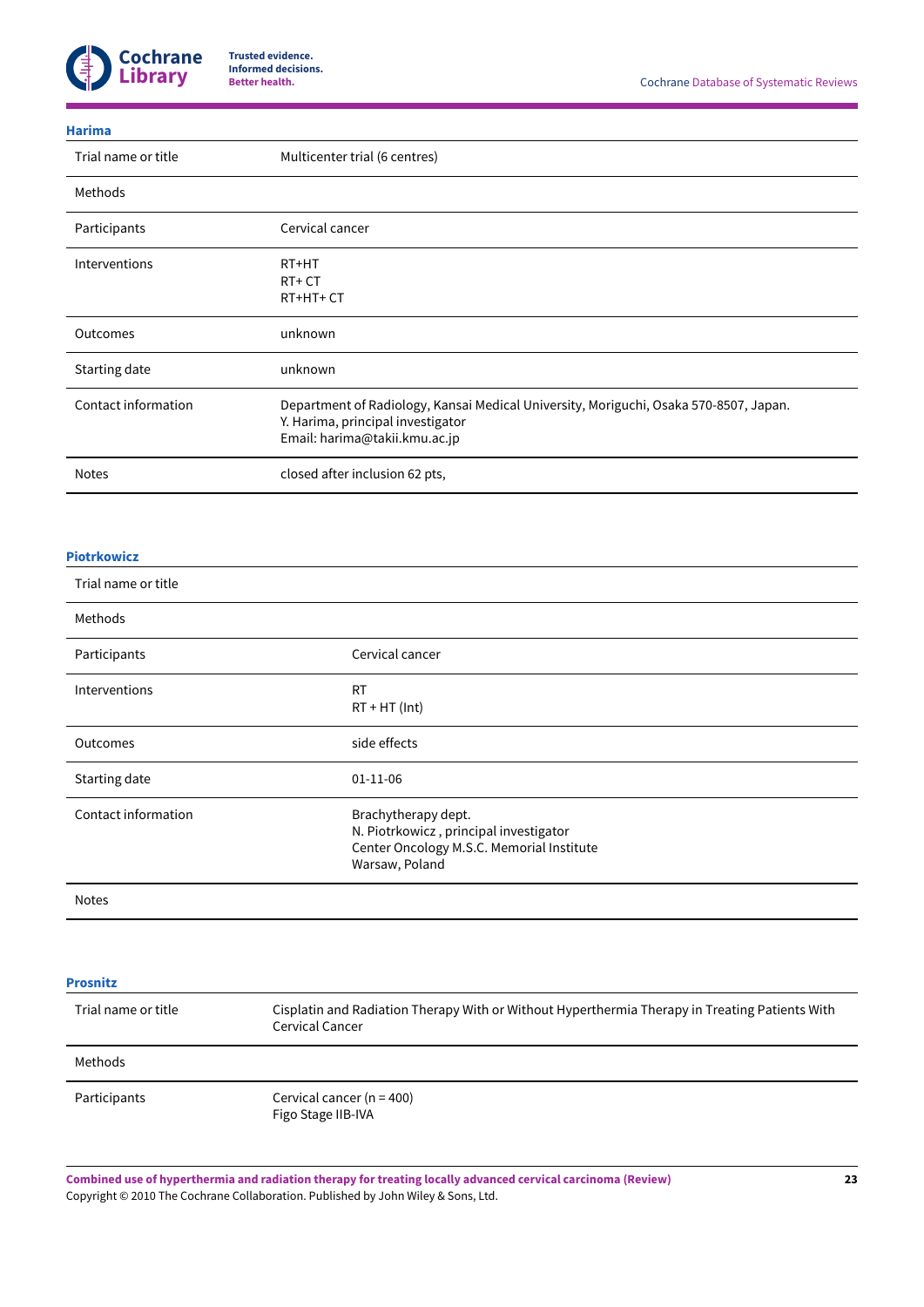

**[Prosnitz](#page-15-17)**  *(Continued)*

Figo Stage IA, IB, or IIA with positive pelvic lymph nodes or parametria by imaging OR pathologically involved at time of surgery

| Interventions       | $RT+CT$<br>RT+CT+HT                                                                                                                                                                                                         |
|---------------------|-----------------------------------------------------------------------------------------------------------------------------------------------------------------------------------------------------------------------------|
| Outcomes            | <b>LRC</b><br>failure-free survival<br>OS.                                                                                                                                                                                  |
| Starting date       | 01-06-04                                                                                                                                                                                                                    |
| Contact information | Dr. A.M. Westermann<br>Afdeling Medische Oncologie<br>Academisch Medisch Centrum AMC<br>Universiteit van Amsterdam)<br>Meibergdreef 9<br>1105 AZ Amsterdam<br>Postadres<br><b>AMC</b><br>Postbus 22660<br>1100 DD Amsterdam |
| <b>Notes</b>        | Phase III                                                                                                                                                                                                                   |
|                     | update of Phase II Westerman et al.                                                                                                                                                                                         |

### **[RADCHOC](#page-15-18)**

| Trial name or title | RADCHOC                                                                                                                                                                                         |
|---------------------|-------------------------------------------------------------------------------------------------------------------------------------------------------------------------------------------------|
| Methods             |                                                                                                                                                                                                 |
| Participants        | 376 cervical cancer<br>figo stage IB-IIA (> similar to 4 CM and IIB-IVA)                                                                                                                        |
| Interventions       | $RT + HT$ (Reg)<br>$RT + CT$                                                                                                                                                                    |
| Outcomes            | <b>EFS</b><br><b>LRC</b><br>OS.<br>QoL<br>Costs                                                                                                                                                 |
| Starting date       | 24-11-03                                                                                                                                                                                        |
| Contact information | Erasmus MC - Daniel den Hoed Cancer Center<br>Cobi van der Zee, MD, PhD, Cobi van der Zee<br>P.O. Box 5201, Rotterdam, The Netherlands<br>Ph: *31 10 7041470<br>Email: j.vanderzee@erasmusmc.nl |
| <b>Notes</b>        |                                                                                                                                                                                                 |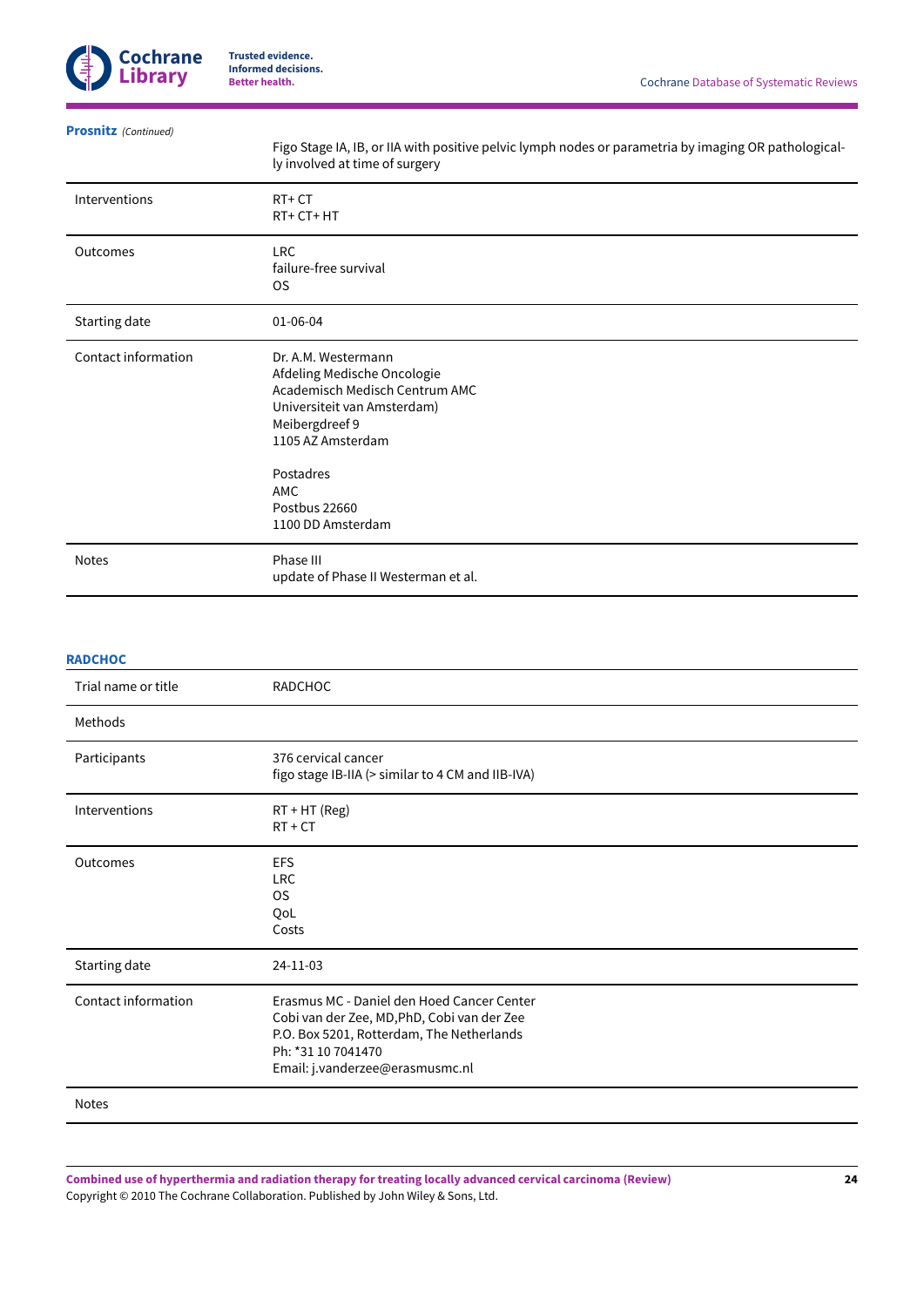RT = radiotherapy, HT = Hyperthermia, Reg = regional, Int = interstitial, CT = , TOX acute = toxicity acute , TOX late = Toxicity late, EFS = Event Free Survival , LRC = LocoRegional Control, OS = Overall Survival, QoL = Quality of Life, pts = patients, CisPt = cisplatin,

# <span id="page-27-0"></span>**D A T A A N D A N A L Y S E S**

## **Comparison 1. RT+ HTversus RT: all studies**

| Outcome or subgroup title                              | No. of<br>studies | No. of<br>partici-<br>pants | <b>Statistical method</b>        | <b>Effect size</b>    |
|--------------------------------------------------------|-------------------|-----------------------------|----------------------------------|-----------------------|
| 1 complete tumour response                             | 4                 | 267                         | Risk Ratio (M-H, Random, 95% CI) | $0.56$ [0.39, 0.79]   |
| 2 local tumour recurrence 3y_HR                        | 3                 | 264                         | Hazard Ratio (95% CI)            | $0.48$ [0.37, 0.63]   |
| 3 overall survival HR (2 and 3 years)                  | 3                 |                             | Hazard Ratio (95% CI)            | Subtotals only        |
| 3.1 overall survival 2 years (death within<br>2 years) | 3                 | 264                         | Hazard Ratio (95% CI)            | $0.65$ [0.42, 1.00]   |
| 3.2 overall survival 3 years (death within<br>3 years) | 3                 | 264                         | Hazard Ratio (95% CI)            | $0.67$ [0.45, 0.99]   |
| 4 toxicity (acute and late)                            | 4                 |                             | Risk Ratio (M-H, Random, 95% CI) | Subtotals only        |
| 4.1 acute toxicity $(< 3$ months)                      | 4                 | 310                         | Risk Ratio (M-H, Random, 95% CI) | $0.99$ $[0.30, 3.31]$ |
| 4.2 late toxicity                                      | 3                 | 264                         | Risk Ratio (M-H, Random, 95% CI) | $1.01$ [0.44, 2.30]   |

## **Analysis 1.1. Comparison 1 RT+ HTversus RT: all studies, Outcome 1 complete tumour response.**

<span id="page-27-1"></span>

| Study or subgroup                                                                   | <b>RT+HT</b> | <b>RT</b>       |     | <b>Risk Ratio</b> |     |  |                     |   |    | Weight            | <b>Risk Ratio</b>   |
|-------------------------------------------------------------------------------------|--------------|-----------------|-----|-------------------|-----|--|---------------------|---|----|-------------------|---------------------|
|                                                                                     | n/N          | n/N             |     |                   |     |  | M-H, Random, 95% CI |   |    |                   | M-H, Random, 95% CI |
| Chen 1997                                                                           | 12/30        | 16/30           |     |                   |     |  |                     |   |    | 39.07%            | 0.75[0.43, 1.3]     |
| Datta 1987                                                                          | 7/27         | 11/26           |     |                   |     |  |                     |   |    | 19.54%            | 0.61[0.28, 1.34]    |
| Harima 2001                                                                         | 4/20         | 10/20           |     |                   |     |  |                     |   |    | 12.37%            | 0.4[0.15, 1.07]     |
| van der Zee 2000                                                                    | 10/58        | 24/56           |     |                   |     |  |                     |   |    | 29.02%            | 0.4[0.21, 0.76]     |
|                                                                                     |              |                 |     |                   |     |  |                     |   |    |                   |                     |
| <b>Total (95% CI)</b>                                                               | 135          | 132             |     |                   |     |  |                     |   |    | 100%              | 0.56[0.39, 0.79]    |
| Total events: 33 (RT+HT), 61 (RT)                                                   |              |                 |     |                   |     |  |                     |   |    |                   |                     |
| Heterogeneity: Tau <sup>2</sup> =0; Chi <sup>2</sup> =2.68, df=3(P=0.44); $1^2$ =0% |              |                 |     |                   |     |  |                     |   |    |                   |                     |
| Test for overall effect: Z=3.33(P=0)                                                |              |                 |     |                   |     |  |                     |   |    |                   |                     |
|                                                                                     |              | Favours RT + HT | 0.1 | 0.2               | 0.5 |  |                     | 5 | 10 | <b>Favours RT</b> |                     |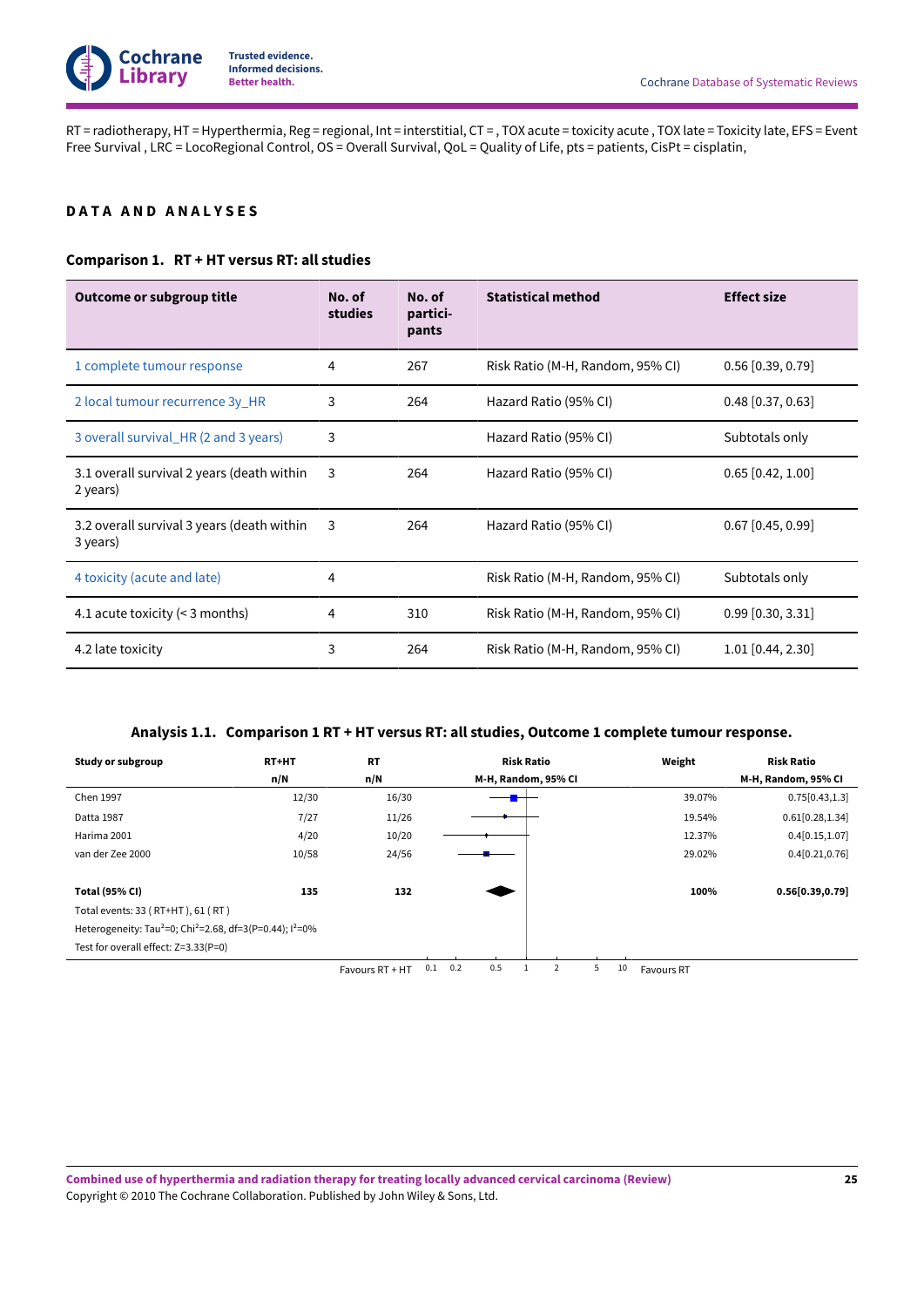# **Analysis 1.2. Comparison 1 RT+ HTversus RT: all studies, Outcome 2 local tumour recurrence 3y\_HR.**

<span id="page-28-0"></span>

| Study or subgroup                                                                                | RT+HT | <b>HT</b>     |     |     |     | <b>Hazard Ratio</b> |   |   |    | Weight            | <b>Hazard Ratio</b> |
|--------------------------------------------------------------------------------------------------|-------|---------------|-----|-----|-----|---------------------|---|---|----|-------------------|---------------------|
|                                                                                                  | n/N   | n/N           |     |     |     | 95% CI              |   |   |    |                   | 95% CI              |
| Harima 2001                                                                                      | 4/20  | 10/20         |     |     | $+$ |                     |   |   |    | 61.4%             | 0.35[0.25, 0.48]    |
| van der Zee 2000                                                                                 | 23/58 | 33/56         |     |     |     |                     |   |   |    | 24.56%            | 0.81[0.48, 1.37]    |
| Vasanthan 2005                                                                                   | 16/55 | 16/55         |     |     |     |                     |   |   |    | 14.04%            | 0.82[0.41, 1.64]    |
|                                                                                                  |       |               |     |     |     |                     |   |   |    |                   |                     |
| <b>Total (95% CI)</b>                                                                            | 133   | 131           |     |     |     |                     |   |   |    | 100%              | 0.48[0.37, 0.63]    |
| Total events: 43 (RT+HT), 59 (HT)                                                                |       |               |     |     |     |                     |   |   |    |                   |                     |
| Heterogeneity: Tau <sup>2</sup> =0; Chi <sup>2</sup> =9.86, df=2(P=0.01); l <sup>2</sup> =79.72% |       |               |     |     |     |                     |   |   |    |                   |                     |
| Test for overall effect: Z=5.49(P<0.0001)                                                        |       |               |     |     |     |                     |   |   |    |                   |                     |
|                                                                                                  |       | Favours RT+HT | 0.1 | 0.2 | 0.5 |                     | 2 | 5 | 10 | <b>Favours RT</b> |                     |

# **Analysis 1.3. Comparison 1 RT+ HTversus RT: all studies, Outcome 3 overall survival\_HR (2 and 3 years).**

<span id="page-28-1"></span>

| <b>Study or subgroup</b>                                                                         | <b>Experimental</b> | Control       | <b>Hazard Ratio</b>               |                           | Weight     | <b>Hazard Ratio</b> |
|--------------------------------------------------------------------------------------------------|---------------------|---------------|-----------------------------------|---------------------------|------------|---------------------|
|                                                                                                  | n/N                 | n/N           | 95% CI                            |                           |            | 95% CI              |
| 1.3.1 overall survival 2 years (death within 2 years)                                            |                     |               |                                   |                           |            |                     |
| Harima 2001                                                                                      | 4/20                | 9/20          |                                   |                           | 15.66%     | 0.56[0.19, 1.67]    |
| van der Zee 2000                                                                                 | 22/58               | 33/56         |                                   |                           | 66.27%     | 0.49[0.29, 0.84]    |
| Vasanthan 2005                                                                                   | 9/55                | 6/55          |                                   |                           | 18.07%     | 1.97[0.72,5.42]     |
| Subtotal (95% CI)                                                                                | 133                 | 131           |                                   |                           | 100%       | 0.65[0.42,1]        |
| Total events: 35 (Experimental), 48 (Control)                                                    |                     |               |                                   |                           |            |                     |
| Heterogeneity: Tau <sup>2</sup> =0; Chi <sup>2</sup> =5.7, df=2(P=0.06); l <sup>2</sup> =64.94%  |                     |               |                                   |                           |            |                     |
| Test for overall effect: Z=1.98(P=0.05)                                                          |                     |               |                                   |                           |            |                     |
|                                                                                                  |                     |               |                                   |                           |            |                     |
| 1.3.2 overall survival 3 years (death within 3 years)                                            |                     |               |                                   |                           |            |                     |
| Harima 2001                                                                                      | 6/20                | 10/20         |                                   |                           | 16.33%     | 0.6[0.22, 1.59]     |
| van der Zee 2000                                                                                 | 27/58               | 38/56         |                                   |                           | 66.33%     | 0.52[0.32, 0.85]    |
| Vasanthan 2005                                                                                   | 11/55               | 6/55          |                                   |                           | 17.35%     | 1.89[0.73,4.9]      |
| Subtotal (95% CI)                                                                                | 133                 | 131           |                                   |                           | 100%       | 0.67[0.45, 0.99]    |
| Total events: 44 (Experimental), 54 (Control)                                                    |                     |               |                                   |                           |            |                     |
| Heterogeneity: Tau <sup>2</sup> =0; Chi <sup>2</sup> =5.63, df=2(P=0.06); l <sup>2</sup> =64.48% |                     |               |                                   |                           |            |                     |
| Test for overall effect: Z=2(P=0.05)                                                             |                     |               |                                   |                           |            |                     |
| Test for subgroup differences: Chi <sup>2</sup> =0.01, df=1 (P=0.92), $1^2$ =0%                  |                     |               |                                   |                           |            |                     |
|                                                                                                  |                     | Favours RT+HT | 0.5<br>0.2<br>0.1<br>$\mathbf{1}$ | $\overline{2}$<br>5<br>10 | Favours RT |                     |

# **Analysis 1.4. Comparison 1 RT+ HTversus RT: all studies, Outcome 4 toxicity (acute and late).**

<span id="page-28-2"></span>

| Study or subgroup                   | RT+HT | <b>RT</b>       |     |     |     | <b>Risk Ratio</b> |                     |   |    | Weight     | <b>Risk Ratio</b>   |
|-------------------------------------|-------|-----------------|-----|-----|-----|-------------------|---------------------|---|----|------------|---------------------|
|                                     | n/N   | n/N             |     |     |     |                   | M-H, Random, 95% CI |   |    |            | M-H, Random, 95% CI |
| 1.4.1 acute toxicity (< 3 months)   |       |                 |     |     |     |                   |                     |   |    |            |                     |
| Harima 2001                         | 1/20  | 0/20            |     |     |     |                   |                     |   |    | 14.76%     | 3[0.13,69.52]       |
| Sharma 1991                         | 2/23  | 2/23            |     |     |     |                   |                     |   |    | 41.57%     | 1[0.15, 6.51]       |
| van der Zee 2000                    | 1/58  | 3/56            |     |     |     |                   |                     |   |    | 29.24%     | 0.32[0.03,3]        |
| Vasanthan 2005                      | 1/55  | 0/55            |     |     |     |                   |                     |   |    | 14.43%     | 3[0.12,72.08]       |
| Subtotal (95% CI)                   | 156   | 154             |     |     |     |                   |                     |   |    | 100%       | 0.99[0.3, 3.31]     |
| Total events: $5$ (RT+HT), $5$ (RT) |       |                 |     |     |     |                   |                     |   |    |            |                     |
|                                     |       | Favours RT + HT | 0.1 | 0.2 | 0.5 |                   |                     | 5 | 10 | Favours RT |                     |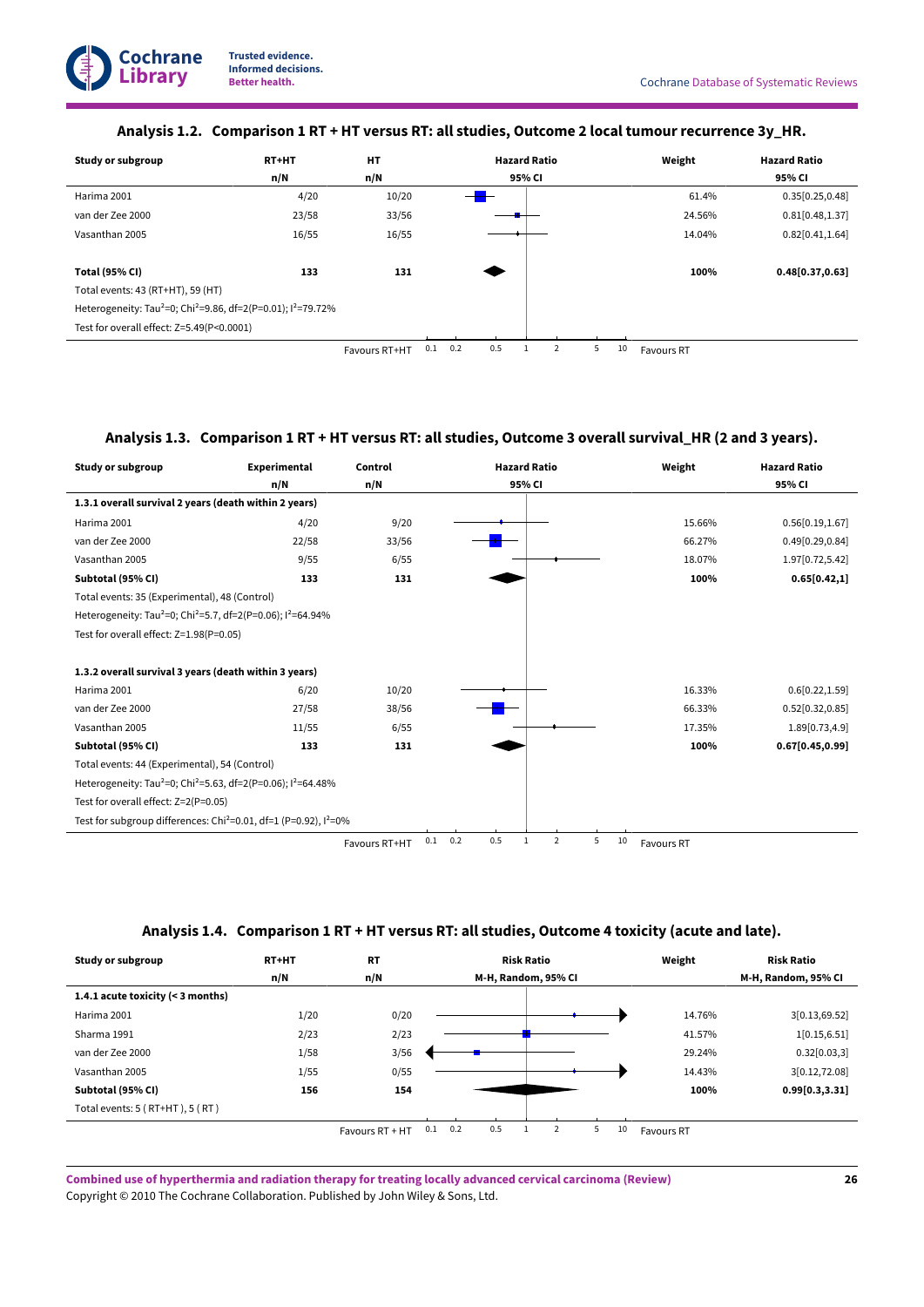**Cochrane Library**

**Trusted evidence. Informed decisions.**

| <b>Study or subgroup</b>                                                                     | <b>RT+HT</b> | <b>RT</b>       |     |     |                     | <b>Risk Ratio</b> |   |   |    | Weight     | <b>Risk Ratio</b>   |
|----------------------------------------------------------------------------------------------|--------------|-----------------|-----|-----|---------------------|-------------------|---|---|----|------------|---------------------|
|                                                                                              | n/N          | n/N             |     |     | M-H, Random, 95% CI |                   |   |   |    |            | M-H, Random, 95% CI |
| Heterogeneity: Tau <sup>2</sup> =0; Chi <sup>2</sup> =1.92, df=3(P=0.59); l <sup>2</sup> =0% |              |                 |     |     |                     |                   |   |   |    |            |                     |
| Test for overall effect: Z=0.02(P=0.99)                                                      |              |                 |     |     |                     |                   |   |   |    |            |                     |
|                                                                                              |              |                 |     |     |                     |                   |   |   |    |            |                     |
| 1.4.2 late toxicity                                                                          |              |                 |     |     |                     |                   |   |   |    |            |                     |
| Harima 2001                                                                                  | 2/20         | 0/20            |     |     |                     |                   |   |   |    | 7.64%      | 5[0.26, 98]         |
| van der Zee 2000                                                                             | 7/58         | 7/56            |     |     |                     |                   |   |   |    | 70.26%     | 0.97[0.36,2.58]     |
| Vasanthan 2005                                                                               | 2/55         | 3/55            |     |     |                     |                   |   |   |    | 22.1%      | 0.67[0.12, 3.84]    |
| Subtotal (95% CI)                                                                            | 133          | 131             |     |     |                     |                   |   |   |    | 100%       | 1.01[0.44, 2.3]     |
| Total events: 11 (RT+HT), 10 (RT)                                                            |              |                 |     |     |                     |                   |   |   |    |            |                     |
| Heterogeneity: Tau <sup>2</sup> =0; Chi <sup>2</sup> =1.36, df=2(P=0.51); l <sup>2</sup> =0% |              |                 |     |     |                     |                   |   |   |    |            |                     |
| Test for overall effect: Z=0.02(P=0.98)                                                      |              |                 |     |     |                     |                   |   |   |    |            |                     |
|                                                                                              |              | Favours RT + HT | 0.1 | 0.2 | 0.5                 |                   | 2 | 5 | 10 | Favours RT |                     |

### <span id="page-29-0"></span>**A P P E N D I C E S**

### <span id="page-29-1"></span>**Appendix 1. MEDLINE**

#1 RANDOMIZED-CONTROLLED-TRIAL in PT #2 CONTROLLED-CLINICAL-TRIAL in PT #3 RANDOMIZED-CONTROLLED-TRIALS #4 RANDOM-ALLOCATION #5 DOUBLE-BLIND-METHOD #6 SINGLE-BLIND-METHOD #7 #1 or #2 or #3 or #4 or #5 or #6 #8 (TG=ANIMALS) not (TG=HUMAN and TG=ANIMALS) #9 #7 not #8 #10 CLINICAL-TRIAL in PT #11 explode CLINICAL-TRIALS/ all subheadings #12 (clin\* near trial\*) in TI #13 (clin\* near trial\*) in AB #14 (singl\* or doubl\* or trebl\* or tripl\*) near (blind\* or mask\*) #15 (#14 in TI) or (#14 in AB) #16 PLACEBOS #17 placebo\* in TI #18 placebo\* in AB #19 random\* in TI #20 random\* in AB #21 RESEARCH-DESIGN #22 #10 or #11 or #12 or #13 or #15 or #16 or #17 or #18 or #19 or #20 or #21 #23 (TG=ANIMALS) not (TG=HUMAN and TG=ANIMALS) #24 #22 not #23 #25 #24 not #9 #26 TG=COMPARATIVE-STUDY #27 explode EVALUATION-STUDIES/ all subheadings #28 FOLLOW-UP-STUDIES #29 PROSPECTIVE-STUDIES #30 control\* or prospectiv\* or volunteer\* #31 (#30 in TI) or (#30 in AB) #32 #26 or #27 or #28 or #29 or #31 #33 (TG=ANIMALS) not (TG=HUMAN and TG=ANIMALS) #34 #32 not #33 #35 #34 not (#9 or #25) #36 #9 or #25 or #35 #37explode Cervical-Intraepithelial-Neoplasia (MeSH all)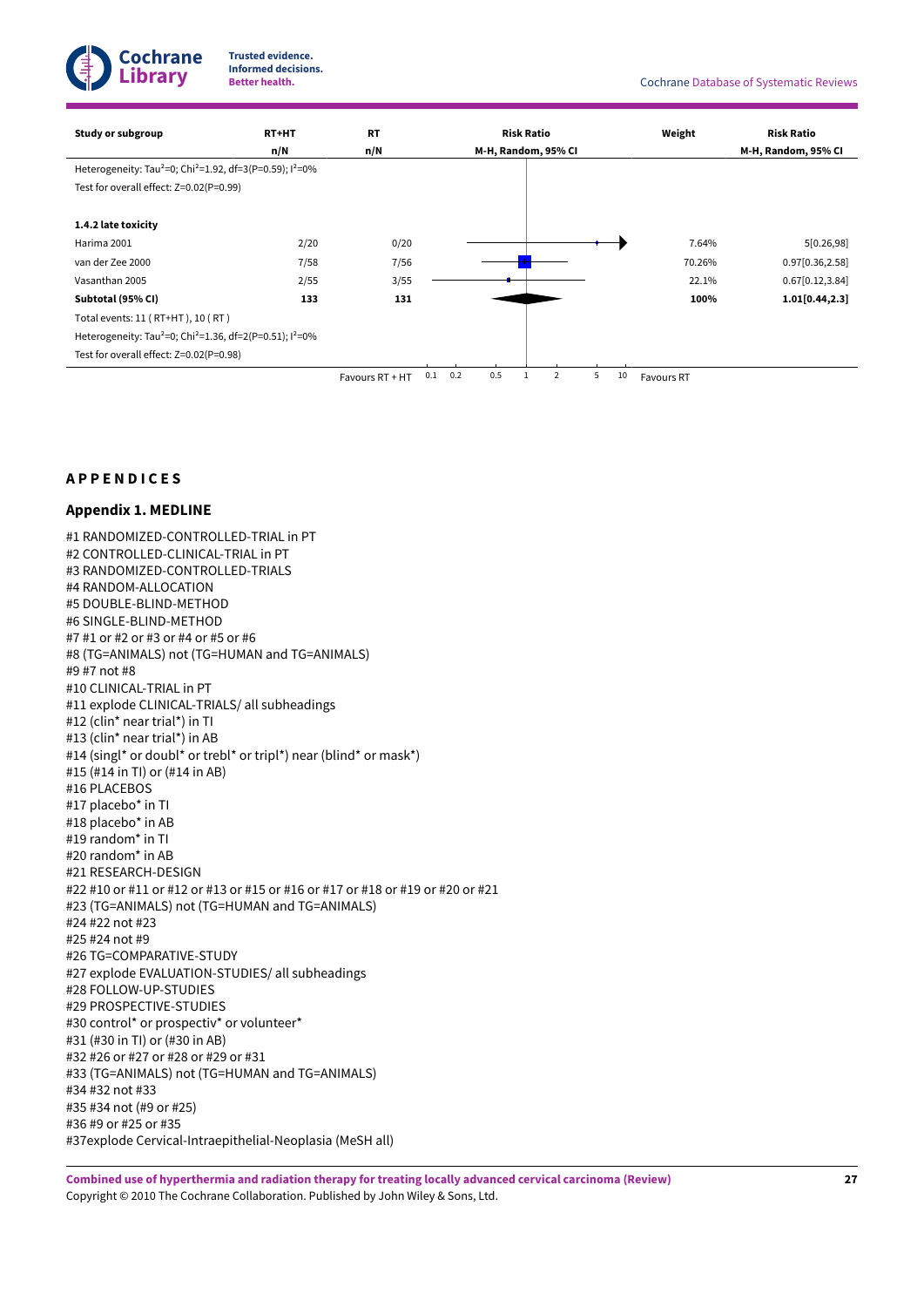

#38 explode Uterine-Cervical-Neoplasms (MeSH all) #39 cervi\* #40 cancer or tumor or tumour or malignan\* or oncol\* or carcinom\* or neoplas\* or growth or adenom\* or cyst\* #41 #39 and #40 #42 #37 or #38 or #41 #43 radiother\* #44 radiat\* #45 explode Radiotherapy (MeSH all) #46 explode Radiotherapy-Computer-Assisted (MeSH all) #47 #43 or #44 or #45 or #46 #48 Hyperther\* #49 explode Hyperthermia-Induced (MeSH all) #50 #48 or #49 #51 #42 and #47 and #50 #52 #51and #36 **Appendix 2. EMBASE** #34 #33 and #17 #33 #32 and #28 and #23 #32 #31 or #30 or #29 #31 explode "hyperthermic-therapy" / all SUBHEADINGS in DEM,DER,DRM,DRR #30 explode "hyperthermia-" / all SUBHEADINGS in DEM,DER,DRM,DRR #29 Hyperther\*

- <span id="page-30-0"></span>#28 #24 or #25 or #26 or #27
- #27 explode "computer-assisted-radiotherapy" / all SUBHEADINGS in DEM,DER,DRM,DRR
- #26 explode "radiotherapy-" / all SUBHEADINGS in DEM,DER,DRM,DRR
- #25 radiat\*
- #24 radiother\*
- #23 # 18 or #19 or #20 or #21 or #22
- #22 (cervi\*) and (cancer or tumor or tumour or malignan\* or oncol\* or carcinom\* or neoplas\* or growth or adenom\* or cyst\*) #21 cancer or tumor or tumour or malignan\* or oncol\* or carcinom\* or neoplas\* or growth or adenom\* or cyst\* #20 cervi\*
- #19 explode "uterine-cervix-tumor" / all SUBHEADINGS in DEM,DER,DRM,DRR
- #18 explode "uterine-cervix-carcinoma-in-situ" / all SUBHEADINGS in DEM,DER,DRM,DRR
- #17 #12 not #16
- #16 #14 not #15
- #15 #13 and #14
- #14 (ANIMAL or NONHUMAN) in DER
- #13 HUMAN in DER
- #12 #9 or #10 or #11
- #11 (SINGL\* or DOUBL\* or TREBL\* or TRIPL\*) near ((BLIND\* or MASK\*) in TI,AB)
- #10 (RANDOM\* or CROSS?OVER\* or FACTORIAL\* or PLACEBO\* or VOLUNTEER\*) in TI,AB
- #9 #1 or #2 or #3 or #4 or #5 or #6 or #7 or #8
- #8 "SINGLE-BLIND-PROCEDURE"/ all subheadings
- #7 "DOUBLE-BLIND-PROCEDURE"/ all subheadings
- #6 "PHASE-4-CLINICAL-TRIAL"/ all subheadings
- #5 "PHASE-3-CLINICAL-TRIAL"/ all subheadings
- #4 "MULTICENTER-STUDY"/ all subheadings
- #3 "CONTROLLED-STUDY"/ all subheadings
- #2 "RANDOMIZATION"/ all subheadings
- #1 "RANDOMIZED-CONTROLLED-TRIAL"/ all subheadings

# <span id="page-30-1"></span>**Appendix 3. CENTRAL**

- #1 Cervical Intraepithelial Neoplasia
- #2 MeSH descriptor Uterine Cervical Neoplasms explode all trees
- #3 cervi\*
- #4 cancer or tumor or tumour or malignan\* or oncol\* or carcinom\* or neoplas\* or growth or adenom\* or cyst\*
- #5 (#3 AND #4)
- #6 (#1 OR #2 OR #5)
- #7 radiother\*
- #8 radiat\*

**Combined use of hyperthermia and radiation therapy for treating locally advanced cervical carcinoma (Review)** Copyright © 2010 The Cochrane Collaboration. Published by John Wiley & Sons, Ltd.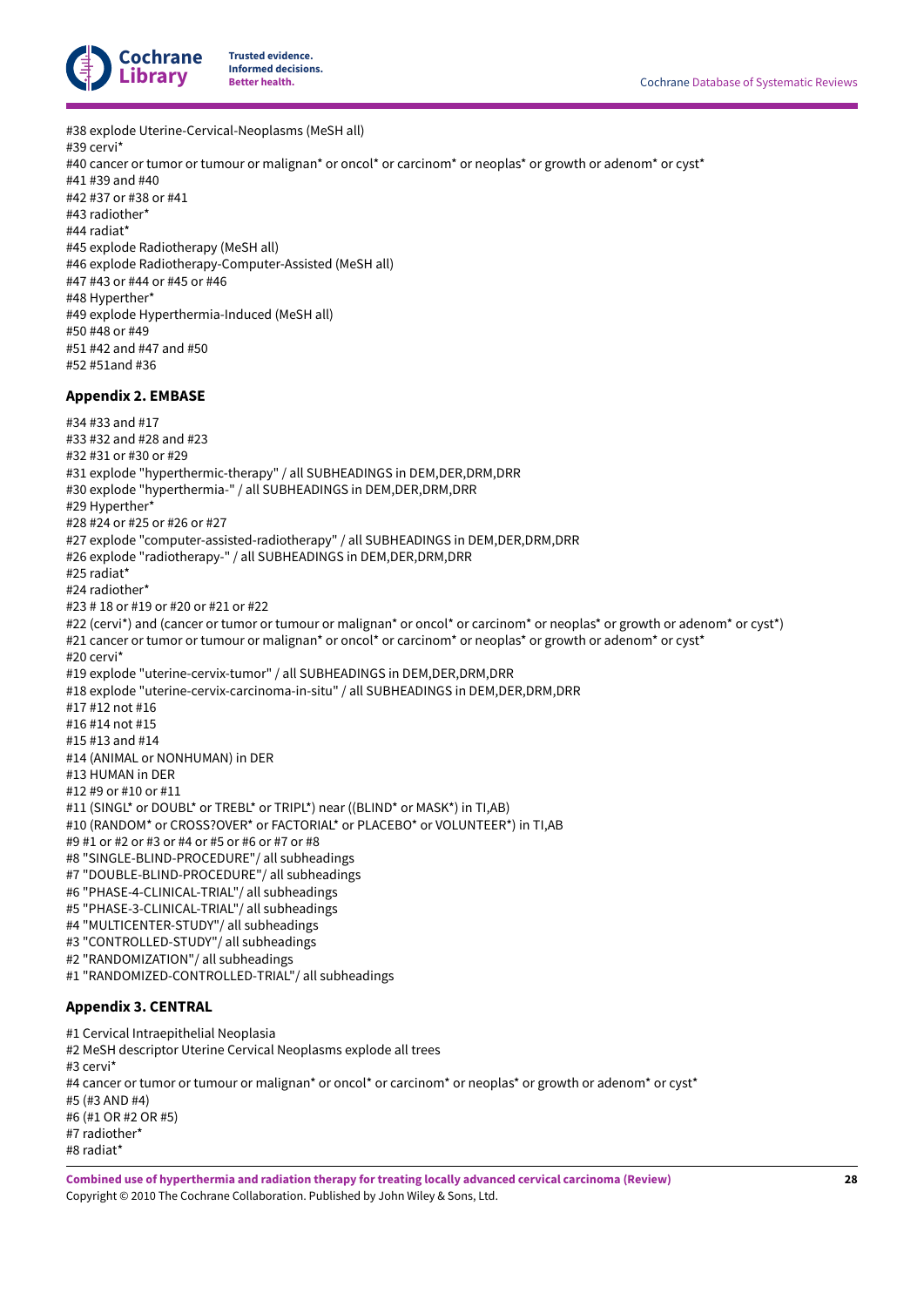

#9 MeSH descriptor Radiotherapy explode all trees #10 MeSH descriptor Radiotherapy, Computer-Assisted explode all trees #11 (#7 OR #8 OR #9 OR #10) #12 Hyperther\* #13 MeSH descriptor Hyperthermia, Induced explode all trees #14 (#12 OR #13) #15 (#6 AND #11 AND #14)

# <span id="page-31-0"></span>**H I S T O R Y**

Protocol first published: Issue 1, 2007 Review first published: Issue 1, 2010

| <b>Date</b>  | Event                                                 | <b>Description</b>    |
|--------------|-------------------------------------------------------|-----------------------|
| 24 July 2008 | New citation required and conclusions<br>have changed | Substantive amendment |

### <span id="page-31-1"></span>**C O N T R I B U T I O N S O F A U T H O R S**

L Lutgens provided background information, methodology support and co drafted the review. M Pijls-Johannesma designed the literature search strategy, developed methodology and co-drafted review. J van der Zee provided expertise on hyperthermia and co-drafted the review. G van Mastrigt, D de Haas, J.Buijsen, G.Lammering, D De Ruysscher, and P Lambin co-drafted review.

### <span id="page-31-2"></span>**D E C L A R A T I O N S O F I N T E R E S T**

none

### <span id="page-31-3"></span>**S O U R C E S O F S U P P O R T**

#### **Internal sources**

• New Source of support, Not specified.

#### **External sources**

• No sources of support supplied

### <span id="page-31-4"></span>**DIFFERENCES BETWEEN PROTOCOL AND REVIEW**

There were several discrepancies between the methods published in the protocol and those used in the actual review.

Firstly, as a consequence of limited data, sensitivity analyses and subgroup analyses could not be performed.

A second discrepancy was the presentation of the outcomes for overall survival, disease free survival and local regional tumour control. According to the protocol this should have been in terms of 2-year and 5-year ratios, however we were only able to extract the 2-year and 3 year figures. Due to the marginal availability of data in this review, these two measures were combined into one ratio (3-year). Moreover, due to limited reporting on disease free survival we were not able to perform analyses for this outcome.

Finally, in order to determine the risk of bias we planned to assess the quality of the included studies by the following criteria:

- Was the randomisation process adequate?
- Was there adequate allocation concealment?
- Was the analysis performed according to intention to treat?
- Were the groups similar at baseline for the most important prognostic indicators?
- Were eligibility criteria specified?
- Were losses to follow up fully accounted for?
- Was the withdrawal/drop-out rate unlikely to cause bias?
- Were co-interventions which may have influenced the results controlled for?

**Combined use of hyperthermia and radiation therapy for treating locally advanced cervical carcinoma (Review)** Copyright © 2010 The Cochrane Collaboration. Published by John Wiley & Sons, Ltd.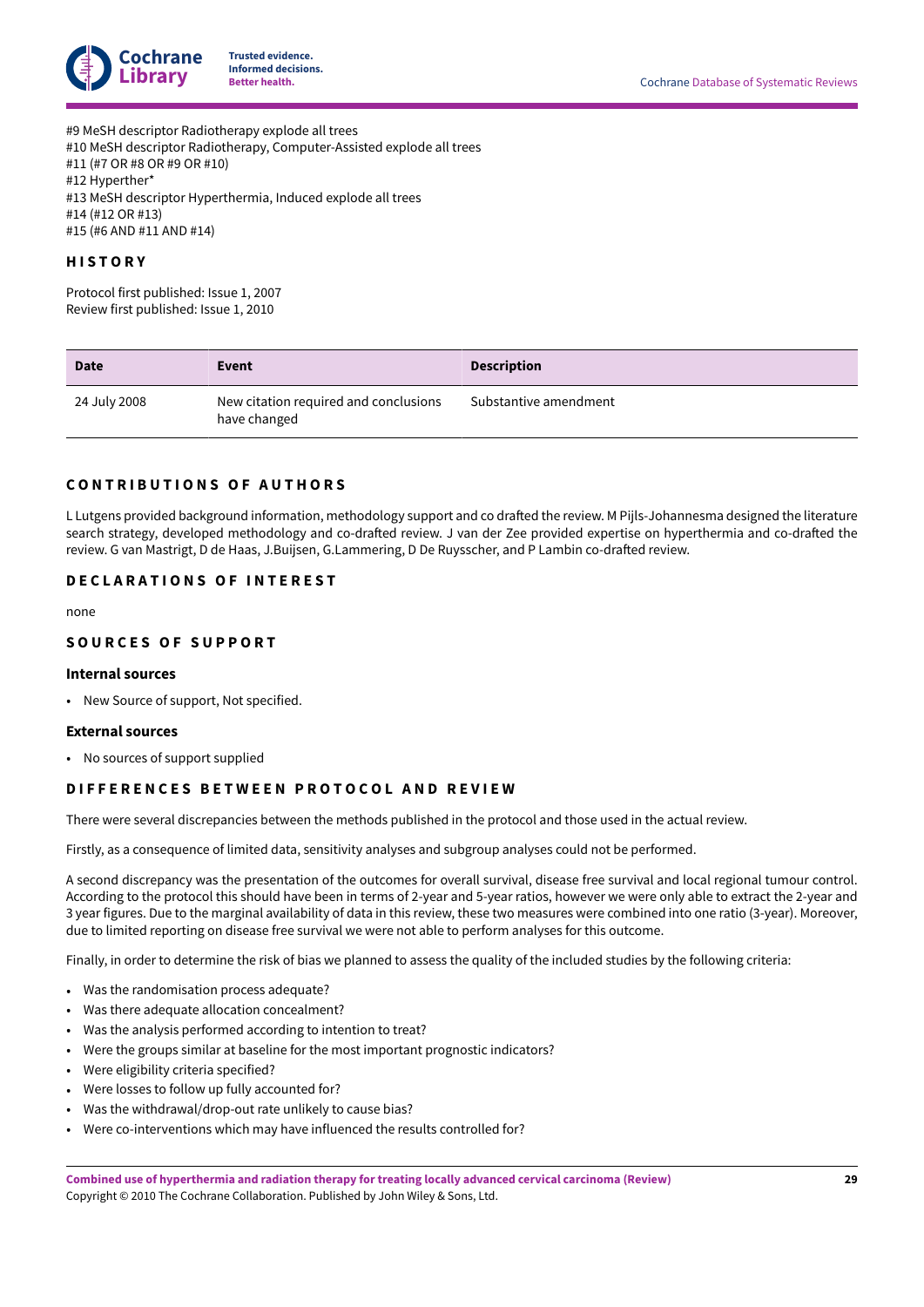

However, in the present review the risk of bias was assessed using the tool described in the Cochrane Handbook for Systematic Reviews of interventions [\(Higgins 2008\)](#page-16-12) addressing the following 6 domains: Sequence generation (1), allocation concealment (2), blinding (3), incomplete outcome data (4), selective reporting of outcomes (5) and other potential threats to validity (6).

See [Figure](#page-32-0) 8 for list of abbreviations used throughout this review.

## <span id="page-32-0"></span>**Figure 8. Abbreviations**

| CRT          | Chemo-radiotherapy                   |
|--------------|--------------------------------------|
| CT           | Chemotherapy                         |
| đ            | day                                  |
| DFS          | Disease Free survival                |
| <b>EBRT</b>  | Standard external beam radiotherapy  |
| f            | fraction                             |
| Gy           | Gray                                 |
| <b>HDR</b>   | High dose rate                       |
| <b>HRT</b>   | Hyperthermy + radiotherapy           |
| HT           | Hyperthermia                         |
| ITT          | Intention to Treat                   |
| LC           | Loco-regional Control                |
| <b>LDR</b>   | Low dose rate                        |
| mins         | minutes                              |
| not analyzed | reported data not analysed in review |
| Not used     | Data not included in analysis        |
| OS.          | Overall Survival                     |
| QoL          | Quality of Life                      |
| RCT          | Randomized clinical trial            |
| RT           | Radiotherapy                         |
| TOX acute    | Toxicity acute                       |
| TOX late     | Toxicity late                        |
| wk           | week                                 |
| ys           | years                                |

### <span id="page-32-1"></span>**I N D E X T E R M S**

# **Medical Subject Headings (MeSH)**

Combined Modality Therapy [methods]; Hyperthermia, Induced [\*methods]; Randomized Controlled Trials as Topic; Tumor Burden; Uterine Cervical Neoplasms [pathology] [radiotherapy] [\*therapy]

**Combined use of hyperthermia and radiation therapy for treating locally advanced cervical carcinoma (Review)** Copyright © 2010 The Cochrane Collaboration. Published by John Wiley & Sons, Ltd.